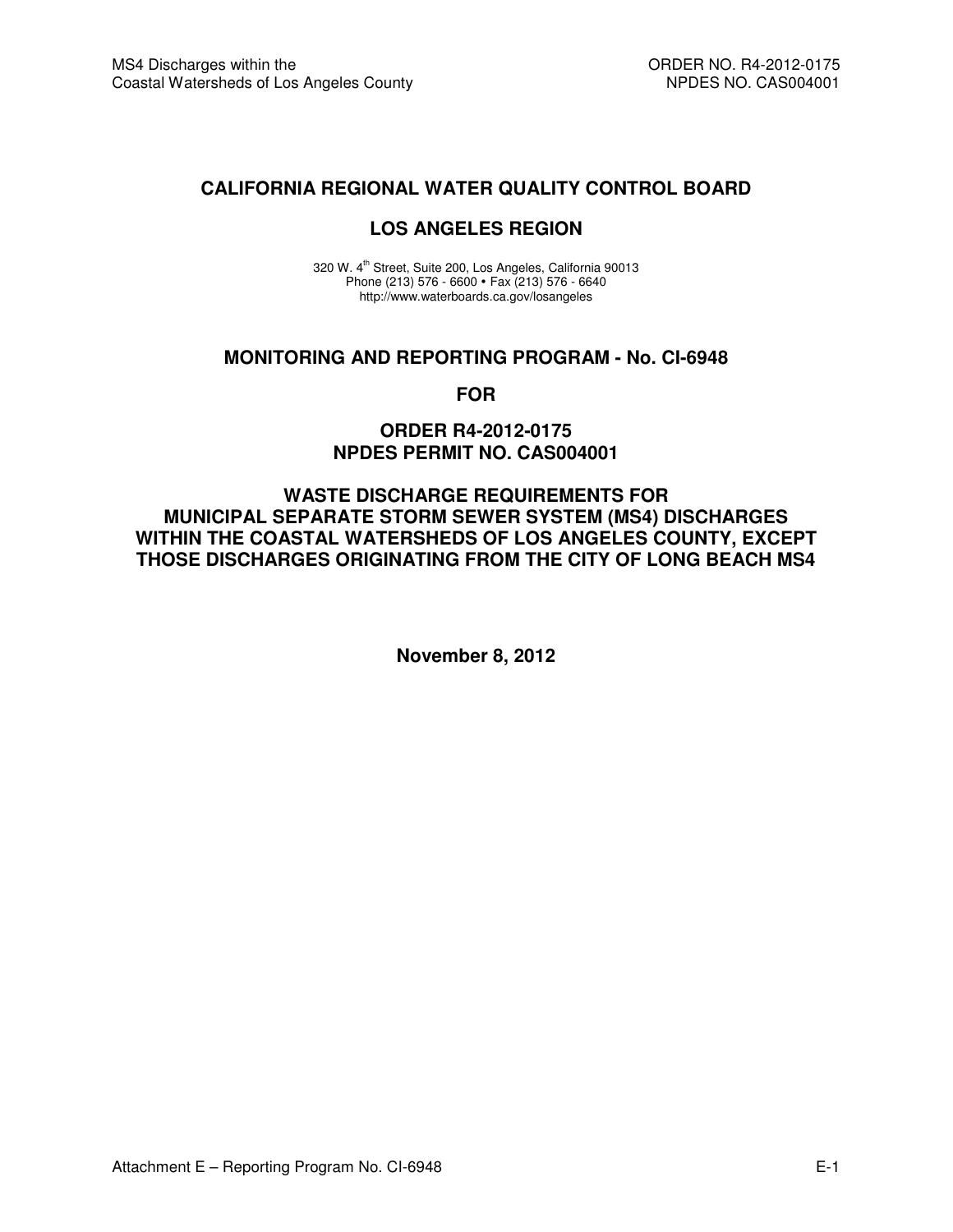# **Table of Contents**

| $\mathbf{L}$ |                                                                   |    |
|--------------|-------------------------------------------------------------------|----|
| Ш.           |                                                                   |    |
| Ш.           | GENERAL MONITORING AND REPORTING REQUIREMENTS5                    |    |
| IV.          |                                                                   |    |
| V.           |                                                                   |    |
| VI.          |                                                                   |    |
| VII.         |                                                                   |    |
| VIII.        |                                                                   |    |
| IX.          | NON-STORM WATER OUTFALL BASED SCREENING AND MONITORING23          |    |
| Х.           | NEW DEVELOPMENT/RE-DEVELOPMENT EFFECTIVENESS TRACKING  28         |    |
| XI.          |                                                                   |    |
| XII.         |                                                                   |    |
| XIII.        |                                                                   |    |
| XIV.         | STANDARD MONITORING AND REPORTING PROVISIONS  35                  |    |
| XV.          |                                                                   |    |
|              |                                                                   |    |
|              | XVII. WATERSHED SUMMARY INFORMATION, ORGANIZATION AND CONTENT. 39 |    |
|              |                                                                   | 40 |
|              |                                                                   | 45 |
|              |                                                                   |    |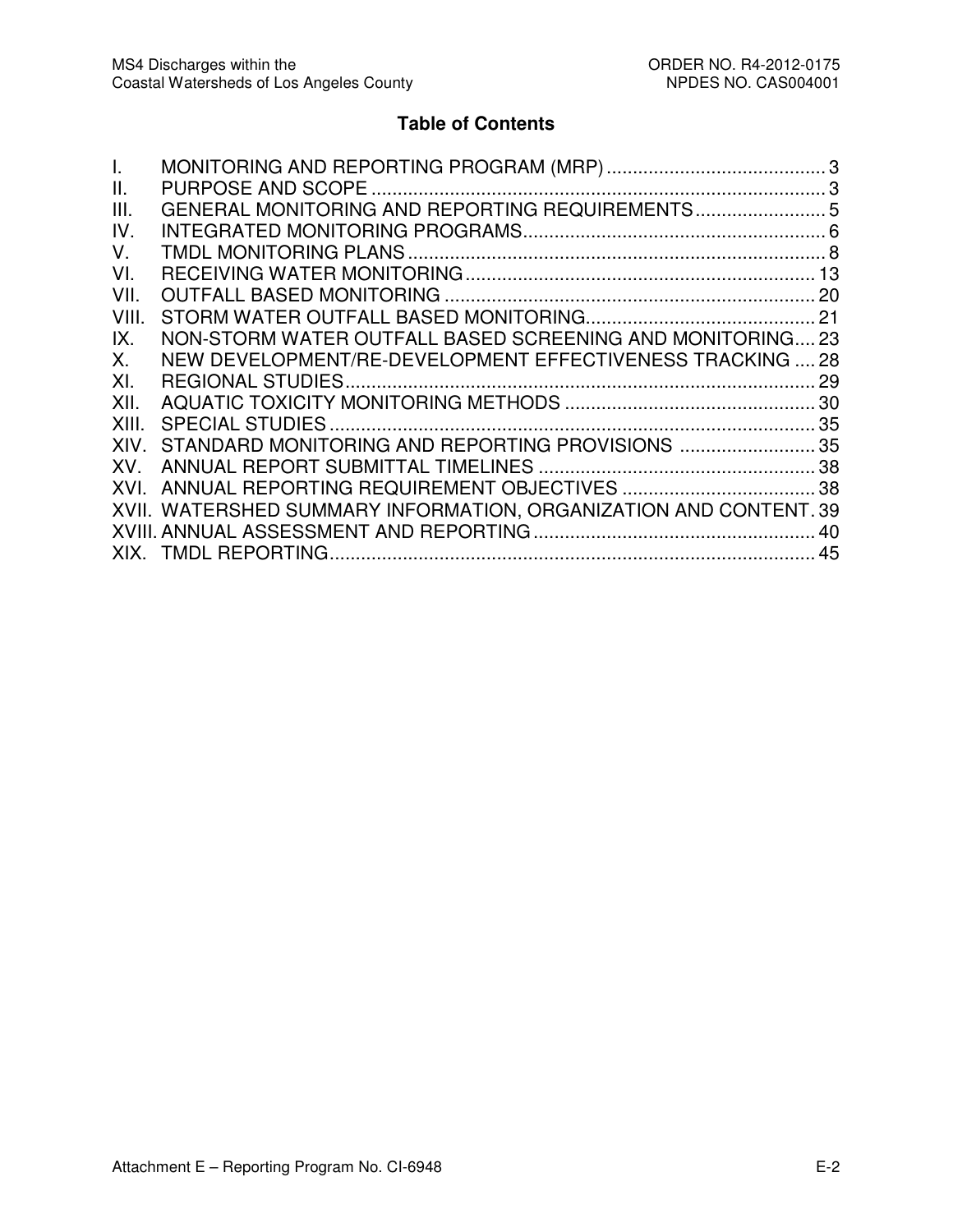### **I. MONITORING AND REPORTING PROGRAM (MRP)**

Section 308(a) of the federal Clean Water Act and sections 122.41(h), (j)-(l), 122.44(i), and 122.48 of Title 40 of the Code of Federal Regulations require that all National Pollutant Discharge Elimination System (NPDES) permits specify monitoring and reporting requirements. Federal regulations applicable to large and medium MS4s also specify additional monitoring and reporting requirements. (40 C.F.R. §§ 122.26(d)(2)(i)(F) & (d)(2)(iii)(D), 122.42(c).) California Water Code section 13383 further authorizes the California Regional Water Quality Control Board, Los Angeles Region (Regional Water Board) to establish monitoring, inspection, entry, reporting, and recordkeeping requirements. This MRP establishes monitoring, reporting, and recordkeeping requirements that implement the federal and California laws and/or regulations.

### **II. PURPOSE AND SCOPE**

### **A. Primary Objectives**

The primary objectives of the Monitoring Program are to:

- **1.** Assess the chemical, physical, and biological impacts of discharges from the municipal storm water sewer system (MS4) on receiving waters.
- **2.** Assess compliance with receiving water limitations and water quality-based effluent limitations (WQBELs) established to implement Total Maximum Daily Load (TMDL) wet weather and dry weather wasteload allocations (WLAs).
- **3.** Characterize pollutant loads in MS4 discharges.
- **4.** Identify sources of pollutants in MS4 discharges.
- **5.** Measure and improve the effectiveness of pollutant controls implemented under this Order.

### **B. Purpose**

The results of the monitoring requirements outlined below shall be used to refine control measures for the reduction of pollutant loading and the protection and enhancement of the beneficial uses of the receiving waters in Los Angeles County.

### **C. Provision for Integrated Approach**

The Monitoring Program provides flexibility to allow Permittees to develop an integrated monitoring program to address all of the monitoring requirements of this Order and other monitoring obligations or requirements in a cost efficient and effective manner.

### **D. Provision for a Coordinated Integrated Approach**

The Monitoring Program provides flexibility to allow Permittees to coordinate monitoring efforts on a watershed or subwatershed basis to leverage monitoring resources in an effort to increase cost-efficiency and effectiveness and to closely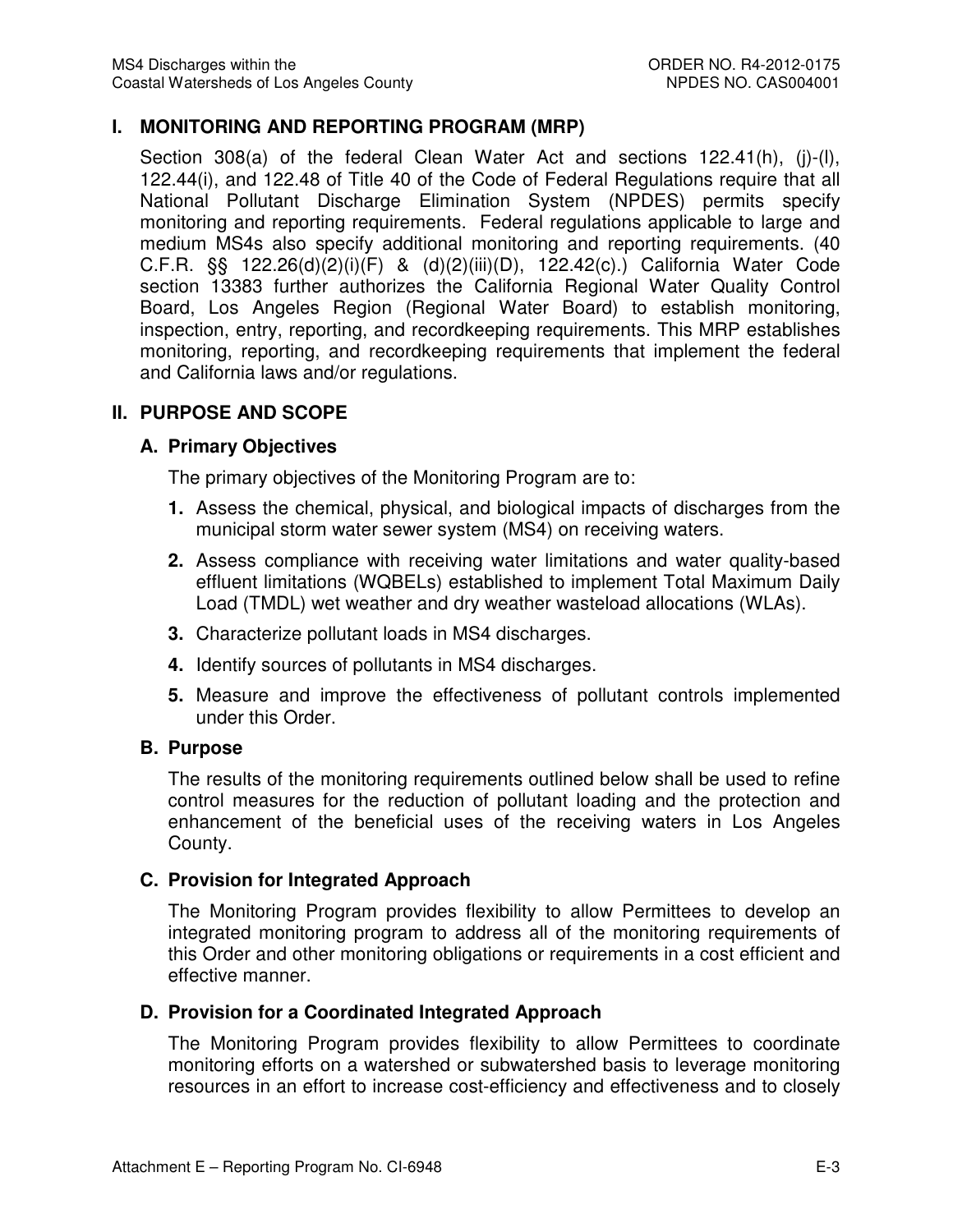align monitoring with TMDL monitoring requirements and Watershed Management Programs.

### **E. Monitoring Program Elements**

The Monitoring Program shall include the following elements:

- **1. Receiving water monitoring** shall be performed at previously designated mass emission stations, TMDL receiving water compliance points, as designated in Regional Water Board Executive Officer approved TMDL Monitoring Plans (see Table E-1 for a list of approved TMDL Monitoring Plans), and additional receiving water locations representative of the impacts from MS4 discharges. The objectives of the receiving water monitoring include the following:
	- **a.** Determine whether the receiving water limitations are being achieved,
	- **b.** Assess trends in pollutant concentrations over time, or during specified conditions,
	- **c.** Determine whether the designated beneficial uses are fully supported as determined by water chemistry, as well as aquatic toxicity and bioassessment monitoring.
- **2. Storm water outfall based monitoring**; including TMDL monitoring requirements specified in approved TMDL Monitoring Plans (see Table E-1). Outfall monitoring locations shall be representative of the land uses within the Permittee's jurisdiction. The objectives of the storm water outfall based monitoring program include the following:
	- **a.** Determine the quality of a Permittee's discharge relative to municipal action levels, as described in Attachment G of this Order,
	- **b.** Determine whether a Permittee's discharge is in compliance with applicable storm water WQBELs derived from TMDL WLAs,
	- **c.** Determine whether a Permittee's discharge causes or contributes to an exceedance of receiving water limitations.
- **3. Non-storm water outfall based monitoring**; including TMDL monitoring requirements specified in approved TMDL Monitoring Plans (see Table E-1). Outfalls with significant non-storm water discharges that remain unaddressed after source identification shall be monitored. The objectives of the non-storm water outfall based monitoring program include the following:
	- **a.** Determine whether a Permittee's discharge is in compliance with applicable non-storm water WQBELs derived from TMDL WLAs,
	- **b.** Determine whether a Permittee's discharge exceeds non-storm water action levels, as described in Attachment G of this Order,
	- **c.** Determine whether a Permittee's discharge contributes to or causes an exceedance of receiving water limitations,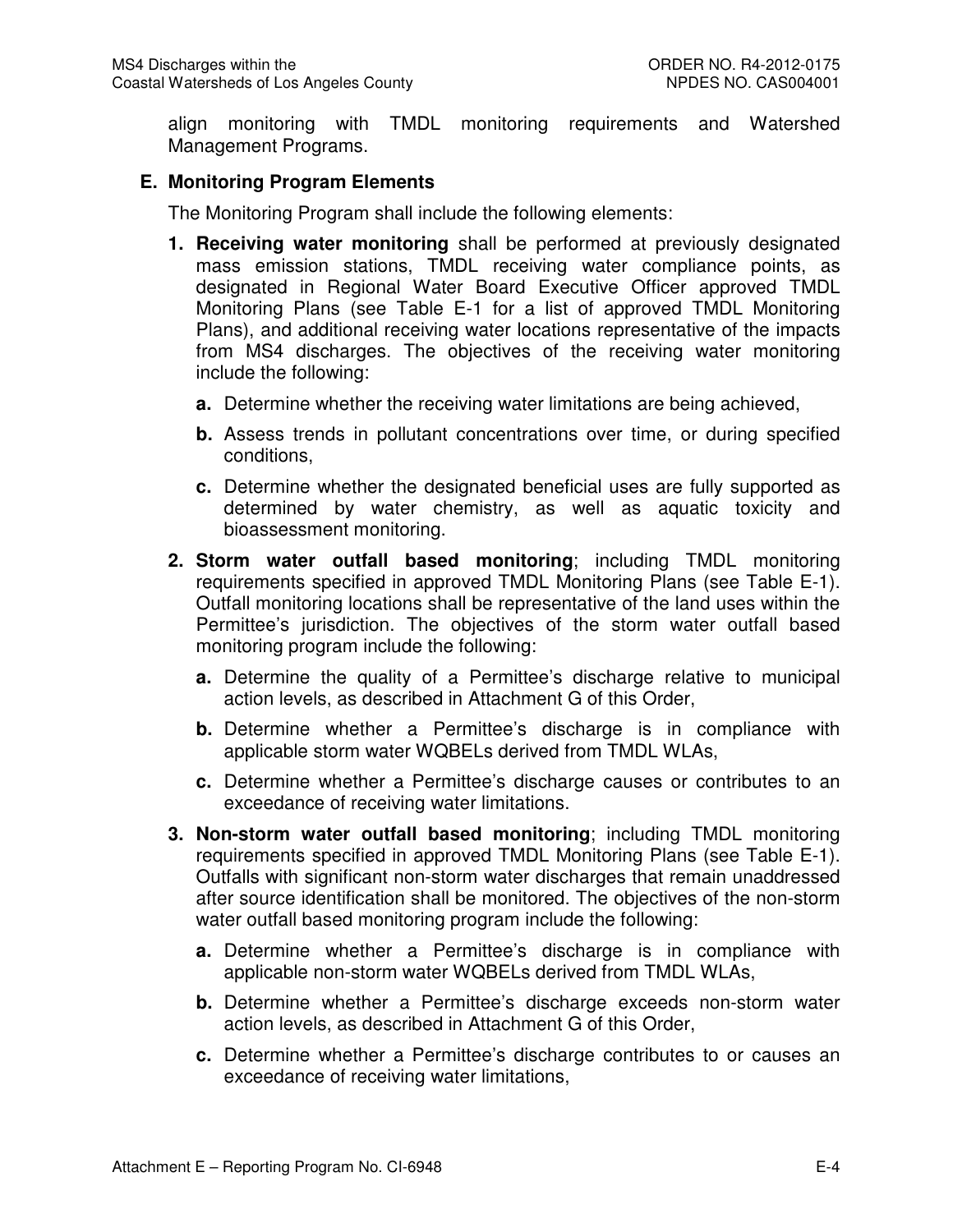- **d.** Assist a Permittee in identifying illicit discharges as described in Part VI.D.10 of this Order.
- **4. New Development/Re-development effectiveness tracking**. The objectives of best management practices (BMP) effectiveness tracking is to track whether the conditions in the building permit issued by the Permittee are implemented to ensure the volume of storm water associated with the design storm is retained on-site as required by Part VI.D.7.c.i. of this Order.
- **5. Regional studies** are required to further characterize the impact of the MS4 discharges on the beneficial uses of the receiving waters. Regional studies shall include the Southern California Stormwater Monitoring Coalition (SMC) Regional Watershed Monitoring Program (bioassessment) and special studies as specified in approved TMDLs (see Section XIX TMDL Reporting, below).

### **III. GENERAL MONITORING AND REPORTING REQUIREMENTS**

- **A.** Monitoring shall be conducted in accordance with the requirements specified in Attachment D to this Order (Part III, Standard Provisions - Monitoring).
- **B.** Records of monitoring information shall include information required under Attachment D to this Order (Part IV, Standard Provisions - Records).
- **C.** All applications, reports, plans, or other information submitted to the Regional Water Board, State Water Board, and/or USEPA shall be signed and certified in accordance with Attachment D to this Order (Part V.B, Standard Provisions - Reporting, Signatory and Certification Requirements).
- **D.** Monitoring results shall be reported in accordance with the requirements specified in Attachment D to this Order (Part V.C, Standard Provisions - Reporting, Monitoring Reports).
- **E.** All monitoring and reporting shall be conducted in accordance with the Standard Monitoring Provisions specified in Part XIV of this MRP.

### **F. Sampling Methods**

- **1.** Sampling methods shall be fully described in each Permittee's Integrated Monitoring Program (IMP) or Coordinated Integrated Monitoring Program (CIMP) and according to the provisions of the Standard Provisions for Monitoring described in Attachment D to this Order and Part XIV of this MRP.
- **2.** Grab samples shall be taken for constituents that are required to be collected as such (e.g., pathogen indicator bacteria, oil and grease, cyanides, and volatile organics); in instances where grab samples are generally expected to be sufficient to characterize water quality conditions (primarily dry weather); and where the sample location limits Permittees' ability to install an automated sampler, as provided for in an approved IMP or CIMP.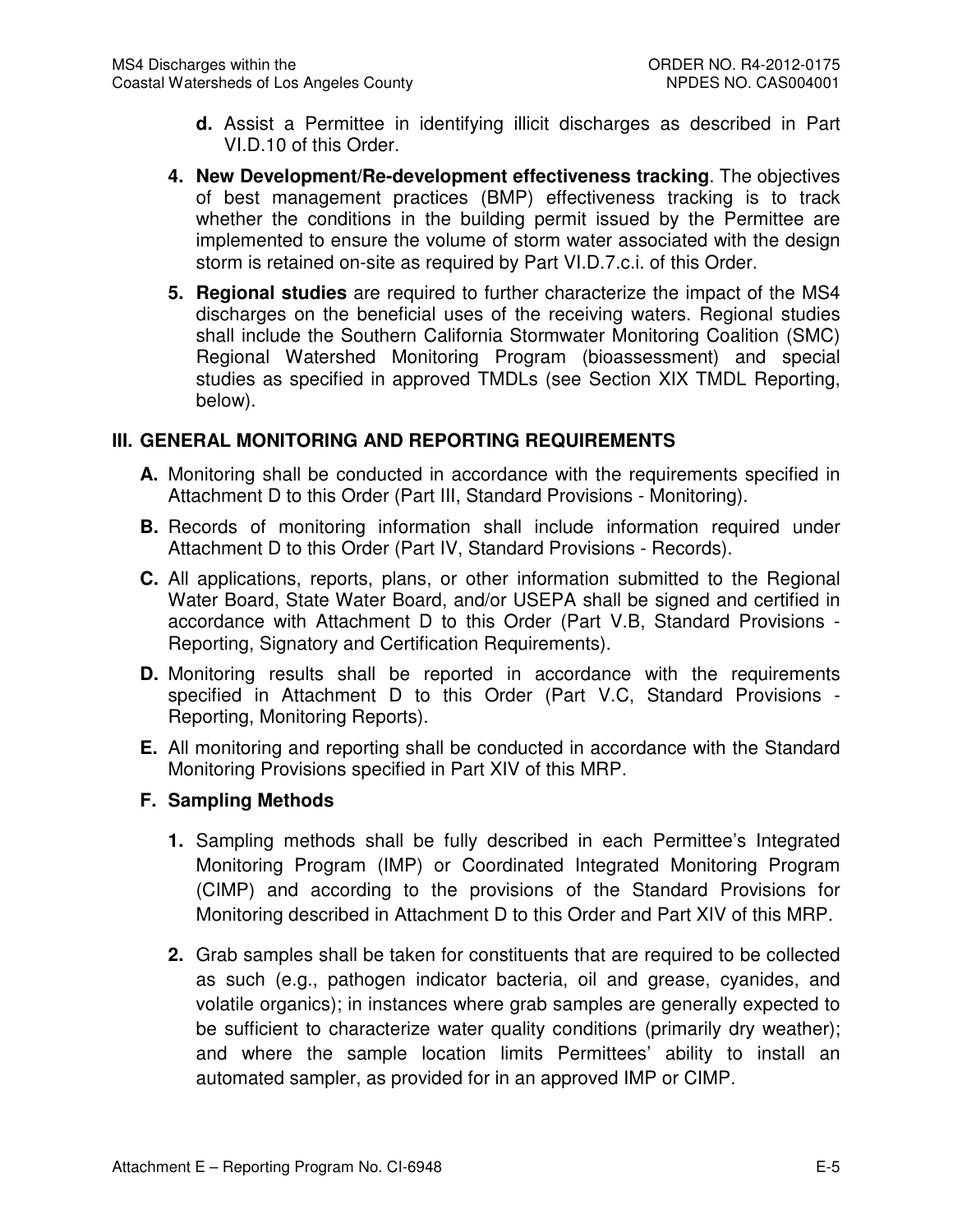- **3.** At a minimum, a sufficient volume of sample must be collected to perform all of the required biological and chemical tests, including TIEs where aquatic toxicity is observed during the sample event.
- **4.** Sampling and monitoring methods for trash shall be conducted in accordance with the applicable requirements specified in Part VI.E.5 of this Order.
- **5.** Flow may be estimated using USEPA methods at receiving water monitoring stations where flow measuring equipment is not in place.
- **6.** Flow may be estimated for storm water outfall monitoring based on drainage area, impervious cover, and precipitation data as approved in an IMP or CIMP.

## **G. Analytical Procedures**

- **1.** Suspended-Sediment Concentration (SSC) shall by analyzed per American Society for Testing and Materials (ASTM) Standard Test Method D-3977-97.
- **2.** Monitoring methods for trash shall be conducted in accordance with the applicable requirements specified in Part VI.E.5 of this Order.
- **3.** Aquatic toxicity shall be monitored in accordance with Part XI of this MRP.
- **4.** All other parameters shall be analyzed according to the provisions of the Standard Provisions for Monitoring described in Attachment D to this Order and Part XIV of this MRP.

### **H. Reporting**

- **1.** Reporting requirements related to the monitoring of trash shall be conducted in accordance with Part VI.E.5.c of this Order.
- **2.** Monitoring results submitted to the Regional Water Board shall be consistent with the requirements identified in Part XVIII.A.5 and Part XVIII.A.7 of this MRP.

## **IV. INTEGRATED MONITORING PROGRAMS**

### **A. Integrated Monitoring Program (IMP)**

- **1.** Each Permittee may develop an Integrated Monitoring Program designed to satisfy the monitoring requirements of this Order.
- **2.** The monitoring requirements contained in TMDL Monitoring Plans approved by the Executive Officer of the Regional Water Board are incorporated by reference into this MRP (See Table E-1 for a list of approved TMDL Monitoring Plans).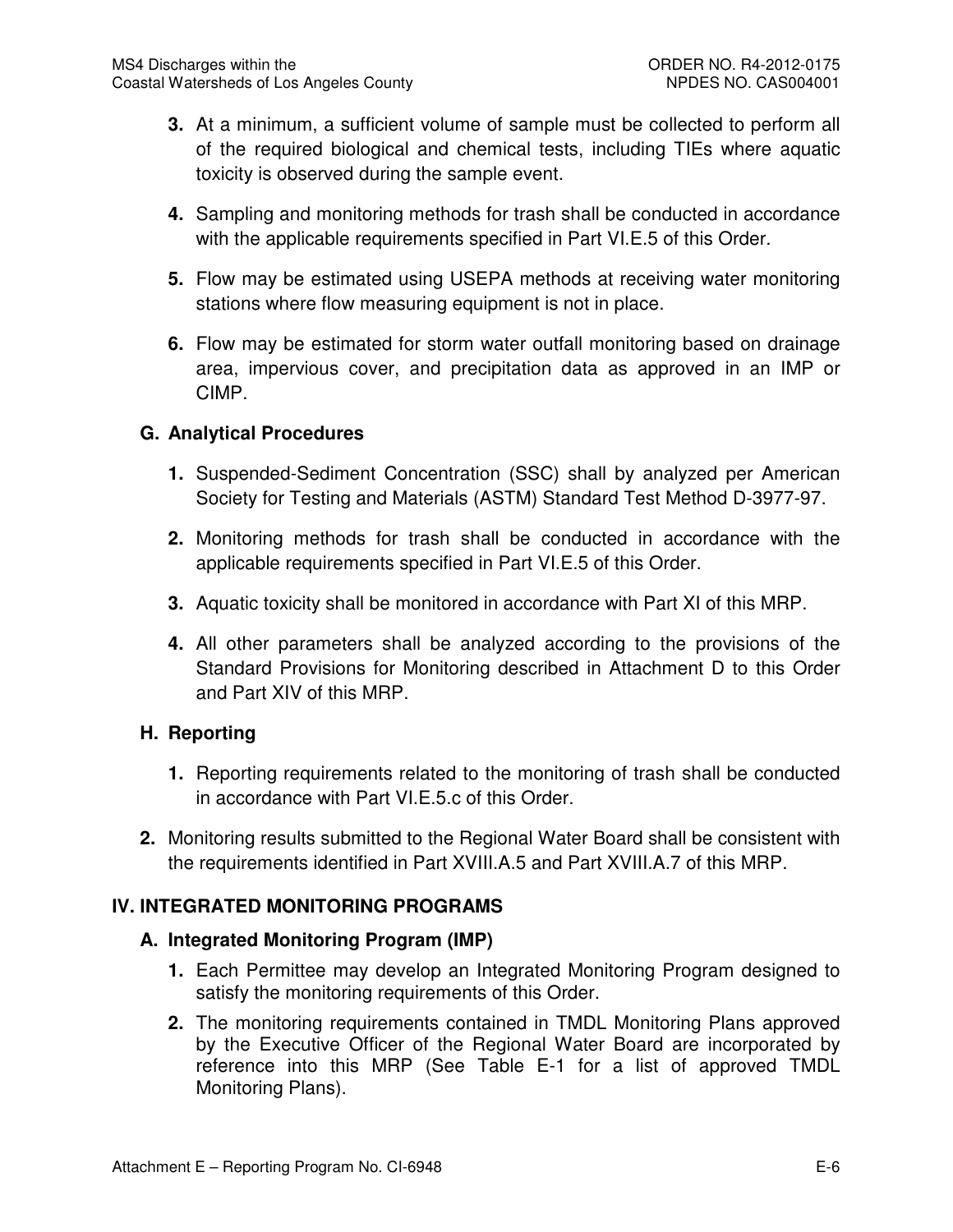- **3.** The Integrated Monitoring Program may leverage monitoring resources by selecting monitoring locations, parameters, or monitoring techniques that will satisfy multiple monitoring requirements.
- **4.** Where appropriate, the Integrated Monitoring Program may develop and utilize alternative approaches to meet the Primary Objectives (Part II.A). Sufficient justification shall be provided in the IMP for the alternative approach(es). Such alternative approaches shall be subject to public review and final approval by the Regional Water Board Executive Officer.
- **5.** The requirements of an approved TMDL Monitoring Plan may be modified by an IMP that is subsequently approved by the Executive Officer of the Regional Water Board.
- **6.** At a minimum, the IMP must address all TMDL and Non-TMDL monitoring requirements of this Order, including receiving water monitoring, storm water outfall based monitoring, non-storm water outfall based monitoring, and regional water monitoring studies, except as provided in Parts IV.B.2 and 3 of this MRP.

## **B. Coordinated Integrated Monitoring Program (CIMP)**

### **1. Benefits of the CIMP Approach**

- **a.** The CIMP provides Permittees opportunities to increase the cost efficiency and effectiveness of the monitoring program. The greatest efficiency may be achieved when a CIMP is designed and implemented on a watershed basis.
- **b.** A CIMP may be employed to implement regional studies, where a single Permittee takes the lead in directing the study, and the other Permittees provide funding or in lieu services.
- **2.** Permittees are encouraged to coordinate their monitoring programs with other Permittees to develop and implement a CIMP. A CIMP may be developed to address one or more of the required monitoring elements (i.e., receiving water monitoring, outfall based monitoring, regional monitoring or special studies) and may be county-wide or limited to a single watershed, sub-watershed or defined jurisdictional boundary.
- **3.** The requirements of an approved TMDL Monitoring Plan may be modified by an IMP or CIMP that is subsequently approved by the Executive Officer of the Regional Water Board.
- **4.** A Permittee shall not be required to submit an IMP if all of the applicable monitoring requirements in this Order are addressed in a CIMP, to which the Permittee is a participant.
- **5.** If the CIMP addresses some but not all of the applicable monitoring requirements required under this Order, then each Permittee shall submit an IMP that references the CIMP. The Permittees must describe how together, the IMP and CIMP, fulfill all of the applicable monitoring requirements contained in this Order.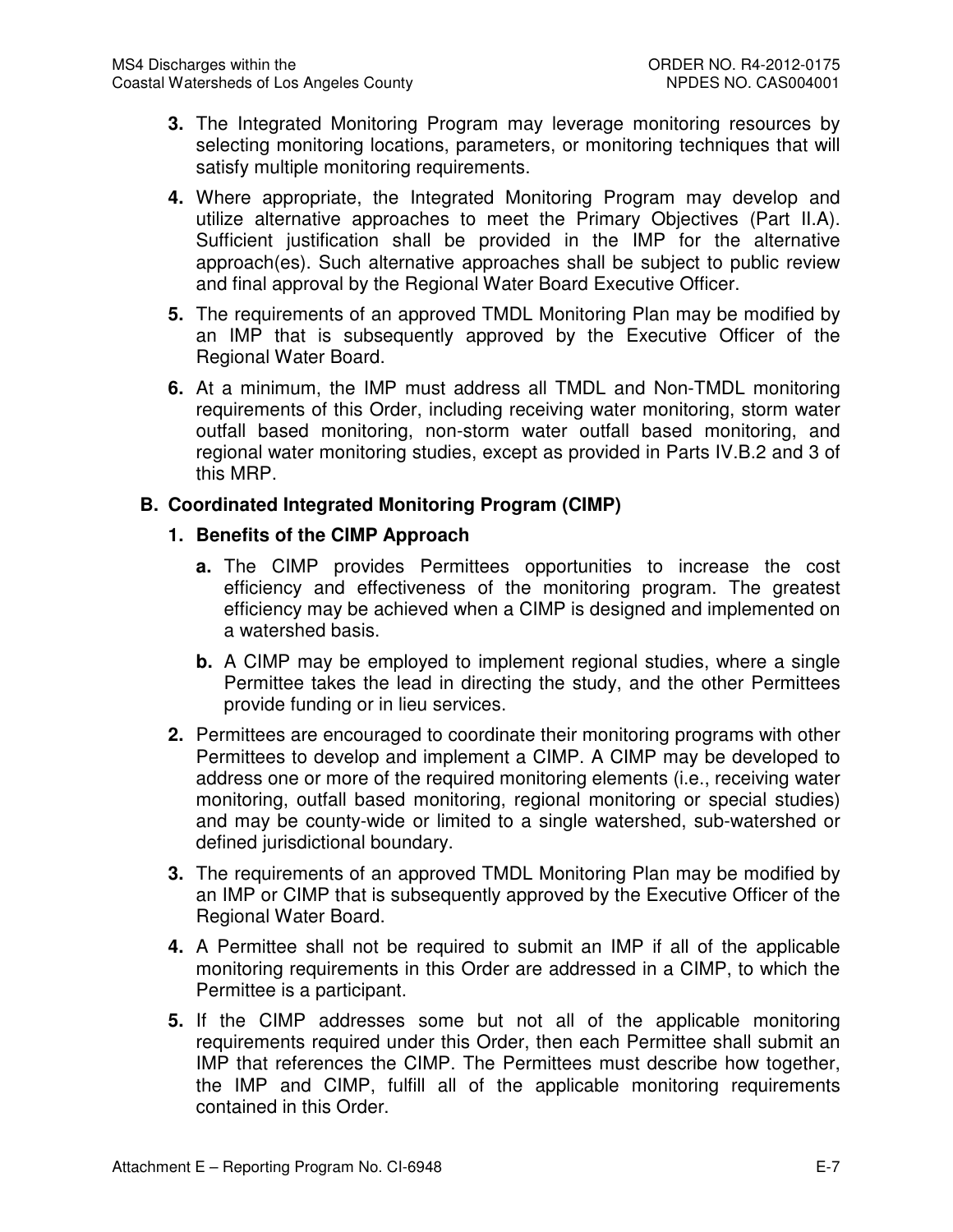**6.** Where appropriate, the CIMP may develop and utilize alternative approaches to meet the Primary Objectives (Part II.A). Sufficient justification shall be provided in the CIMP for the alternative approach(es). Such alternative approaches shall be subject to public review and final approval by the Regional Water Board Executive Officer.

### **C. Schedule for Submitting the Monitoring Plan to the Regional Water Board and Conducting Outfall Screening**

- **1.** Within six (6) months after the effective date of this Order, each Permittee shall submit a letter of intent to the Executive Officer of the Regional Water Board describing whether it intends to follow an IMP or CIMP approach for each of the required monitoring plan elements.
- **2.** Each Permittee not electing to develop a Watershed Management Program (WMP) or Enhanced Watershed Management Program (EWMP) shall submit an IMP plan addressing monitoring requirements that the Permittee intends to implement individually to the Executive Officer of the Regional Water Board within twelve (12) months after the effective date of this Order.
- **3.** Permittees electing to develop a WMP or EWMP shall submit an IMP or CIMP plan, to the Executive Officer of the Regional Water Board concurrently with their draft WMP.
- **4.** Permittees electing to develop an enhanced WMP shall submit an IMP or CIMP plan to the Executive Officer of the Regional Water Board within 18 months after the effective date of this Order.
- **5.** If upon finalization of the CIMP plan, a Permittee that has developed an IMP determines that its IMP plan must be revised to include monitoring requirements not covered under the final CIMP, the revised IMP plan shall be submitted to the Executive Officer of the Regional Water Board within 60 days after approval of the CIMP plan by the Executive Officer of the Regional Water Board.
- **6.** Monitoring shall commence within 30 days after approval of the IMP, or within 90 days after approval of the CIMP, by the Executive Officer of the Regional Water Board.
- **7.** If a Permittee elects not to develop or participate in an IMP or CIMP, monitoring shall be conducted on a jurisdictional basis per the requirements of this MRP, beginning six (6) months after the effective date of this Order.
- **8.** Monitoring requirements pursuant to Order No. 01-182 and Monitoring and Reporting Program CI 6948, and pursuant to approval TMDL monitoring plans identified in Table E-1, shall remain in effect until the Executive Officer of the Regional Water Board approves a Permittee(s) IMP and/or CIMP plan(s).

## **V. TMDL MONITORING PLANS**

## **Table E-1. Approved TMDL Monitoring Plans by Watershed Management Area**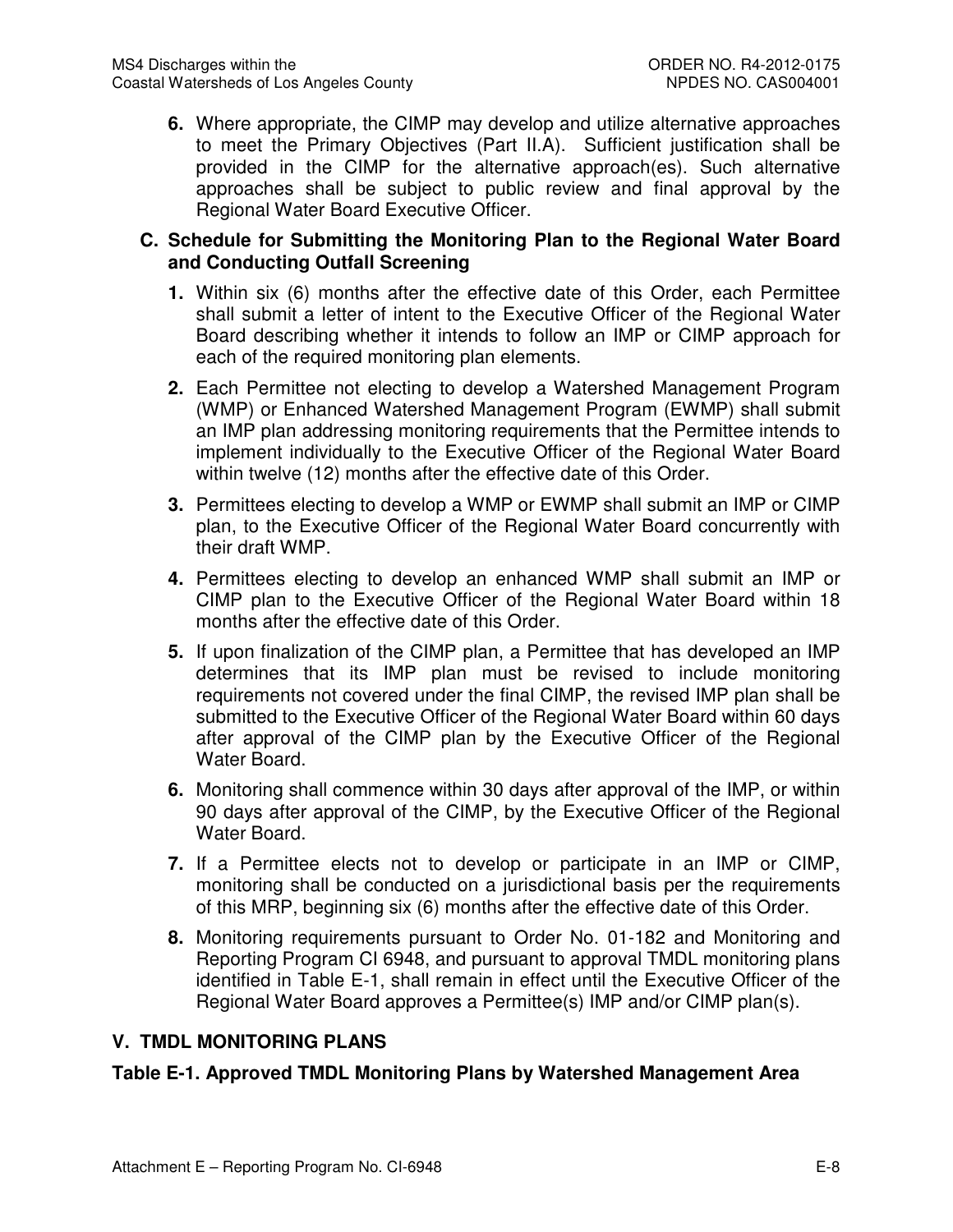| <b>TMDL</b><br><b>Comment</b>                                                                |                                                                                                                                  | <b>Date of Final Plan</b> | <b>Regional Water</b><br><b>Board Approval</b><br><b>Date</b> |
|----------------------------------------------------------------------------------------------|----------------------------------------------------------------------------------------------------------------------------------|---------------------------|---------------------------------------------------------------|
|                                                                                              | Santa Clara River Watershed Management Area                                                                                      |                           |                                                               |
| Santa Clara River<br>Nitrogen Compounds<br><b>TMDL</b>                                       | Monitoring Plan was due<br>March 23, 2005.                                                                                       | March 2006                | Has not been<br>approved.                                     |
| Upper Santa Clara River<br>Chloride TMDL                                                     | Monitoring Plan was not<br>required.                                                                                             | N/A                       | N/A                                                           |
| Lake Elizabeth, Munz<br>Lake, and Lake Hughes<br>Trash TMDL (Lake<br>Elizabeth only)         | The County of Los<br>Angeles Trash TMDL<br>Monitoring and Reporting<br>Plan for Lake Elizabeth,<br>Munz Lake, and Lake<br>Hughes | June 25, 2009             | March 25, 2009                                                |
| Santa Clara River Estuary<br>and Reaches 3, 5, 6, and<br>7 Indicator Bacteria<br><b>TMDL</b> | Monitoring Plan is due on<br>March 21, 2013.                                                                                     |                           |                                                               |
|                                                                                              | Santa Monica Bay Watershed Management Area                                                                                       |                           |                                                               |
| Santa Monica Bay<br>Beaches Bacteria TMDL<br>(Wet and Dry)                                   | Santa Monica Bay<br><b>Beaches Bacterial</b><br><b>TMDLs Coordinated</b><br>Shoreline Monitoring Plan                            | April 7, 2004             | January 8, 2004                                               |
| Santa Monica Bay<br>Nearshore and Offshore<br>Debris TMDL                                    | Monitoring Plan is due on<br>September 20, 2012.                                                                                 |                           |                                                               |
| Santa Monica Bay TMDL<br>for DDTs and PCBs                                                   | <b>USEPA Established</b><br><b>TMDL</b>                                                                                          | N/A                       | N/A                                                           |
| <b>Malibu Creek Subwatershed</b>                                                             |                                                                                                                                  |                           |                                                               |
| Malibu Creek and Lagoon<br><b>Bacteria TMDL</b>                                              | Malibu Creek and Lagoon<br><b>Bacteria TMDL</b><br><b>Compliance Monitoring</b><br>Plan                                          | February 25, 2008         | April 8, 2008                                                 |
| Malibu Creek Watershed<br><b>Trash TMDL</b>                                                  | Malibu Creek Watershed<br>Trash Monitoring and<br>Reporting Plan (TMRP)                                                          | April 28, 2010            | Has not been<br>approved.                                     |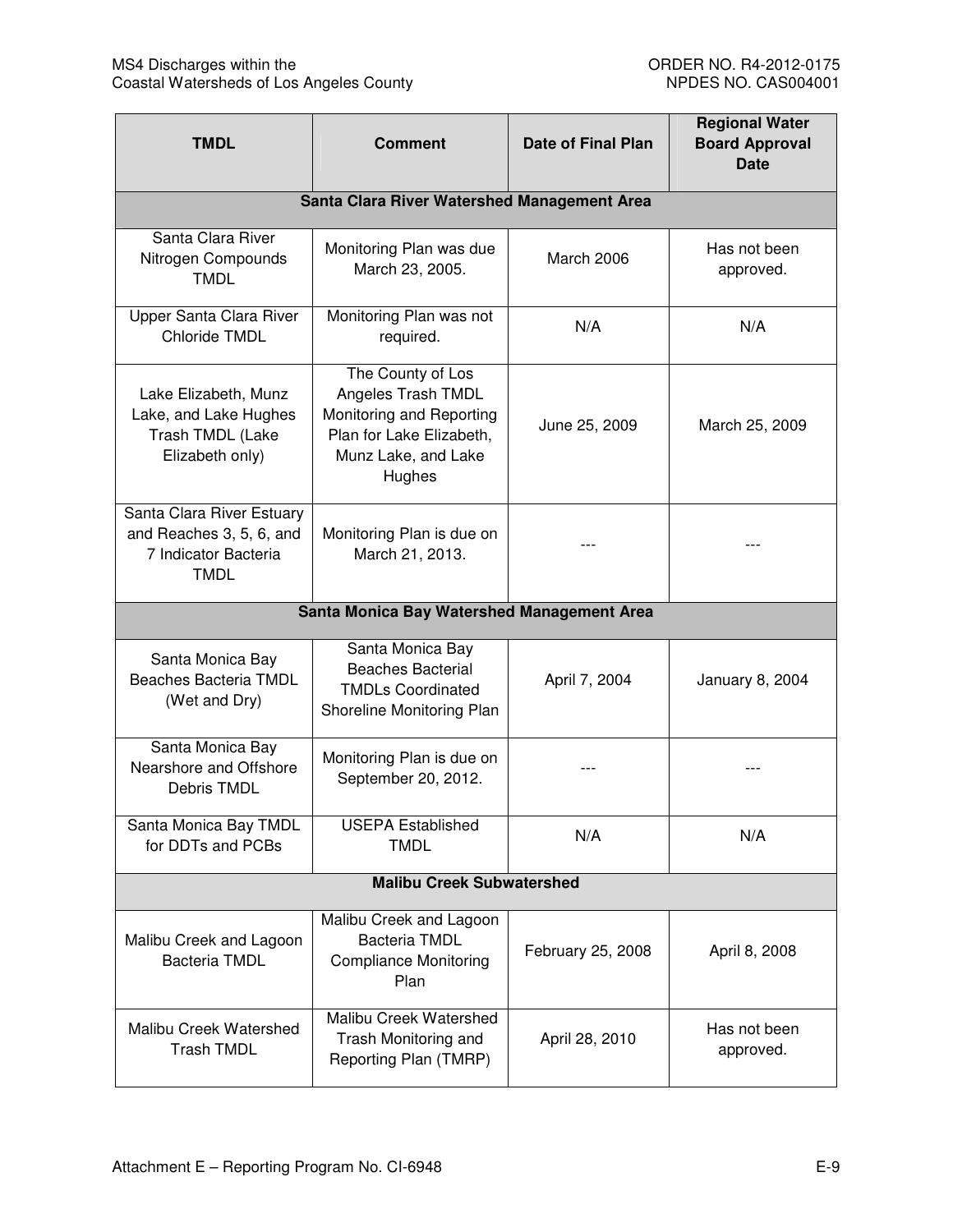| <b>TMDL</b>                                                                                           | <b>Comment</b>                                                                                                                                | <b>Date of Final Plan</b> | <b>Regional Water</b><br><b>Board Approval</b><br><b>Date</b> |
|-------------------------------------------------------------------------------------------------------|-----------------------------------------------------------------------------------------------------------------------------------------------|---------------------------|---------------------------------------------------------------|
| Malibu Creek Watershed<br><b>Nutrients TMDL</b>                                                       | <b>USEPA Established</b><br>N/A<br><b>TMDL</b>                                                                                                |                           | N/A                                                           |
|                                                                                                       | <b>Ballona Creek Subwatershed</b>                                                                                                             |                           |                                                               |
| <b>Ballona Creek Trash</b><br><b>TMDL</b>                                                             | Monitoring Plan was not<br>required.                                                                                                          | N/A                       | N/A                                                           |
| <b>Ballona Creek Estuary</b><br><b>Toxic Pollutants TMDL</b>                                          | <b>Ballona Creek Metals</b><br><b>TMDL and Ballona Creek</b><br><b>Estuary Toxic Pollutants</b><br><b>TMDL Coordinated</b><br>Monitoring Plan | May 4, 2009               | June 25, 2009                                                 |
| Ballona Creek, Ballona<br><b>Estuary and Sepulveda</b><br>Channel Bacteria TMDL                       | Ballona Creek, Ballona<br>Estuary, & Sepulveda<br>Channel Bacteria TMDL<br><b>Coordinated Monitoring</b><br>Plan                              | January 29, 2009          | December 16, 2008                                             |
| <b>Ballona Creek Metals</b><br><b>TMDL</b>                                                            | <b>Ballona Creek Metals</b><br><b>TMDL and Ballona Creek</b><br><b>Estuary Toxic Pollutants</b><br><b>TMDL Coordinated</b><br>Monitoring Plan | May 4, 2009               | June 25, 2009                                                 |
| <b>Ballona Creek Wetlands</b><br><b>TMDL</b> for Sediment and<br><b>Invasive Exotic</b><br>Vegetation | <b>USEPA Established</b><br><b>TMDL</b>                                                                                                       | N/A                       | N/A                                                           |
|                                                                                                       | <b>Marina del Rey Subwatershed</b>                                                                                                            |                           |                                                               |
| Marina del Rey Harbor<br>Mothers' Beach and Back<br><b>Basins Bacteria TMDL</b>                       | Marina Del Rey Harbor<br>Mothers' Beach and Back<br><b>Basins Bacterial TMDL</b><br><b>Coordinated Monitoring</b><br>Plan                     | June 25, 2007             | February 1, 2007                                              |
| Marina del Rey Harbor<br><b>Toxic Pollutants TMDL</b>                                                 | Marina Del Rey Harbor<br><b>Toxic Pollutants Total</b><br>Maximum Daily Load<br><b>Coordinated Monitoring</b><br>Plan                         | March 31, 2008            | March 3, 2009                                                 |
| Dominguez Channel and Greater Harbors Waters Watershed Management Area                                |                                                                                                                                               |                           |                                                               |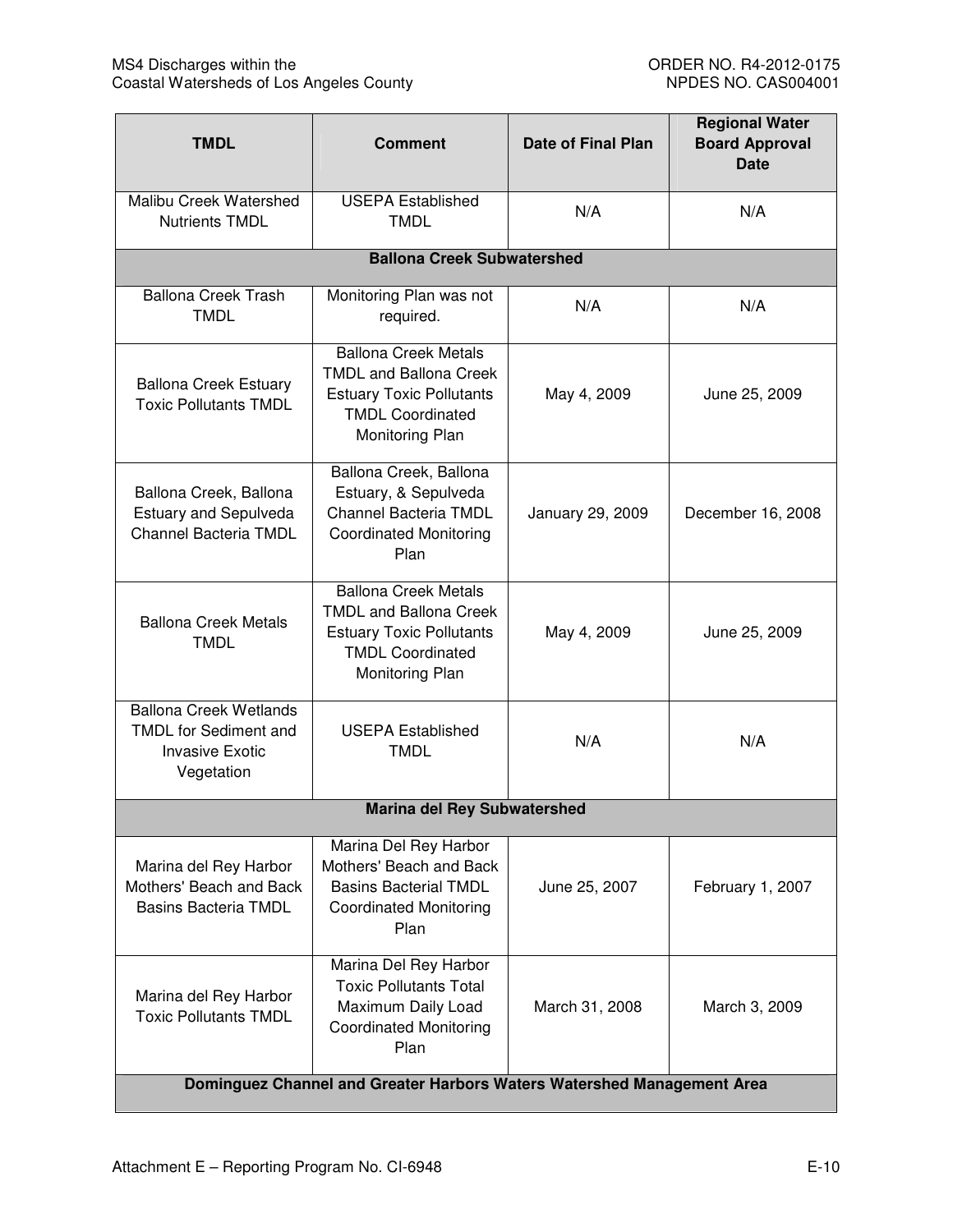| <b>TMDL</b>                                                                                                                    | <b>Comment</b>                                                                                                                                                                     | <b>Date of Final Plan</b> | <b>Regional Water</b><br><b>Board Approval</b><br><b>Date</b> |
|--------------------------------------------------------------------------------------------------------------------------------|------------------------------------------------------------------------------------------------------------------------------------------------------------------------------------|---------------------------|---------------------------------------------------------------|
| Los Angeles Harbor<br>Bacteria TMDL (Inner<br>Monitoring Plan was not<br>Cabrillo Beach and Main<br>required.<br>Ship Channel) |                                                                                                                                                                                    | N/A                       | N/A                                                           |
| Machado Lake Trash                                                                                                             | Trash Monitoring &<br>Reporting Plan: Machado<br>Lake Trash TMDL                                                                                                                   | September 5, 2008         | December 9, 2008                                              |
| <b>TMDL</b>                                                                                                                    | City of Rolling Hills Trash<br>Monitoring and Reporting<br>Plan Machado Lake<br><b>Trash TMDL</b>                                                                                  | September 5, 2008         | December 9, 2008                                              |
|                                                                                                                                | Palos Verdes Peninsula<br><b>Coordinated Monitoring</b><br>Plan In Compliance with<br>the Machado Lake<br><b>Nutrient Total Maximum</b><br>Daily Load                              | February 1, 2011          | December 14, 2010                                             |
| Machado Lake Nutrient                                                                                                          | <b>Machado Lake Nutrients</b><br><b>TMDL Lake Water</b><br><b>Quality Management</b><br>Plan for City of Los<br>Angeles                                                            | August 18, 2010           | February 14, 2011                                             |
| <b>TMDL</b>                                                                                                                    | Machado Lake Nutrient<br><b>TMDL Monitoring and</b><br>Reporting Program Plan<br>for the City of Carson                                                                            | March 27, 2012            | March 7, 2012                                                 |
|                                                                                                                                | Machado Lake<br><b>Multipollutant TMDL</b><br>Monitoring and Reporting<br>Program for the<br>Unincorporated Areas of<br>Los Angeles County<br>within the Machado Lake<br>Watershed | September 12, 2011        | April 25, 2012                                                |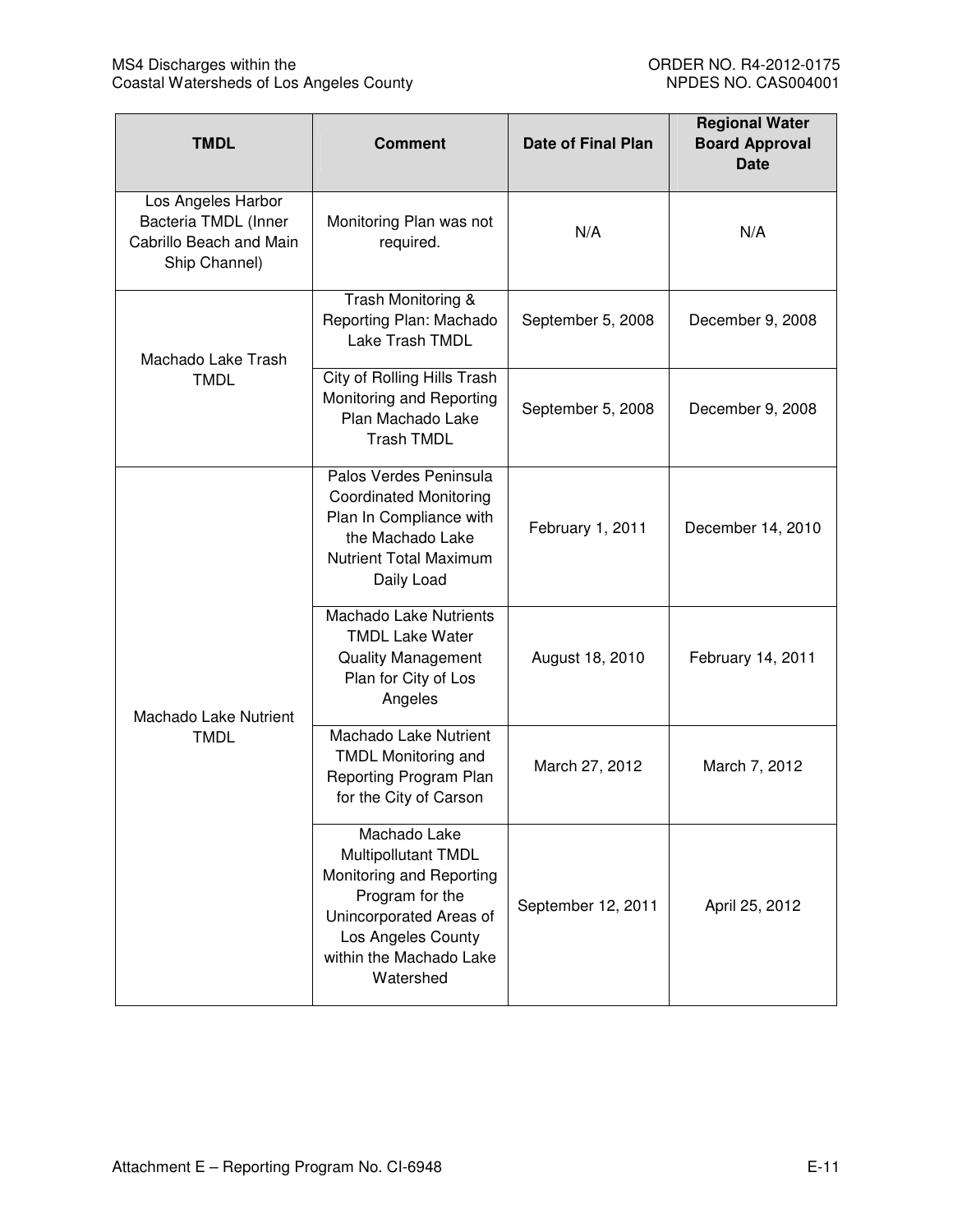| <b>TMDL</b>                                                                                                            | <b>Comment</b>                                                                                                                                                        | <b>Date of Final Plan</b> | <b>Regional Water</b><br><b>Board Approval</b><br><b>Date</b> |
|------------------------------------------------------------------------------------------------------------------------|-----------------------------------------------------------------------------------------------------------------------------------------------------------------------|---------------------------|---------------------------------------------------------------|
|                                                                                                                        | Monitoring Plans were<br>due from the City of<br>Lomita on April 25, 2011,<br>City of Redondo Beach<br>on March 11, 2010, and<br>City of Torrance on May<br>16, 2012. |                           |                                                               |
| Machado Lake Pesticides<br>and PCBs TMDL                                                                               | Monitoring Plan is due on<br>September 20, 2012 <sup>1</sup> .                                                                                                        |                           |                                                               |
| Dominguez Channel and<br>Greater Los Angeles and<br>Long Beach Harbor<br><b>Waters Toxic Pollutants</b><br><b>TMDL</b> | Monitoring Plan is due on<br>November 23, 2013.                                                                                                                       |                           |                                                               |
|                                                                                                                        | Los Angeles River Watershed Management Area                                                                                                                           |                           |                                                               |
| Los Angeles River<br>Watershed Trash TMDL                                                                              | Monitoring Plan was not<br>required.                                                                                                                                  | N/A                       | N/A                                                           |
| Los Angeles River<br>Nitrogen Compounds and<br><b>Related Effects TMDL</b>                                             | Monitoring Plan was due<br>on March 23, 2005.                                                                                                                         | March 23, 2005            | Has not been<br>approved.                                     |
| Los Angeles River and<br><b>Tributaries Metals TMDL</b>                                                                | Los Angeles River Metals<br><b>TMDL Coordinated</b><br>Monitoring Plan                                                                                                | March 25, 2008            | April 11, 2008                                                |
| Los Angeles River<br><b>Watershed Bacteria</b><br><b>TMDL</b>                                                          | Monitoring Plan is due on<br>March 23, 2013.                                                                                                                          |                           |                                                               |
| Legg Lake Trash TMDL                                                                                                   | Legg Lake Trash<br>Monitoring & Reporting<br>Plan: Legg Lake Trash<br><b>TMDL</b>                                                                                     | September 5, 2008         | March 25, 2009                                                |
| Long Beach City Beaches<br>and Los Angeles River<br><b>Estuary Bacteria TMDL</b>                                       | <b>USEPA Established</b><br><b>TMDL</b>                                                                                                                               | N/A                       | N/A                                                           |

 1 The deadline for Permittees assigned both WLAs and LAs to submit one document to address both WLA and LA monitoring requirements and implementation activities shall be September 20, 2013.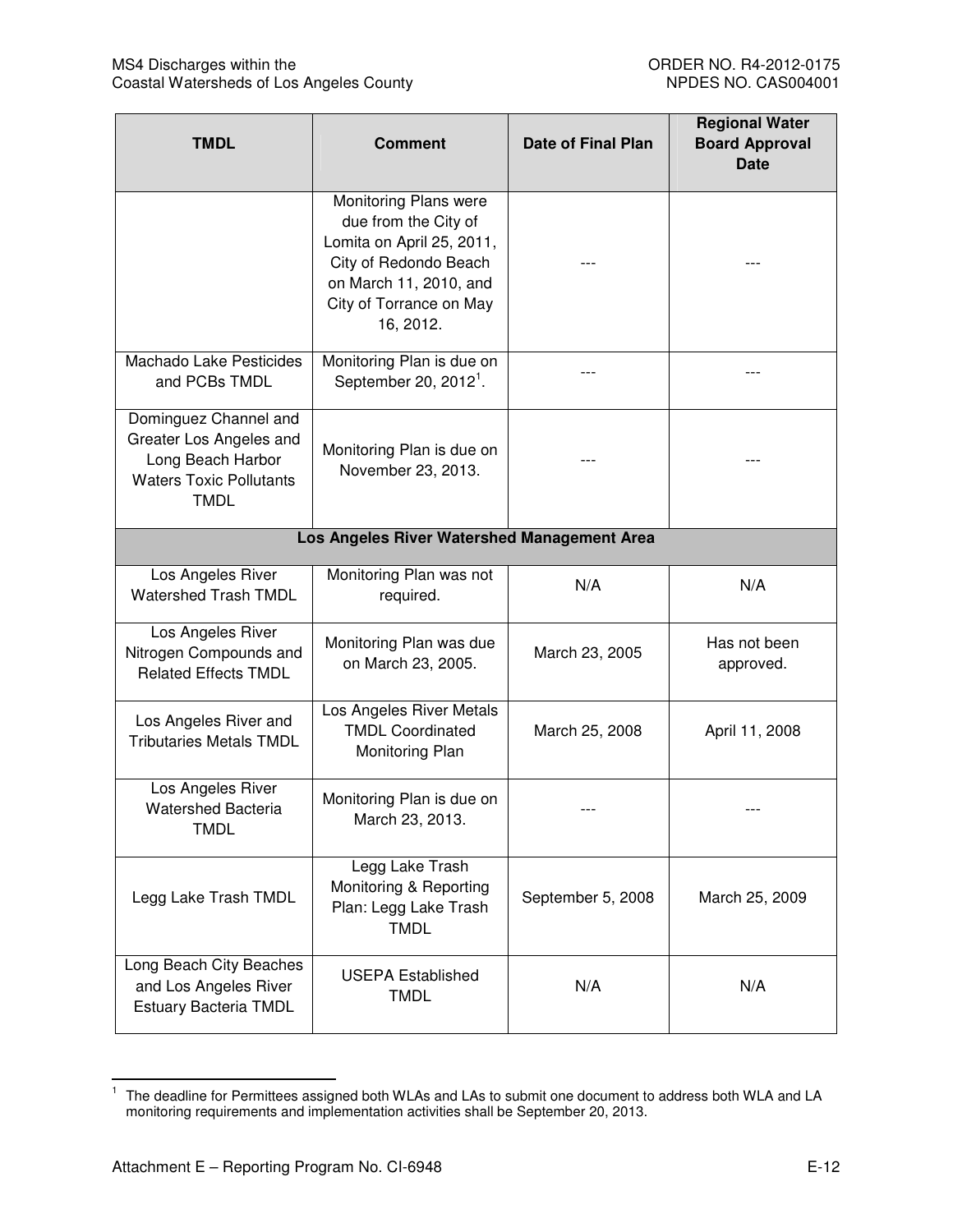| <b>TMDL</b>                                                                                                  | <b>Comment</b>                                   | <b>Date of Final Plan</b> | <b>Regional Water</b><br><b>Board Approval</b><br><b>Date</b> |
|--------------------------------------------------------------------------------------------------------------|--------------------------------------------------|---------------------------|---------------------------------------------------------------|
| Los Angeles Area Lakes<br>TMDLs (Lake Calabasas,<br>Echo Park Lake, Legg<br>Lake and Peck Road<br>Park Lake) | <b>USEPA Established</b><br>N/A<br>TMDL          |                           | N/A                                                           |
|                                                                                                              | San Gabriel River Watershed Management Area      |                           |                                                               |
| San Gabriel River and<br><b>Impaired Tributaries</b><br>Metals and Selenium<br><b>TMDL</b>                   | <b>USEPA Established</b><br><b>TMDL</b>          | N/A                       | N/A                                                           |
| Los Angeles Area Lakes<br><b>TMDLs (Puddingstone</b><br>Reservoir)                                           | <b>USEPA Established</b><br><b>TMDL</b>          | N/A                       | N/A                                                           |
| Los Cerritos Channel and Alamitos Bay Watershed Management Area                                              |                                                  |                           |                                                               |
| Los Cerritos Channel<br><b>Metals TMDL</b>                                                                   | <b>USEPA Established</b><br><b>TMDL</b>          | N/A                       | N/A                                                           |
| Colorado Lagoon OC<br>Pesticides, PCBs,<br>Sediment Toxicity, PAHs,<br>and Metals TMDL                       | Colorado Lagoon TMDL<br>Monitoring Plan (CLTMP)  | June 15, 2012             | August 23, 2012                                               |
| Middle Santa Ana River Watershed Management Area                                                             |                                                  |                           |                                                               |
| Middle Santa Ana River<br><b>Watershed Bacteria</b><br><b>Indicator TMDL</b>                                 | Monitoring Plan was due<br>on November 16, 2007. |                           |                                                               |

## **VI. RECEIVING WATER MONITORING**

### **A. IMP Receiving Water Monitoring Requirements**

- **1.** All IMP plans must contain the following information for receiving water monitoring:
	- **a.** Declaration of whether receiving water monitoring is conducted under an IMP, CIMP or both.
	- **b.** If receiving water monitoring is performed under the IMP, the plan must contain the following information: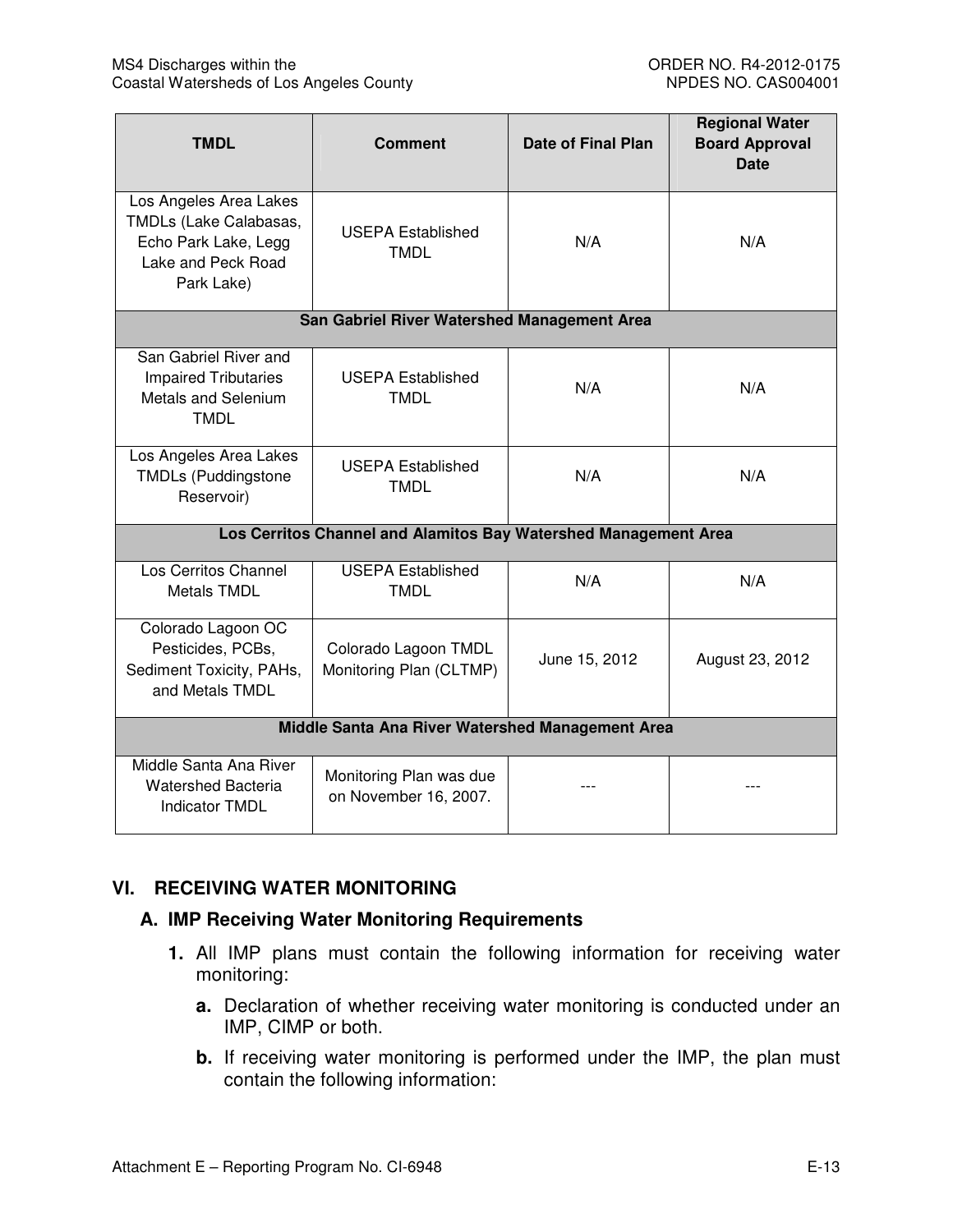- **i.** A map (preferably GIS) identifying the proposed receiving water monitoring stations for both dry weather and wet weather monitoring.
- **ii.** An explanation of how and why monitoring at the proposed locations will provide representative measurement of the effects of the Permittee's MS4 discharges on the receiving water.
- **iii.** Identification of applicable TMDLs and TMDL compliance points, based on approved TMDL Monitoring Plans and/or as identified in the Basin Plan for the applicable TMDLs.
- **iv.** A description of how the Permittee is fulfilling its obligations for TMDL receiving water monitoring under this IMP, CIMP or other monitoring plans.
- **v.** A description of how the Permittee is contributing to the monitoring of mass emission stations or a discussion of why monitoring at mass emission stations is not being supported.

### **B. CIMP Receiving Water Monitoring Requirements**

- **1.** The CIMP plan must contain the following information for receiving water monitoring:
	- **a.** A list of the participating Permittees.
	- **b.** A map (preferably GIS) delineating the geographic boundaries of the monitoring plan including the receiving waters, the MS4 catchment drainages and outfalls, subwatershed boundaries (i.e., HUC 12), political boundaries, land use, and the proposed receiving water monitoring stations for both dry weather and wet weather receiving water monitoring.
	- **c.** An explanation of how and why monitoring at the proposed locations will provide representative measurement of the effects of the MS4 discharges on the receiving water.
- **2.** TMDLs
	- **a.** A list of applicable TMDLs and TMDL compliance points, based on approved TMDL Monitoring Plans and/or as identified in the Basin Plan for the applicable TMDLs.
	- **b.** Identification of the proposed receiving water monitoring stations that fulfill the TMDL Monitoring Plan(s) requirements.
	- **c.** Shoreline Monitoring Stations monitored pursuant to a bacteria TMDL. Sampling for bacterial indicators (total coliform, fecal coliform (or E. coli), and enterococcus) at shoreline monitoring locations addressed by a TMDL shall be conducted 5 times per week at sites subject to the reference system criterion for allowable exceedance days, and weekly at sites subject to the antidegradation criterion for allowable exceedance days.
- **3.** Mass Emission Stations
	- **a.** Location of mass emission stations,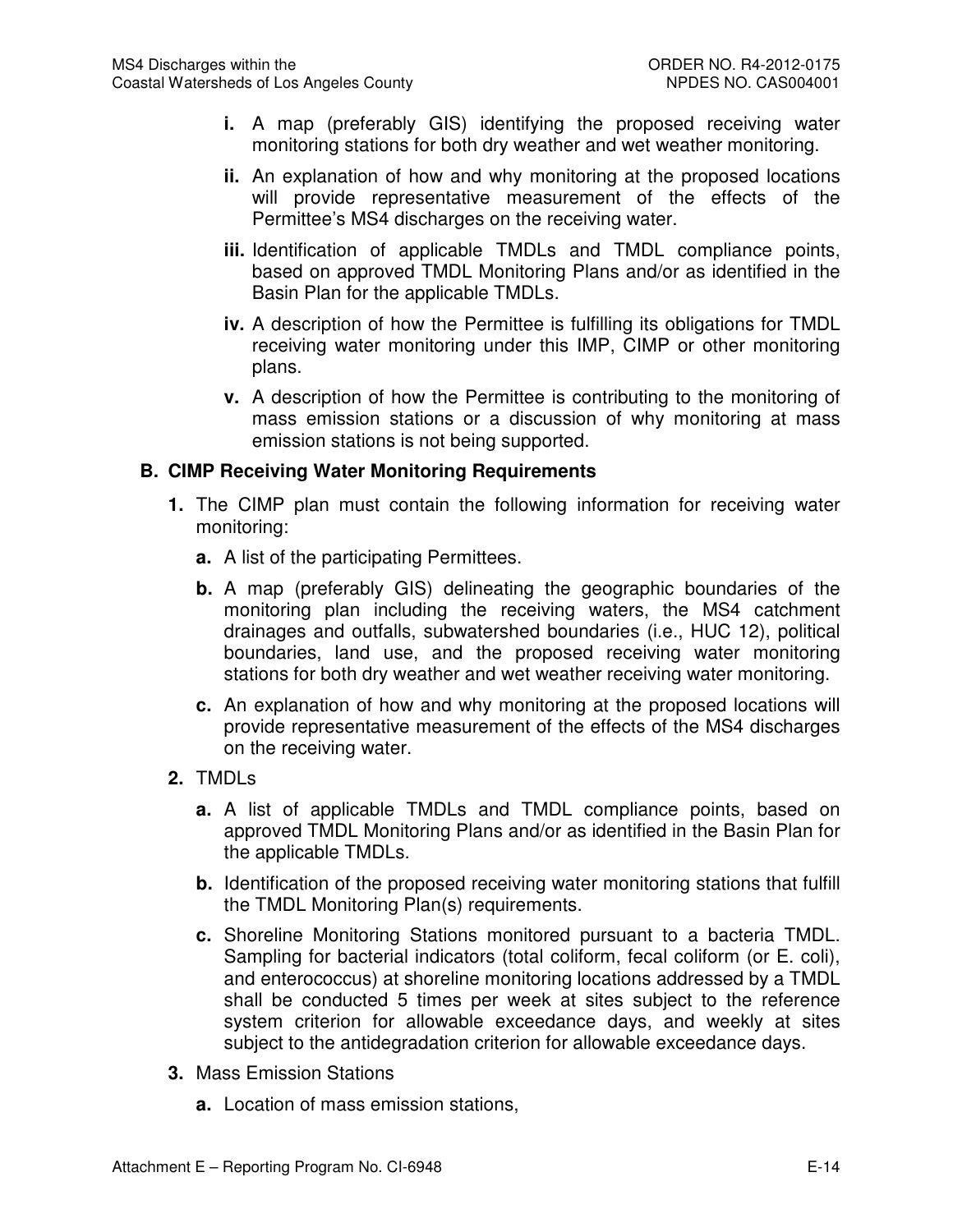**b.** Description of monitoring at mass emission stations or justification of why monitoring at the mass emission stations will be discontinued.

### **C. Minimum Wet Weather Receiving Water Monitoring Requirements**

- **1.** The IMP or CIMP shall incorporate the following minimum requirements for monitoring the receiving water during wet weather conditions:
	- **a.** The receiving water shall be monitored a minimum of three times per year for all parameters except aquatic toxicity, which must be monitored at least twice per year, or more frequently if required by applicable TMDL Monitoring Plans.
	- **b.** Monitoring shall be performed in the receiving water during wet weather conditions, defined for the purposes of this monitoring program as follows:
		- **i.** When the receiving water is the Santa Monica Bay or other ocean or estuarine water body, wet weather occurs during a storm event of greater than or equal to 0.1 inch of precipitation, as measured from at least 50 percent of the Los Angeles County controlled rain gauges within the watershed, or based on an alternative precipitation threshold as provided for in an approved IMP or CIMP.
		- **ii.** When the receiving water body is a river, stream or creek, wet weather shall be defined as when the flow within the receiving water is at least 20 percent greater than the base flow or an alternative threshold as provided for in an approved IMP or CIMP, or as defined by effective TMDLs within the watershed.
		- **iii.** Monitoring shall occur during wet weather conditions, including targeting the first significant rain event of the storm year following the criteria below, and at least two additional wet weather events within the same wet weather season. Permittees shall target the first storm event of the storm year with a predicted rainfall of at least 0.25 inch at a seventy percent probability of rainfall at least 24 hours prior to the event start time. Permittees shall target subsequent storm events that forecast sufficient rainfall and runoff to meet program objectives and site specific study needs. Sampling events shall be separated by a minimum of three days of dry conditions (less than 0.1 inch of rain each day).
	- **c.** Receiving water monitoring shall begin as soon as possible after storm water outfall-based monitoring, in order to be reflective of potential impacts from MS4 discharges.
	- **d.** At a minimum, the following parameters shall be monitored unless a surrogate pollutant has been approved by the Executive Officer of the Regional Water Board.
		- **i.** Flow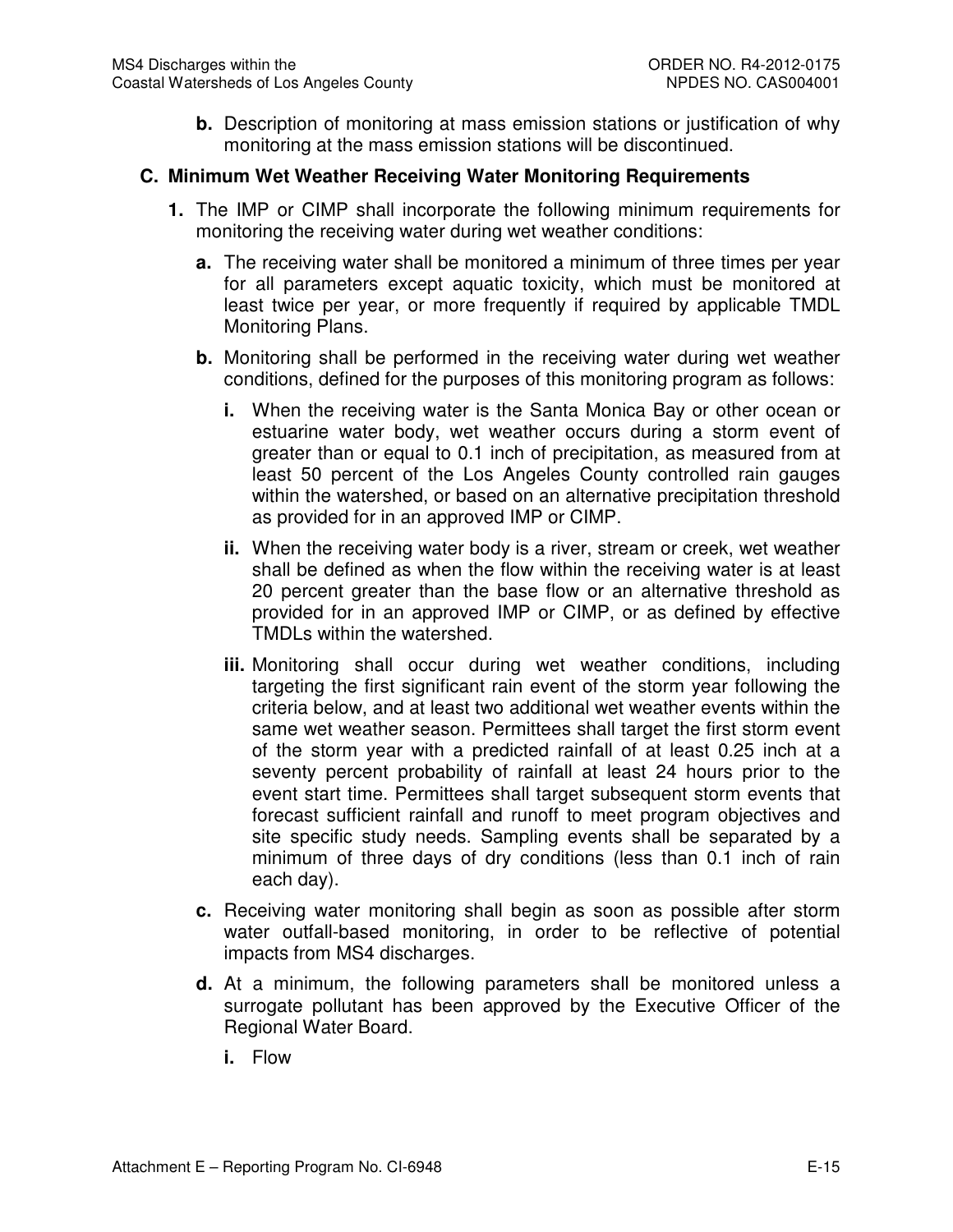- **ii.** Pollutants assigned a receiving water limitation derived from TMDL WLAs (See Attachments L-R of this Order),
- **iii.** Other pollutants identified on the CWA section 303(d) List for the receiving water or downstream receiving waters,
- **iv.** Total Suspended Solids (TSS) and Suspended-Sediment Concentration (SSC) if the receiving water is listed on the CWA section 303(d) list for sedimentation, siltation or turbidity,<sup>2</sup>
- **v.** Field measurements applicable to inland freshwater bodies only: hardness, pH, dissolved oxygen, temperature, and specific conductivity,
- **vi.** Aquatic Toxicity (twice per year, once during first storm event of the storm year as specified above).
- **e.** Additionally, the screening parameters in Table E-2 shall be monitored in the first year of monitoring during the first significant rain event of the storm year. If a parameter is not detected at the Method Detection Limit (MDL) for its respective test method or the result is below the lowest applicable water quality objective, and is not otherwise identified in subparts d.i.-d.vi. above, it need not be further analyzed. If a parameter is detected exceeding the lowest applicable water quality objective then the parameter shall be analyzed for the remainder of the Order during wet weather at the receiving water monitoring station where it was detected.

### **D. Minimum Dry Weather Receiving Water Monitoring**

- **1.** The IMP and/or CIMP plan shall incorporate the following minimum requirements for monitoring the receiving water during dry weather conditions:
	- **a.** The receiving water shall be monitored a minimum of two times per year for all parameters, or more frequently if required by applicable TMDL Monitoring Plans. One of the monitoring events shall be during the month with the historically lowest instream flows, or where instream flow data are not available, during the historically driest month.
	- **b.** Monitoring shall be performed in the receiving water during dry weather conditions, defined as follows:
		- **i.** When the receiving water is the Santa Monica Bay or other ocean or estuary water body, dry weather occurs on days with less than 0.1 inch of rain and those days not less than three days after a rain event of 0.1 inch or greater within the watershed, as measured from at least 50 percent of Los Angeles County controlled rain gauges within the watershed, or an alternative criterion as provided for in an approved IMP or CIMP.

 $\overline{a}$ 2 Gray, John, R., G. Douglas Glysson, Lisa M. Turcios, and Gregory E. Schwarz. 2000. Comparability of Suspended-Sediment Concentration and Total Suspended Solids Data. United States Geological Survey. Water Resources Investigations Report 00-4191. August 2000.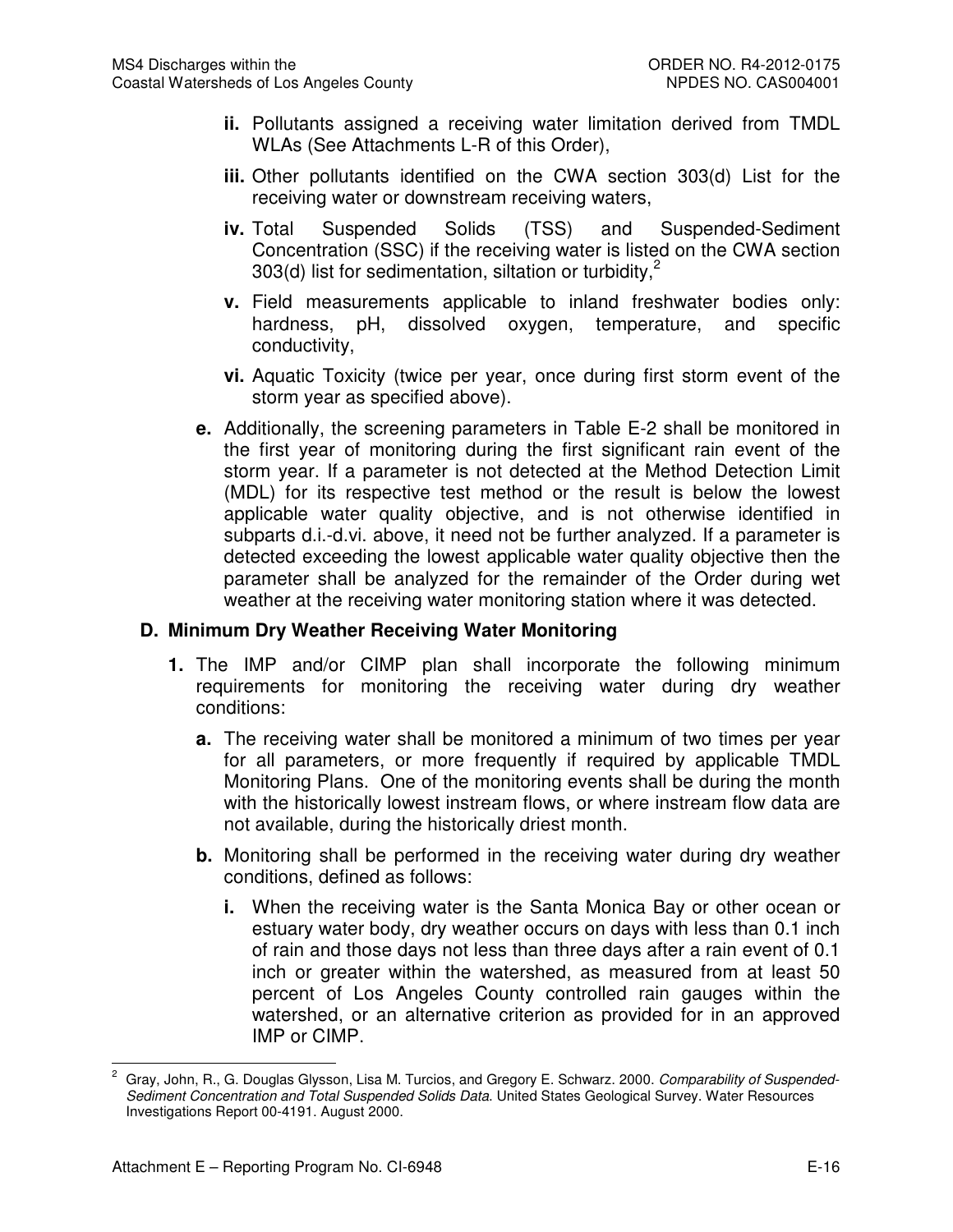- **ii.** When the receiving water body is a river, stream or creek, dry weather shall be defined as when the flow is less than 20 percent greater than the base flow or as defined by effective TMDLs within the watershed, or an alternative criterion as provided for in an approved IMP or CIMP.
- **c.** At a minimum the following parameters shall be monitored during dry weather conditions, unless a surrogate pollutant has been approved by the Executive Officer of the Regional Water Board:
	- **i.** Flow
	- **ii.** Pollutants assigned receiving water limitations derived from TMDL dry weather WLAs,
	- **iii.** Other pollutants identified on the CWA section 303(d) List for the receiving water or downstream receiving waters,
	- **iv.** TSS and hardness, when metals are monitored,
	- **v.** Field measurements for monitoring of inland freshwater bodies: dissolved oxygen, pH, temperature, and specific conductivity,
	- **vi.** Aquatic Toxicity (once per year, during the month with the historically lowest flows).
- **d.** Additionally, the parameters in Table E-2 shall be monitored in the first year of monitoring during the critical dry weather event. If a parameter is not detected at the Method Detection Limit (MDL) for its respective test method or the result is below the lowest applicable water quality objective, and is not otherwise identified in subparts c.i.-c.iii. or c.v.-c.vii. above, it need not be further analyzed. If a parameter is detected exceeding the lowest applicable water quality objective then the parameter shall be analyzed for the remainder of the Order during dry weather at the receiving water monitoring station where it was detected.

| <b>CONSTITUENTS</b>                    | <b>MLs</b>            |
|----------------------------------------|-----------------------|
| <b>CONVENTIONAL POLLUTANTS</b>         | mg/L                  |
| Oil and Grease                         | 5                     |
| <b>Total Phenols</b>                   | 0.1                   |
| Cyanide                                | 0.005                 |
| pН                                     | $0 - 14$              |
| Temperature                            | N/A                   |
| Dissolved Oxygen                       | Sensitivity to 5 mg/L |
| <b>BACTERIA (single sample limits)</b> | MPN/100ml             |
| Total coliform (marine waters)         | 10,000                |

|                                                     | Table E-2. Storm Water Monitoring Program's Constituents with |
|-----------------------------------------------------|---------------------------------------------------------------|
| <b>Associated Minimum Levels (MLs)</b> <sup>3</sup> |                                                               |

 $\overline{\phantom{a}}$ 

<sup>3</sup> For priority pollutants, MLs published in Appendix 4 of the Policy for Implementation of Toxics Standards for Inland Surface Waters, Enclosed Bays and Estuaries of California (SIP) shall be used for all analyses, unless otherwise specified. Method Detection Levels (MDLs) must be lower than or equal to the ML value, unless otherwise approved by the Regional Board.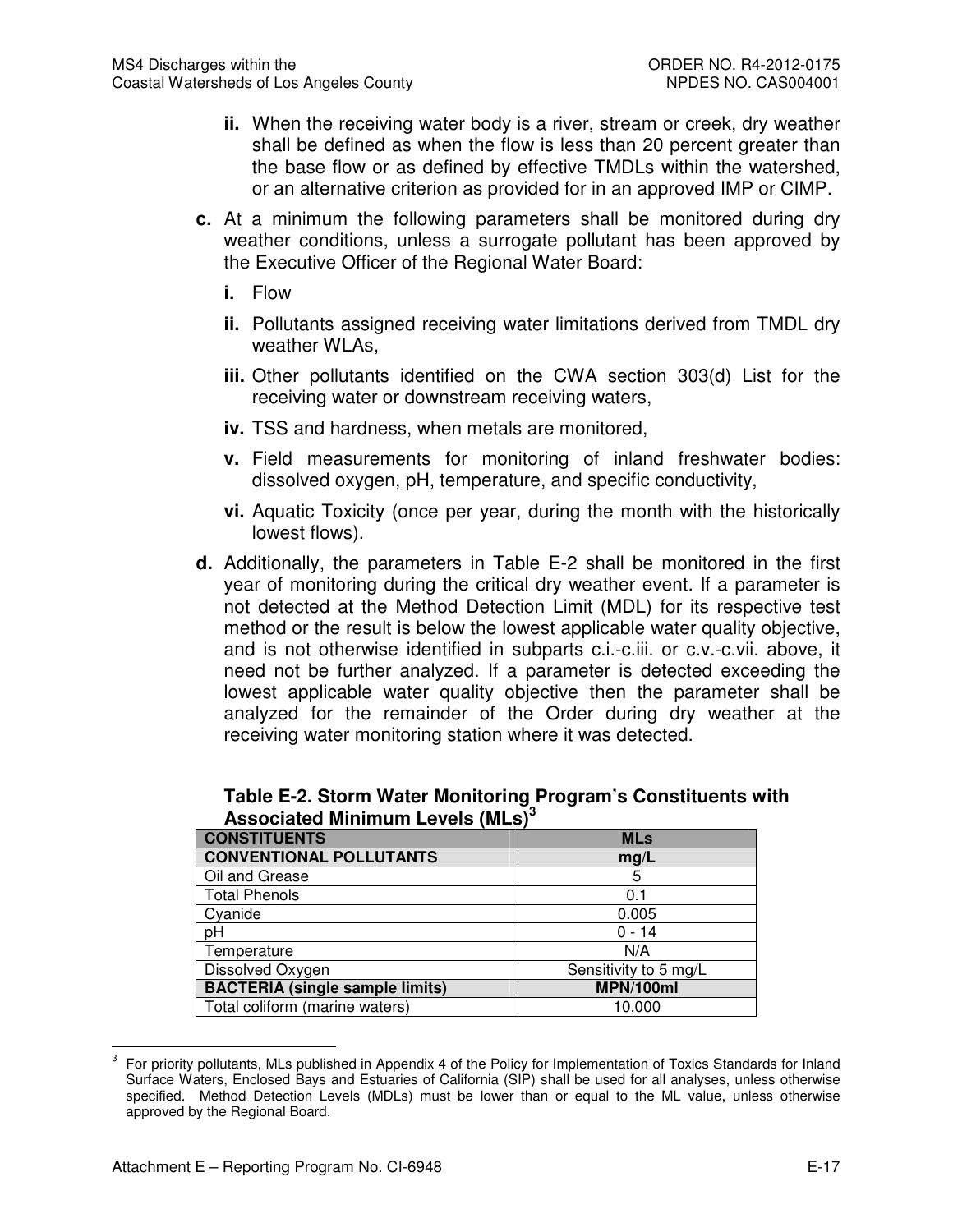| <b>CONSTITUENTS</b>                    | <b>MLs</b>       |
|----------------------------------------|------------------|
| Enterococcus (marine waters)           | 104              |
| Fecal coliform (marine & fresh waters) | 400              |
| E. coli (fresh waters)                 | 235              |
| <b>GENERAL</b>                         | mg/L             |
| <b>Dissolved Phosphorus</b>            | 0.05             |
| <b>Total Phosphorus</b>                | 0.05             |
| Turbidity                              | 0.1 NTU          |
| <b>Total Suspended Solids</b>          | 2                |
| <b>Total Dissolved Solids</b>          | 2                |
| <b>Volatile Suspended Solids</b>       | $\overline{2}$   |
| Total Organic Carbon                   | $\mathbf{1}$     |
| Total Petroleum Hydrocarbon            | 5                |
| <b>Biochemical Oxygen Demand</b>       | $\overline{2}$   |
| Chemical Oxygen Demand                 | 20-900           |
| Total Ammonia-Nitrogen                 | 0.1              |
| <b>Total Kjeldahl Nitrogen</b>         | 0.1              |
| Nitrate-Nitrite                        | 0.1              |
| Alkalinity                             | $\overline{2}$   |
| <b>Specific Conductance</b>            | 1 umho/cm        |
| <b>Total Hardness</b>                  | 2                |
| <b>MBAS</b>                            | 0.5              |
| Chloride                               | $\overline{c}$   |
| Fluoride                               | 0.1              |
| Methyl tertiary butyl ether (MTBE)     | $\mathbf{1}$     |
| Perchlorate                            | $4 \mu g/L$      |
| <b>METALS (Dissolved &amp; Total)</b>  | $\mu g/L$        |
| Aluminum                               | 100              |
| Antimony                               | 0.5              |
| Arsenic                                | 1                |
| Beryllium                              | 0.5              |
| Cadmium                                | 0.25             |
| Chromium (total)                       | 0.5              |
| Chromium (Hexavalent)                  | 5                |
| Copper                                 | $\overline{0.5}$ |
| Iron                                   | 100              |
| Lead                                   | 0.5              |
| Mercury                                | 0.5              |
| Nickel                                 | 1                |
| Selenium                               | 1                |
| Silver                                 | 0.25             |
| Thallium                               | 1                |
| Zinc                                   | 1                |
| <b>SEMIVOLATILE ORGANIC COMPOUNDS</b>  |                  |
| <b>ACIDS</b>                           | $\mu$ g/L        |
| 2-Chlorophenol                         | 2                |
| 4-Chloro-3-methylphenol                | 1                |
| 2.4-Dichlorophenol                     | 1                |
| 2,4-Dimethylphenol                     | $\overline{c}$   |
| 2,4-Dinitrophenol                      | 5                |
| 2-Nitrophenol                          | 10               |
| <b>ACIDS</b>                           | $\mu$ g/L        |
| 4-Nitrophenol                          | 5                |
|                                        |                  |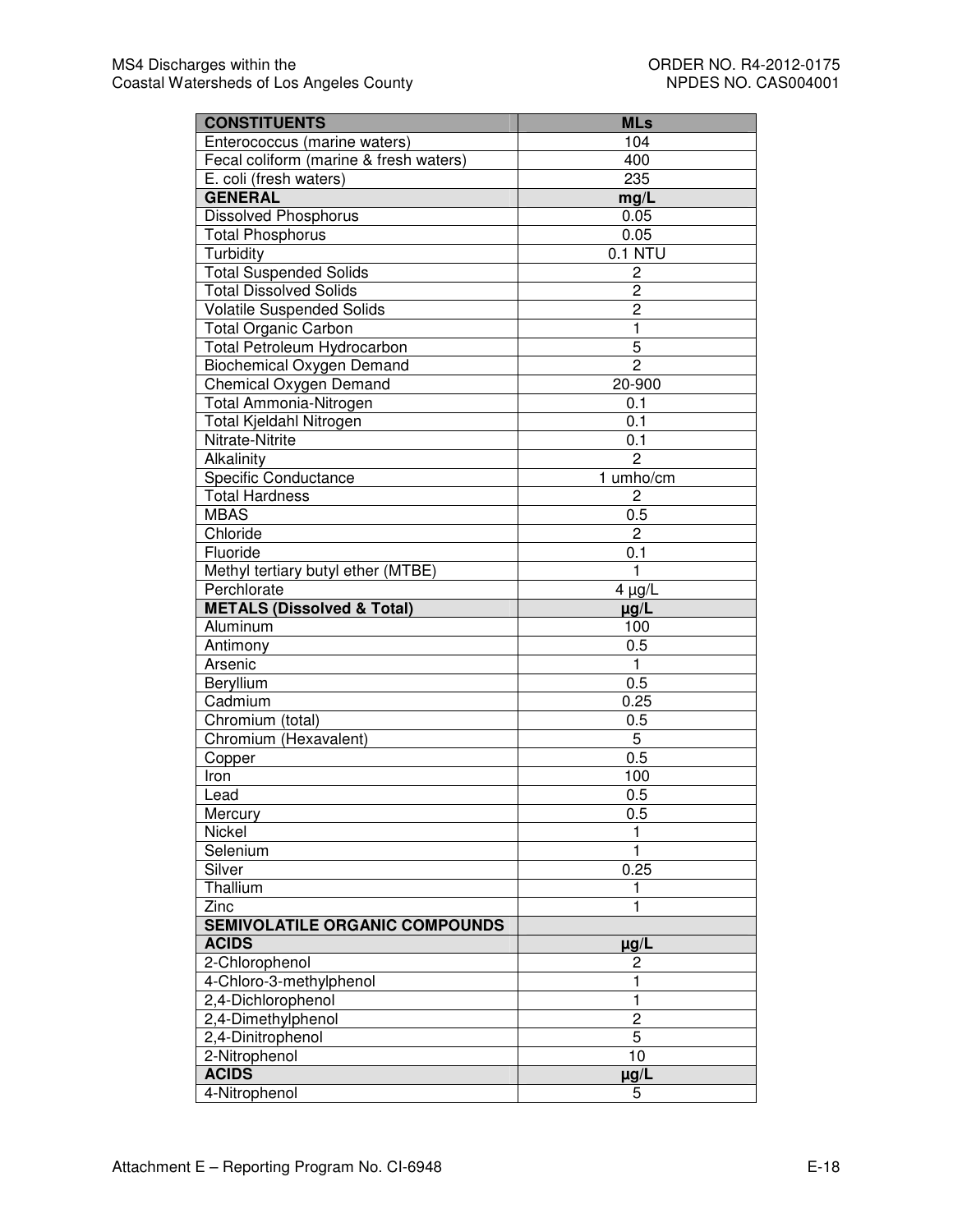| <b>CONSTITUENTS</b>          | <b>MLs</b>     |
|------------------------------|----------------|
| Pentachlorophenol            | 2              |
| Phenol                       | 1              |
| 2,4,6-Trichlorophenol        | 10             |
| <b>BASE/NEUTRAL</b>          | ug/L           |
| Acenaphthene                 | 1              |
| Acenaphthylene               | $\overline{c}$ |
| Anthracene                   | $\overline{c}$ |
| Benzidine                    | 5              |
| 1,2 Benzanthracene           | 5              |
| Benzo(a)pyrene               | $\overline{c}$ |
| Benzo(g,h,i)perylene         | 5              |
| 3,4 Benzoflouranthene        | 10             |
| Benzo(k)flouranthene         | 2              |
| Bis(2-Chloroethoxy) methane  | 5              |
| Bis(2-Chloroisopropyl) ether | $\overline{c}$ |
| Bis(2-Chloroethyl) ether     | $\mathbf{1}$   |
| Bis(2-Ethylhexl) phthalate   | 5              |
| 4-Bromophenyl phenyl ether   | 5              |
| Butyl benzyl phthalate       | 10             |
| 2-Chloroethyl vinyl ether    | $\mathbf{1}$   |
| 2-Chloronaphthalene          | 10             |
| 4-Chlorophenyl phenyl ether  | 5              |
| Chrysene                     | 5              |
| Dibenzo(a,h)anthracene       | 0.1            |
| 1,3-Dichlorobenzene          | 1              |
| 1,4-Dichlorobenzene          | 1              |
| 1,2-Dichlorobenzene          | 1              |
| 3,3-Dichlorobenzidine        | 5              |
| Diethyl phthalate            | $\overline{c}$ |
| Dimethyl phthalate           | $\overline{2}$ |
| di-n-Butyl phthalate         | 10             |
| 2,4-Dinitrotoluene           | 5              |
| 2,6-Dinitrotoluene           | 5              |
| 4,6 Dinitro-2-methylphenol   | 5              |
| 1,2-Diphenylhydrazine        | $\mathbf{1}$   |
| di-n-Octyl phthalate         | 10             |
| Fluoranthene                 | 0.05           |
| Fluorene                     | 0.1            |
| Hexachlorobenzene            | 1              |
| Hexachlorobutadiene          | $\mathbf{1}$   |
| Hexachloro-cyclopentadiene   | 5              |
| Hexachloroethane             | $\mathbf{1}$   |
| Indeno(1,2,3-cd)pyrene       | 0.05           |
| Isophorone                   | 1              |
| Naphthalene                  | 0.2            |
| Nitrobenzene                 | 1              |
| N-Nitroso-dimethyl amine     | 5              |
| N-Nitroso-diphenyl amine     | $\mathbf{1}$   |
| N-Nitroso-di-n-propyl amine  | 5              |
| Phenanthrene                 | 0.05           |
| <b>BASE/NEUTRAL</b>          | $\mu$ g/L      |
| Pyrene                       | 0.05           |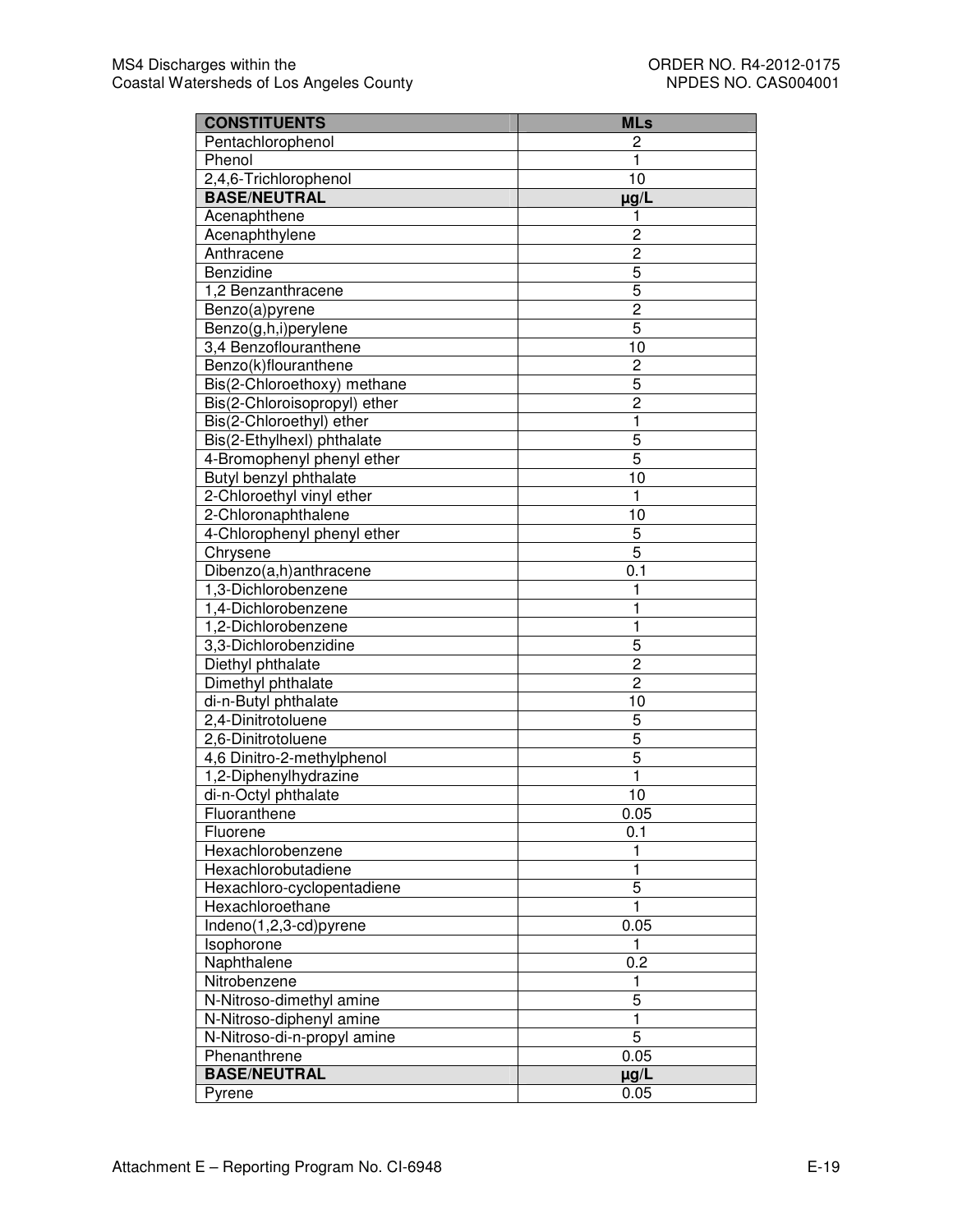| <b>CONSTITUENTS</b>               | <b>MLs</b>     |
|-----------------------------------|----------------|
| 1,2,4-Trichlorobenzene            | 1              |
| <b>CHLORINATED PESTICIDES</b>     | $\mu$ g/L      |
| Aldrin                            | 0.005          |
| alpha-BHC                         | 0.01           |
| beta-BHC                          | 0.005          |
| delta-BHC                         | 0.005          |
| gamma-BHC (lindane)               | 0.02           |
| alpha-chlordane                   | 0.1            |
| gamma-chlordane                   | 0.1            |
| $4,4'-DDD$                        | 0.05           |
| 4,4'-DDE                          | 0.05           |
| 4,4'-DDT                          | 0.01           |
| Dieldrin                          | 0.01           |
| alpha-Endosulfan                  | 0.02           |
| beta-Endosulfan                   | 0.01           |
| Endosulfan sulfate                | 0.05           |
| Endrin                            | 0.01           |
| Endrin aldehyde                   | 0.01           |
| Heptachlor                        | 0.01           |
| <b>Heptachlor Epoxide</b>         | 0.01           |
| Toxaphene                         | 0.5            |
| POLYCHLORINATED BIPHENYLS         | $\mu g/L$      |
| Aroclor-1016                      | 0.5            |
| Aroclor-1221                      | 0.5            |
| Aroclor-1232                      | 0.5            |
| Aroclor-1242                      | 0.5            |
| Aroclor-1248                      | 0.5            |
| Aroclor-1254                      | 0.5            |
| Aroclor-1260                      | 0.5            |
| <b>ORGANOPHOSPHATE PESTICIDES</b> | $\mu$ g/L      |
| Atrazine                          | $\overline{c}$ |
| Chlorpyrifos                      | 0.05           |
| Cyanazine                         | $\overline{c}$ |
| Diazinon                          | 0.01           |
| Malathion                         | 1              |
| Prometryn                         | $\overline{2}$ |
| Simazine                          | $\overline{2}$ |
| <b>HERBICIDES</b>                 | $\mu g/L$      |
| $2,4-D$                           | 10             |
| Glyphosate                        | 5              |
| 2,4,5-TP-SILVEX                   | 0.5            |

## **VII. OUTFALL BASED MONITORING**

- **A. Storm Drains, Channels and Outfalls Map(s) and/or Database.** The IMP and/or CIMP plan(s) shall include a map(s) and/or database of the MS4 to include the following information:
	- **1.** Surface water bodies within the Permittee(s) jurisdiction
	- **2.** Sub-watershed (HUC 12) boundaries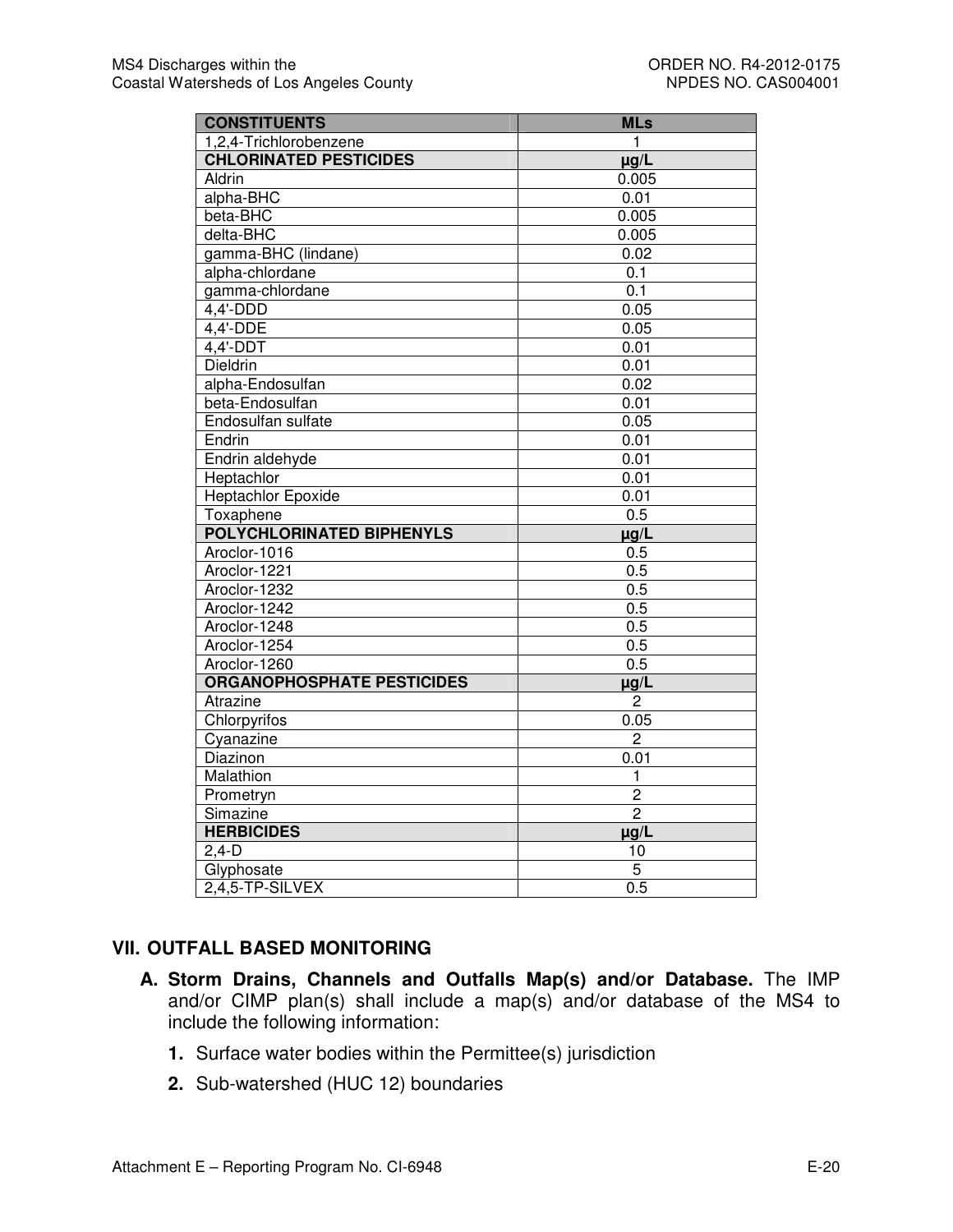- **3.** Land use overlay
- **4.** Effective Impervious Area (EIA) overlay (if available)
- **5.** Jurisdictional boundaries
- **6.** The location and length of all open channel and underground pipes 18 inches in diameter or greater (with the exception of catch basin connector pipes)
- **7.** The location of all dry weather diversions
- **8.** The location of all major MS4 outfalls within the Permittee's jurisdictional boundary. Each major outfall shall be assigned an alphanumeric identifier, which must be noted on the map
- **9.** Notation of outfalls with significant non-storm water discharges (to be updated annually)
- **10.** Storm drain outfall catchment areas for each major outfall within the Permittee(s) jurisdiction
- **11.** Each mapped MS4 outfall shall be linked to a database containing descriptive and monitoring data associated with the outfall. The data shall include:
	- **a.** Ownership
	- **b.** Coordinates
	- **c.** Physical description
	- **d.** Photographs of the outfall, where possible, to provide baseline information to track operation and maintenance needs over time
	- **e.** Determination of whether the outfall conveys significant non-storm water discharges
	- **f.** Storm water and non-storm water monitoring data

### **VIII. STORM WATER OUTFALL BASED MONITORING**

#### **A. Storm Water Outfall Based Monitoring**

- **1.** Storm water discharges from the MS4 shall be monitored at outfalls and/or alternative access points such as manholes or in channels at the Permittee's jurisdictional boundary.
- **2.** The Permittee shall consider the following criteria when selecting outfalls for storm water discharge monitoring:
	- **a.** The storm water outfall based monitoring program should ensure representative data by monitoring at least one major outfall per subwatershed (HUC 12) drainage area, within the Permittee's jurisdiction, or alternate approaches as approved in an IMP or CIMP.
	- **b.** The drainage(s) to the selected outfall(s) shall be representative of the land uses within the Permittee's jurisdiction.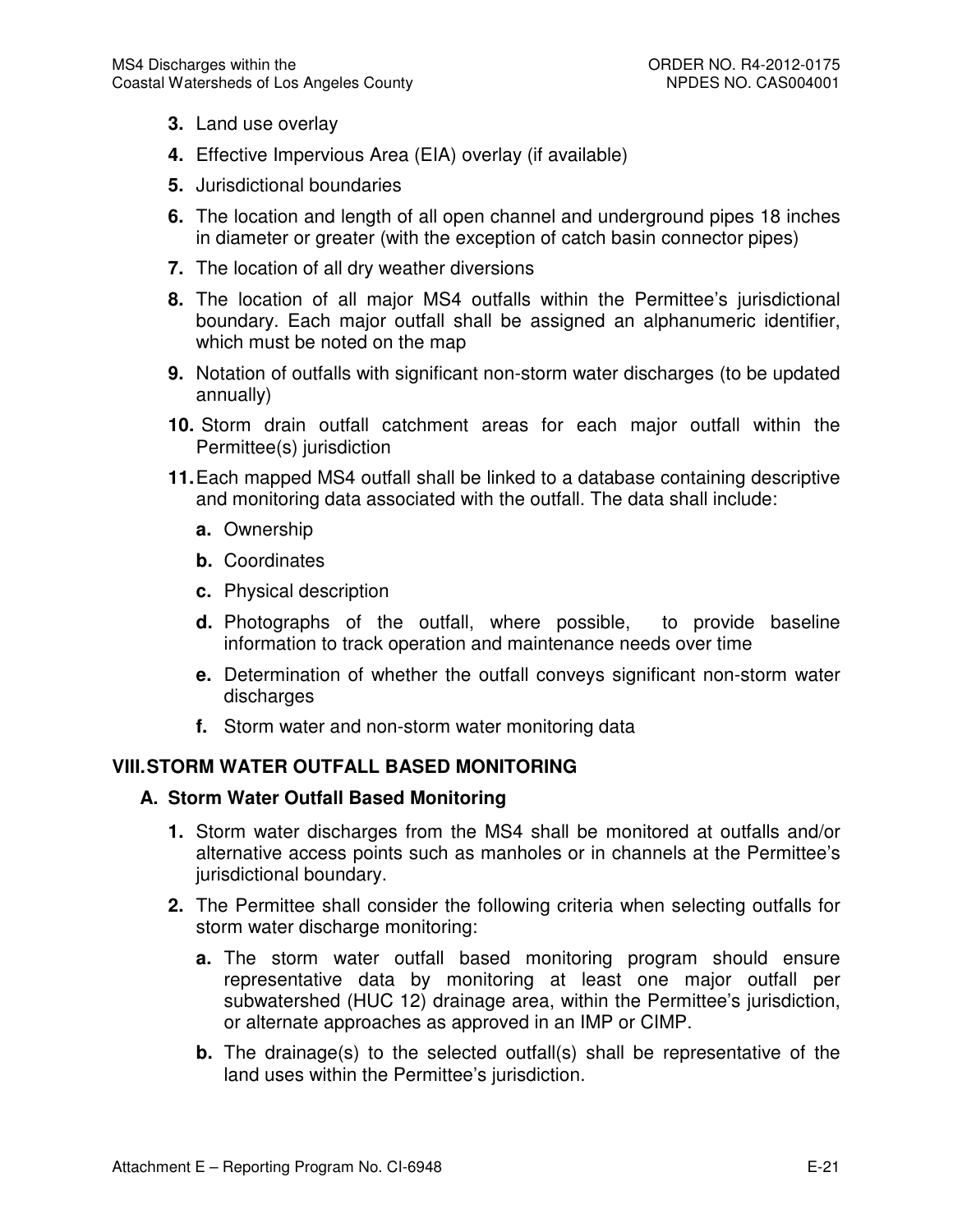- **c.** If a Permittee is implementing an IMP, to the extent possible, the selected outfalls shall not receive drainage from another jurisdiction. If this is not possible, and a Permittee is pursuing an individual outfall based IMP program, the Permittee shall conduct "upstream" and "downstream" monitoring as the system enters and exits the Permittee's jurisdiction.
- **d.** The Permittee shall select outfalls with configurations that facilitate accurate flow measurement and in consideration of safety of monitoring personnel.
- **e.** The specific location of sample collection may be within the MS4 upstream of the actual outfall to the receiving water if field safety or accurate flow measurement require it.

## **B. Minimum Storm Water Outfall Based Monitoring Requirements**

- **1.** The IMP and/or CIMP shall incorporate the following minimum requirements for monitoring storm water:
	- **a.** Storm water discharges shall be monitored a minimum of three times per year for all parameters except aquatic toxicity.
	- **b.** Monitoring shall be performed at the selected outfalls during wet weather conditions, defined for the purposes of this monitoring program as follows:
		- **i.** When the receiving water is the Santa Monica Bay or other ocean or estuary water body, wet weather occurs during a storm event equal to or greater than 0.1 inch of precipitation, as determined by the closest Los Angeles County rain gauge to the catchment area draining to the outfall, or based on an alternative precipitation threshold as provided for in an approved IMP or CIMP.
		- **ii.** When the receiving water body is a river, stream or creek, wet weather shall be defined as when the flow within the receiving water is at least 20 percent greater than the base flow or an alternative threshold as provided for in an approved IMP or CIMP, or as defined by effective TMDLs within the watershed.
		- **iii.** Monitoring of storm water discharges shall occur during wet weather conditions resulting from the first rain event of the year, and at least two additional wet weather events within the same wet weather season. Permittees shall target the first storm event of the storm year with a predicted rainfall of at least 0.25 inch at a seventy percent probability of rainfall at least 24 hours prior to the event start time. Permittees shall target subsequent storm events that forecast sufficient rainfall and runoff to meet program objectives and site specific study needs. Sampling events shall be separated by a minimum of three days of dry conditions (less than 0.1 inch of rain each day).
	- **c.** At a minimum, the following parameters shall be monitored unless a surrogate pollutant has been approved by the Executive Officer of the Regional Water Board: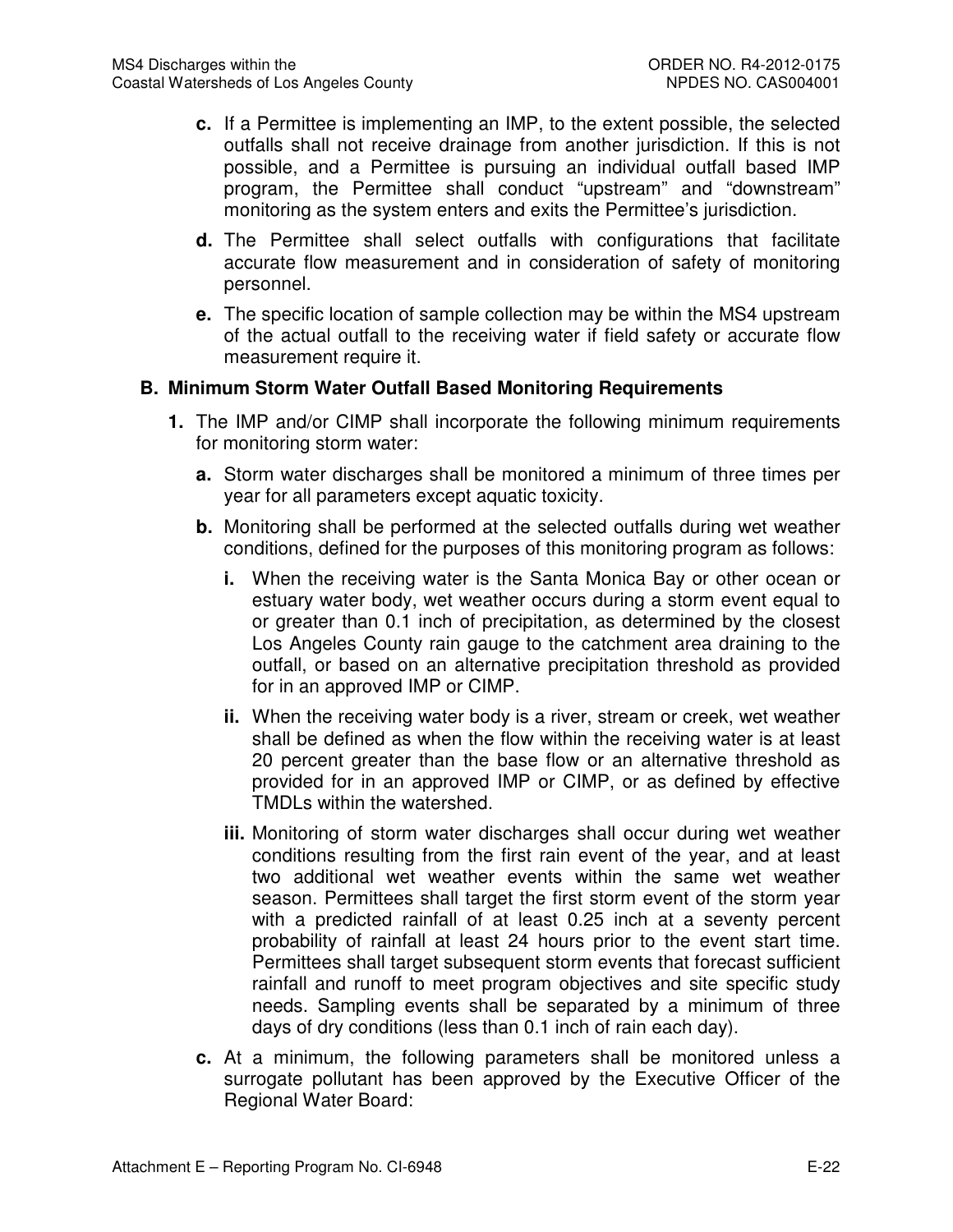- **i.** Flow
- **ii.** Pollutants assigned a WQBEL derived from TMDL WLAs (See Attachments L-R of this Order),
- **iii.** Other pollutants identified on the CWA section 303(d) List for the receiving water or downstream receiving waters,
- **iv.** Total Suspended Solids (TSS) and Suspended-Sediment Concentration (SSC) if the receiving water is listed on the CWA Section 303(d) list for sedimentation, siltation or turbidity,
- **v.** Field measurements applicable to inland freshwater bodies only: hardness, pH, dissolved oxygen, temperature, and specific conductivity,
- **vi.** Pollutants identified in a TIE conducted at the downstream receiving water monitoring station during the most recent sample event, or where the TIE conducted on the receiving water sample was inconclusive, aquatic toxicity. If the discharge exhibits aquatic toxicity, then a TIE shall be conducted.
- **d.** Other parameters in Table E-2 identified as exceeding the lowest applicable water quality objective in the nearest downstream receiving water monitoring station per Part VI.C.1.e.

## **C. Sampling Methods**

- **1.** Samples shall be collected during the first 24 hours of the storm water discharge or for the entire storm water discharge if it is less than 24 hours.
- **2.** If a Permittee is not participating in a IMP or CIMP, the flow-weighted composite sample for a storm water discharge shall be taken with a continuous sampler, or it shall be taken as a combination of a minimum of 3 sample aliquots, taken in each hour of discharge for the first 24 hours of the discharge or for the entire discharge if the storm event is less than 24 hours, with each aliquot being separated by a minimum of 15 minutes within each hour of discharge, unless the Regional Water Board Executive Officer approves an alternate protocol.

## **IX. NON-STORM WATER OUTFALL BASED SCREENING AND MONITORING**

### **A. Objectives of the Non-Storm Water Outfall Screening and Monitoring Program**

The outfall screening and monitoring process is intended to meet the following objectives.

- **1.** Develop criteria or other means to ensure that all outfalls with significant nonstorm water discharges are identified and assessed during the term of this Order.
- **2.** For outfalls determined to have significant non-storm water flow, determine whether flows are the result of illicit connections/illicit discharges (IC/IDs),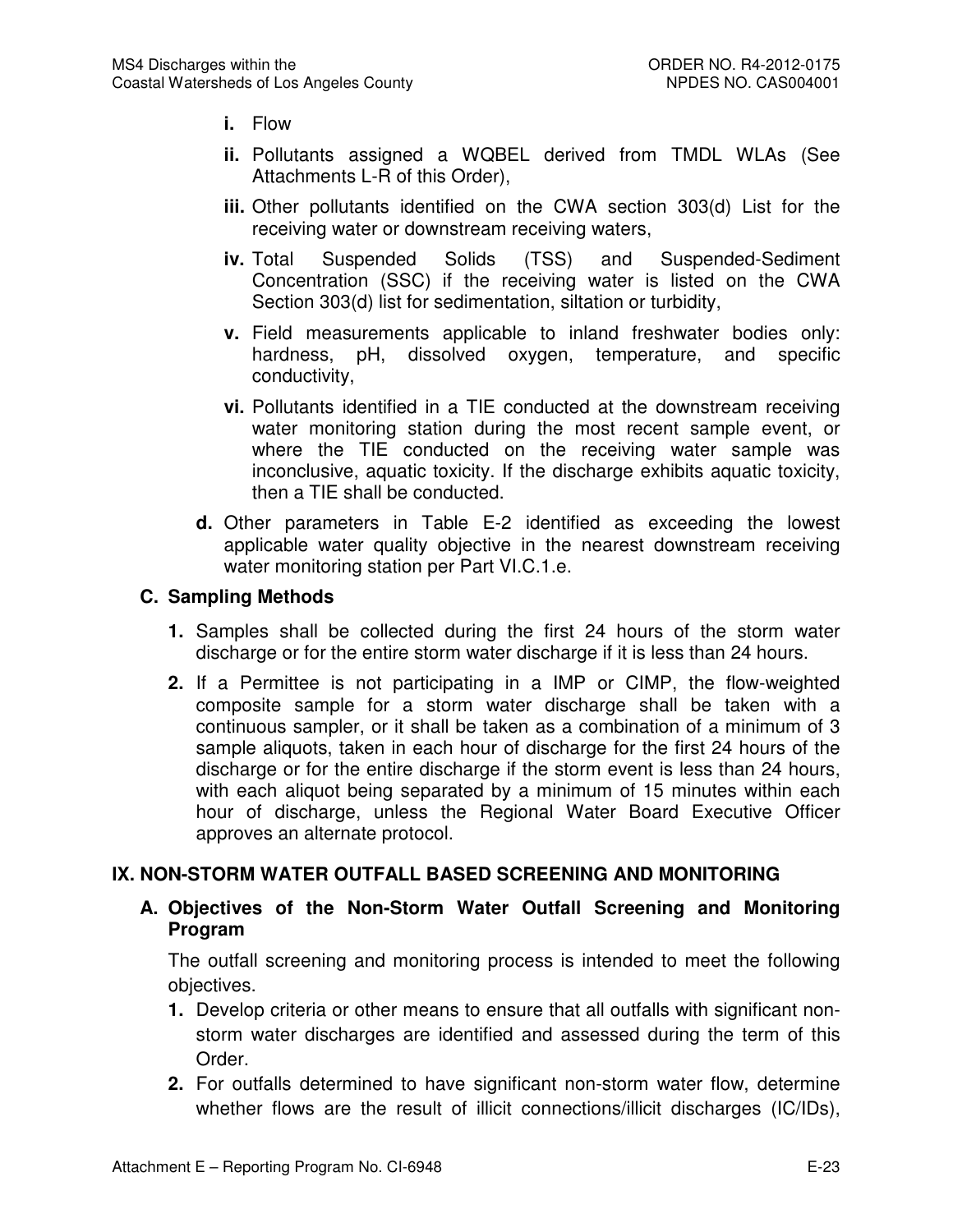authorized or conditionally exempt non-storm water flows, natural flows, or from unknown sources.

- **3.** Refer information related to identified IC/IDs to the IC/ID Elimination Program (Part VI.D.10 of this Order) for appropriate action.
- **4.** Based on existing screening or monitoring data or other institutional knowledge, assess the impact of non-storm water discharges (other than identified IC/IDs) on the receiving water.
- **5.** Prioritize monitoring of outfalls considering the potential threat to the receiving water and applicable TMDL compliance schedules.
- **6.** Conduct monitoring or assess existing monitoring data to determine the impact of non-storm water discharges on the receiving water.
- **7.** Conduct monitoring or other investigations to identify the source of pollutants in non-storm water discharges.
- **8.** Use results of the screening process to evaluate the conditionally exempt non-storm water discharges identified in Parts III.A.2 and III.A.3 of this Order and take appropriate actions pursuant to Part III.A.4.d of this Order for those discharges that have been found to be a source of pollutants. Any future reclassification shall occur per the conditions in Parts III.A.2 or III.A.6 of this Order.
- **9.** Maximize the use of Permittee resources by integrating the screening and monitoring process into existing or planned IMP and/or CIMP efforts.

## **B. Outfall Screening and Monitoring Plan**

- **1.** Concurrent with the development of an IMP or CIMP, or within one (1) year of the effective date of this Order, each Permittee shall submit a non-storm water outfall-based screening and monitoring program plan that documents with written procedures an explanation of how the program is to be implemented. The procedures must be updated as needed to reflect the Permittee's program. The plan may be a separate stand-alone document or may be part of an IMP or CIMP.
- **2.** Each Permittee shall conduct at least one re-assessment of its non-storm water outfall-based screening and monitoring program during the term of this Order to determine whether changes or updates are needed. Where changes are needed, the Permittee shall make the changes in its written program documents, implement these changes in practice, and describe the changes within the next annual report.

## **C. Identification of Outfalls with Significant with Non-Storm Water Discharge**

**1.** Based on the inventory of MS4 outfalls required under Part VII of this MRP, each Permittee shall identify MS4 outfalls with significant non-storm water discharges. Significant non-storm water discharges may be determined by one or more of the following characteristics: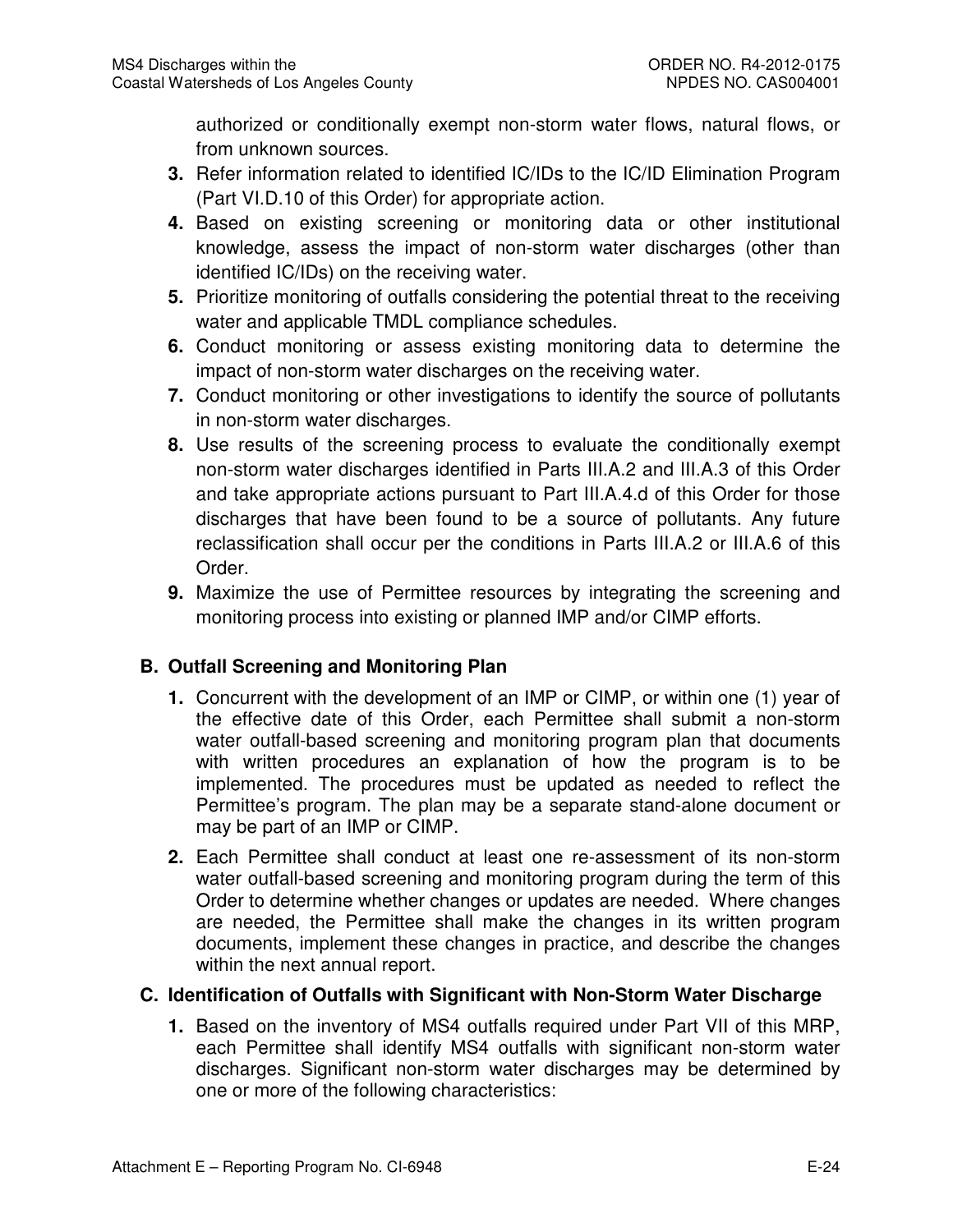- **a.** Discharges from major outfalls subject to dry weather TMDLs.
- **b.** Discharges for which existing monitoring data exceeds non-storm water Action Levels identified in Attachment G of this Order.
- **c.** Non-storm water discharges that have caused or have the potential to cause overtopping of downstream diversions.
- **d.** Discharges exceeding a proposed threshold discharge rate as determined by the Permittee.
- **e.** Other characteristics as determined by the Permittee and incorporated within their screening program plan.

### **D. Inventory of MS4 Outfalls with Non-Storm Water Discharges**

- **1.** Each Permittee shall develop and maintain an inventory of MS4 outfalls and identify those with known significant non-storm water discharges and those requiring no further assessment. If the MS4 outfall requires no further assessment, the inventory must include the rationale for the determination of no further action required. This inventory shall be recorded in a database with outfall locations linked to the Storm Drains, Channels and Outfalls map required in Part VII.A of this MRP. GIS is preferred.
- **2.** As a component of the inventory, each Permittee shall record existing data from past outfall screening and monitoring and initiate data collection efforts as warranted. The data shall include the physical attributes of those MS4 outfalls or alternative monitoring locations determined to have significant nonstorm water discharges. Attributes to be obtained shall, at a minimum, include:
	- **a.** Date and time of last visual observation or inspection
	- **b.** Outfall alpha-numeric identifier
	- **c.** Description of outfall structure including size (e.g., diameter and shape)
	- **d.** Description of receiving water at the point of discharge (e.g., natural, softbottom with armored sides, trapezoidal, concrete channel)
	- **e.** Latitude/longitude coordinates
	- **f.** Nearest street address
	- **g.** Parking, access, and safety considerations
	- **h.** Photographs of outfall condition
	- **i.** Photographs of significant non-storm water discharge (or indicators of discharge) unless safety considerations preclude obtaining photographs
	- **j.** Estimation of discharge rate
	- **k.** All diversions either upstream or downstream of the outfall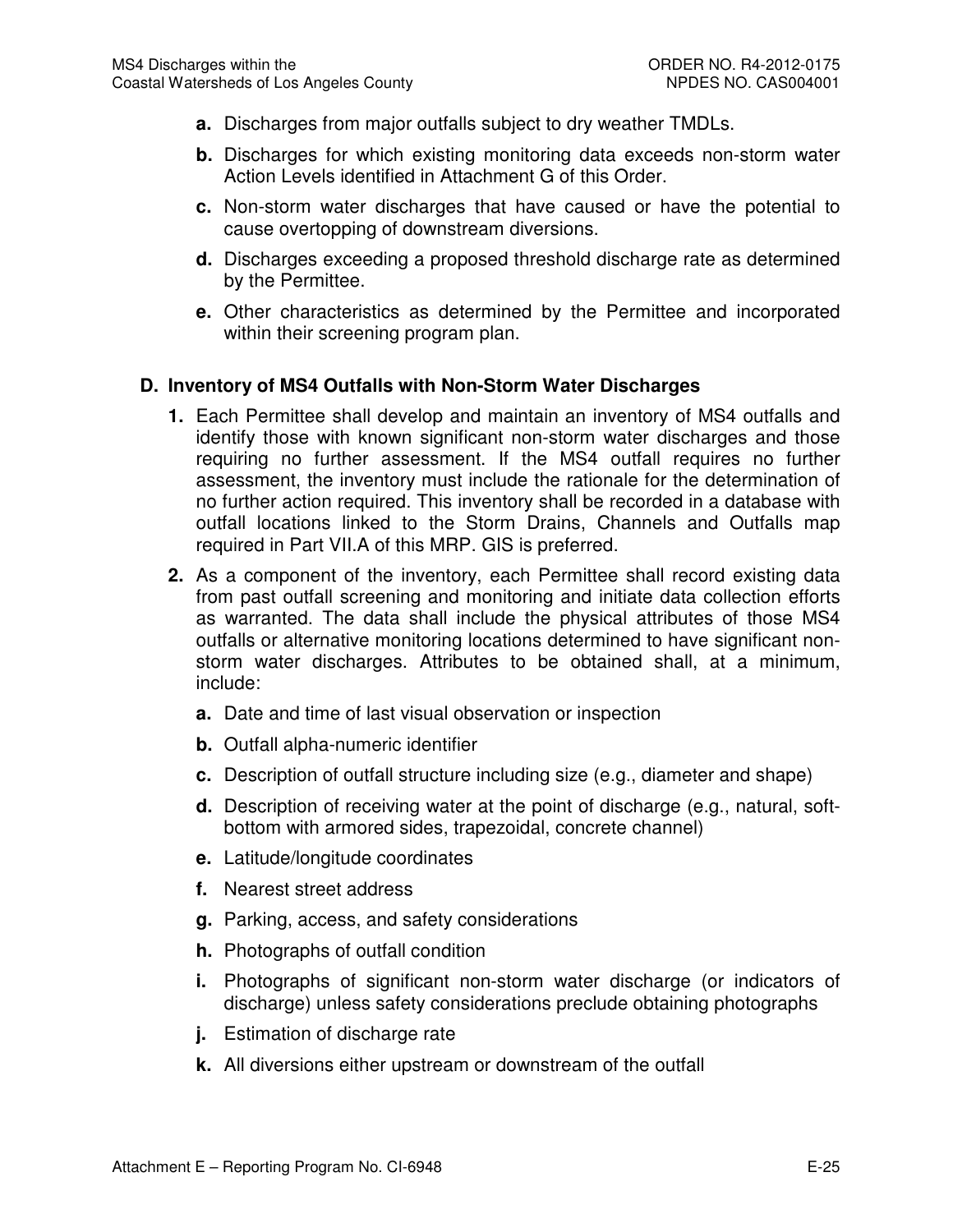- **l.** Observations regarding discharge characteristics such as turbidity, odor, color, presence of debris, floatables, or characteristics that could aid in pollutant source identification.
- **4.** Each year, the Storm Drains, Channels and Outfalls map and associated outfall database required in Part VII.A of the MRP shall be updated to incorporate the most recent characterization data for outfalls with significant non-storm water discharge.

### **E. Prioritized Source Identification**

- **1.** Outfalls within the inventory shall be prioritized in the following order (a= highest priority, etc.) for source identification activities:
	- **a.** Outfalls discharging directly to receiving waters with WQBELs or receiving water limitations in the TMDL provisions for which final compliance deadlines have passed.
	- **b.** All major outfalls and other outfalls that discharge to a receiving water subject to a TMDL shall be prioritized according to TMDL compliance schedules.
	- **c.** Outfalls for which monitoring data exist and indicate recurring exceedances of one or more of the Action Levels identified in Attachment G of this Order.
	- **d.** All other major outfalls identified to have significant non-storm water discharges.
- **2.** Each Permittee shall develop a source identification schedule based on the prioritized list of outfalls exhibiting significant non-storm water discharges. The schedule shall ensure that source investigations are conducted for no less than 25% of the outfalls in the inventory within three years of the effective date of this Order and 100% of the outfalls in the inventory within 5 years of the effective date of this Order.
- **3.** Alternatively, a Permittee may request an alternative prioritization and schedule from the Regional Water Board if it can demonstrate an equivalent level of source investigation and abatement through an approved IMP or CIMP.

### **F. Identify Source(s) of Significant Non-Storm Water Discharge**

- **1.** If the source is determined to be an illicit discharge, each Permittee shall implement procedures to eliminate the discharge consistent with IC/ID requirements and document the actions in the next annual report.
- **2.** If the source is determined to be an NPDES permitted discharge, a discharge subject to a Record of Decision approved by USEPA pursuant to section 121 of CERCLA, a conditionally exempt essential non-storm water discharge, or entirely comprised of natural flows as defined at Part III.A.d of this Order, document the source and report to the Regional Water Board in the next annual report.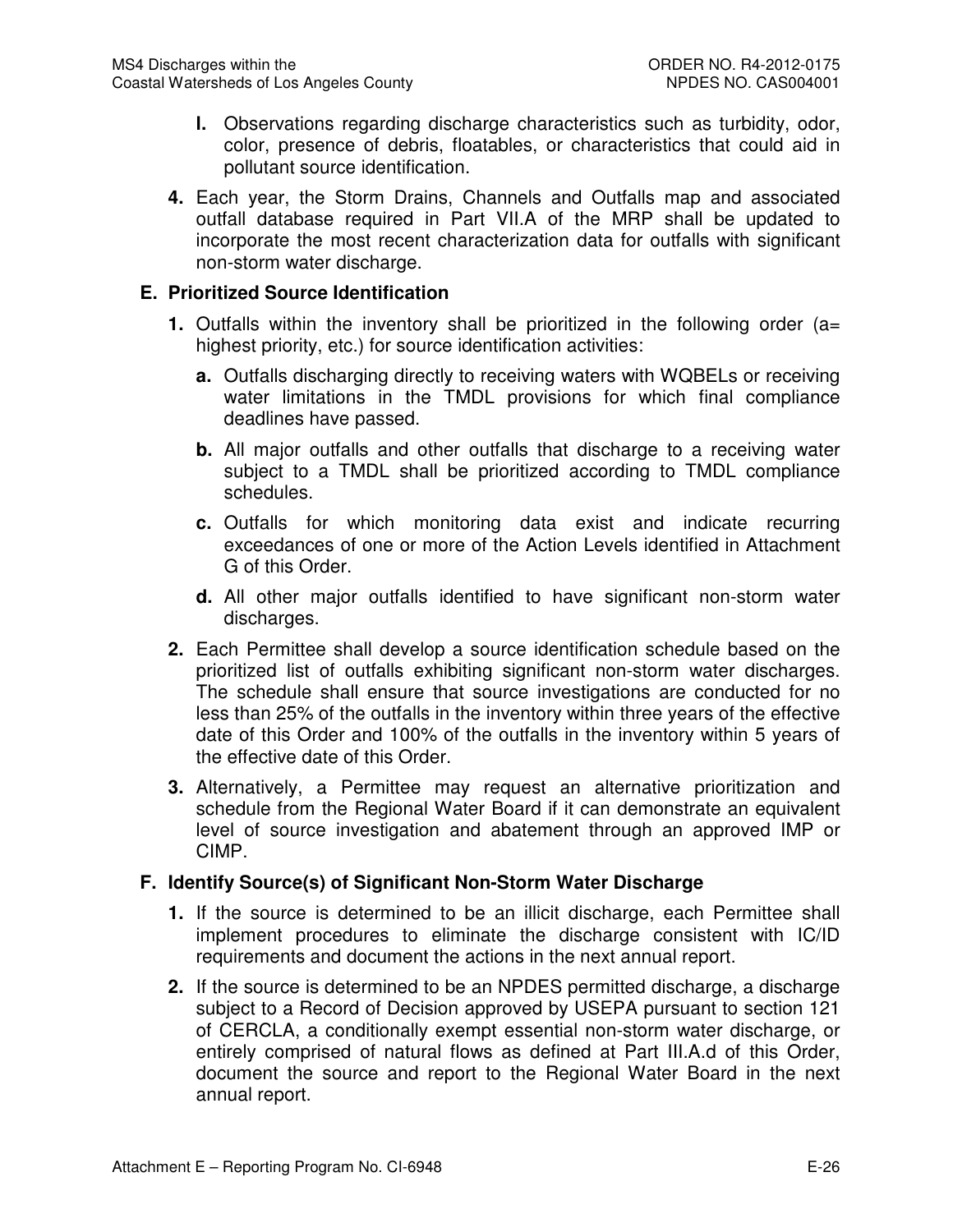- **3.** If the source is either unknown or a conditionally exempt, but non-essential, non-storm water discharge, each Permittee shall conduct monitoring required in Part IX.G of this MRP.
- **4.** If the discharge is comprised of more than one source, the Permittee shall attempt to quantify the relative contribution from the individual or group of similar sources (e.g., irrigation overspray) and classify the contributions as authorized, conditionally exempt essential, natural, illicit discharge, conditionally exempt non-essential, or unknown.
- **5.** If the source of non-storm water discharge is unknown, the Permittee shall describe the efforts undertaken to identify the source. Methods for identifying the source of non-storm water discharge may include inspection and/or surveillance, discharge monitoring and data loggers, video or physical inspection, monitoring for indicator parameters (e.g., surfactants, chlorine, Pyrethroids), or other means.
- **6.** If a source originates within an upstream jurisdiction, the Permittee shall inform in writing both the upstream jurisdiction and the Regional Water Board within 30 days of determination of the presence of the discharge, all available characterization data, contribution determination efforts, and efforts taken to identify its source.
- **7.** MS4 outfalls requiring no further action shall be maintained in the Storm Drains, Channels and Outfalls map and associated database (see Part VII.A. of this MRP).

## **G. Monitor Non-Storm Water Discharges Exceeding Criteria**

- **1.** Within 90 days after completing the source identification or after the Executive Officer of the Regional Water Board approves the IMP or CIMP, whichever is later, each Permittee shall monitor outfalls that have been determined to convey significant discharges comprised of either unknown or conditionally exempt non-storm water discharges, or continuing discharges attributed to illicit discharges. The following parameters shall be monitored:
	- **a.** Flow,
	- **b.** Pollutants assigned a WQBEL or receiving water limitation to implement TMDL Provisions for the respective receiving water, as identified in Attachments L - R of this Order,
	- **c.** Other pollutants identified on the CWA section 303(d) List for the receiving water or downstream receiving waters,
	- **d.** Pollutants identified in a TIE conducted in response to observed aquatic toxicity during dry weather at the nearest downstream receiving water monitoring station during the last sample event or, where the TIE conducted on the receiving water sample was inconclusive, aquatic toxicity. If the discharge exhibits aquatic toxicity, then a TIE shall be conducted.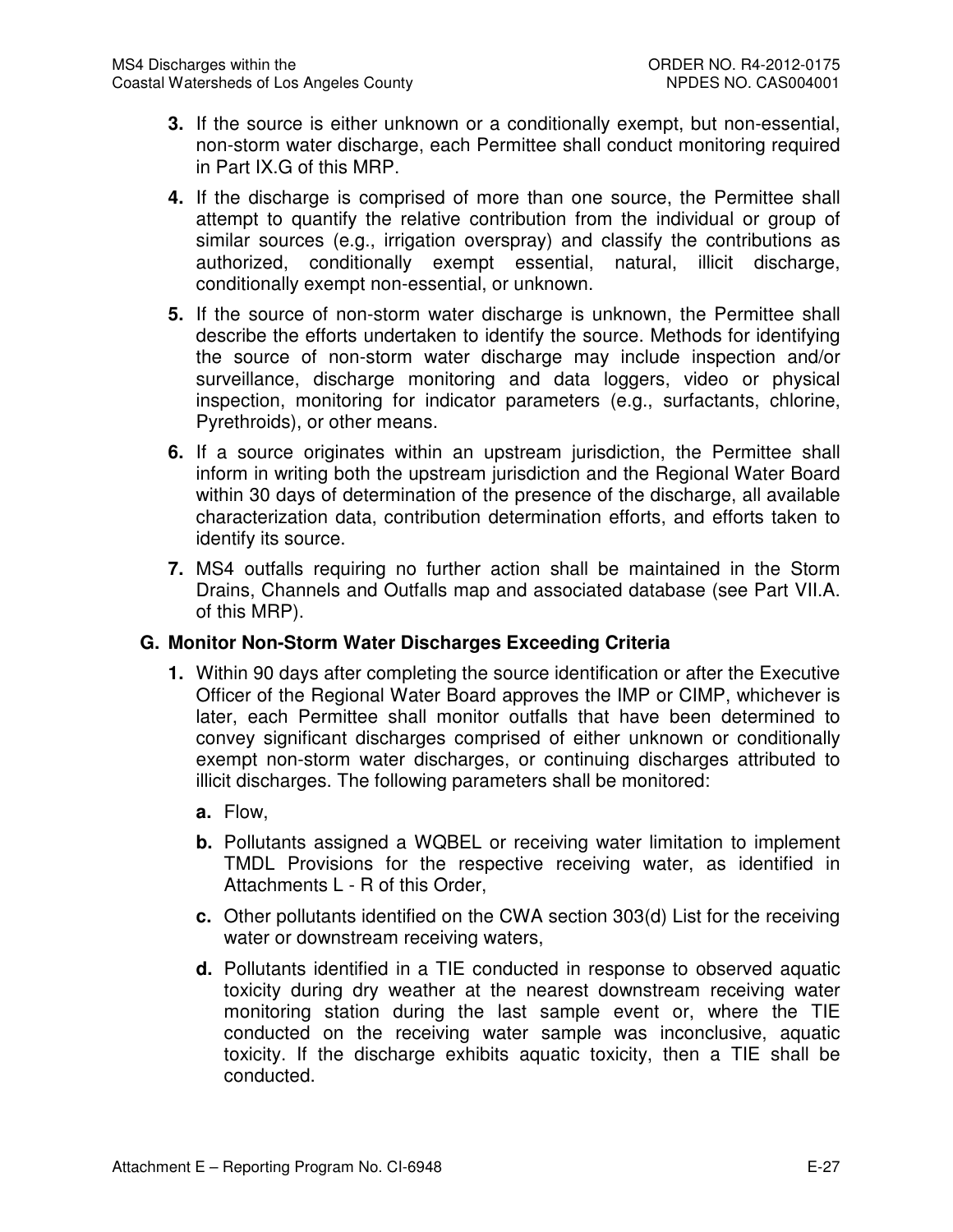- **e.** Other parameters in Table E-2 identified as exceeding the lowest applicable water quality objective in the nearest downstream receiving water monitoring station per Part VI.D.1.d.
- **2.** For outfalls subject to a dry weather TMDL, monitoring frequency shall be per the approved TMDL Monitoring Plan or as otherwise specified in the TMDL, or as specified in an IMP or CIMP approved by the Executive Officer of the Regional Water Board.
- **3.** For outfalls not subject to dry weather TMDLs, monitoring frequency shall be four times during the first year following source identification, distributed approximately quarterly, during dry weather conditions or as specified in an IMP or CIMP approved by the Executive Officer of the Regional Water Board.
- **4.** Except as required by an applicable TMDL Monitoring Plan, IMP, or CIMP approved by the Executive Officer of the Regional Water Board, monitoring frequency may be reduced to twice per year, beginning in the second year of monitoring, if pollutant concentrations measured during the first year do not exceed WQBELs, non-storm water Action Levels or water quality standards for other pollutants identified on the CWA section 303(d) List for the receiving water or downstream receiving waters.
- **5.** Following one year of monitoring, the Permittee may submit a written request to the Executive Officer of the Regional Water Board to reduce or eliminate monitoring of specified pollutants, based on an evaluation of the monitoring data.

## **H. Sampling Methods**

- **1.** For the purposes of this monitoring program, non-storm water discharges shall be monitored during days when precipitation is  $< 0.1$  inch and those days not less than 3 days after a rain day unless an alternative criterion is provided for in an approved IMP or CIMP. A rain day is defined as those with  $>= 0.1$  inch of rain.
- **2.** Flow-weighted composite samples shall be taken for a non-storm water discharge using a continuous sampler, or it shall be taken as a combination of a minimum of 3 sample aliquots, taken in each hour during a 24-hour period, unless the Regional Water Board Executive Officer approves an alternate protocol.

## **X. NEW DEVELOPMENT/RE-DEVELOPMENT EFFECTIVENESS TRACKING**

- **A.** Each Permittee shall maintain a database providing the following information for each new development/re-development subject to the requirements of Part VI.D.6 of this Order that is approved by the Permittee on or after the effective date of this Order:
	- **1.** Name of the Project and Developer,
	- **2.** Project location and map (preferably linked to the GIS storm drain map),
	- **3.** Date of Certificate of Occupancy,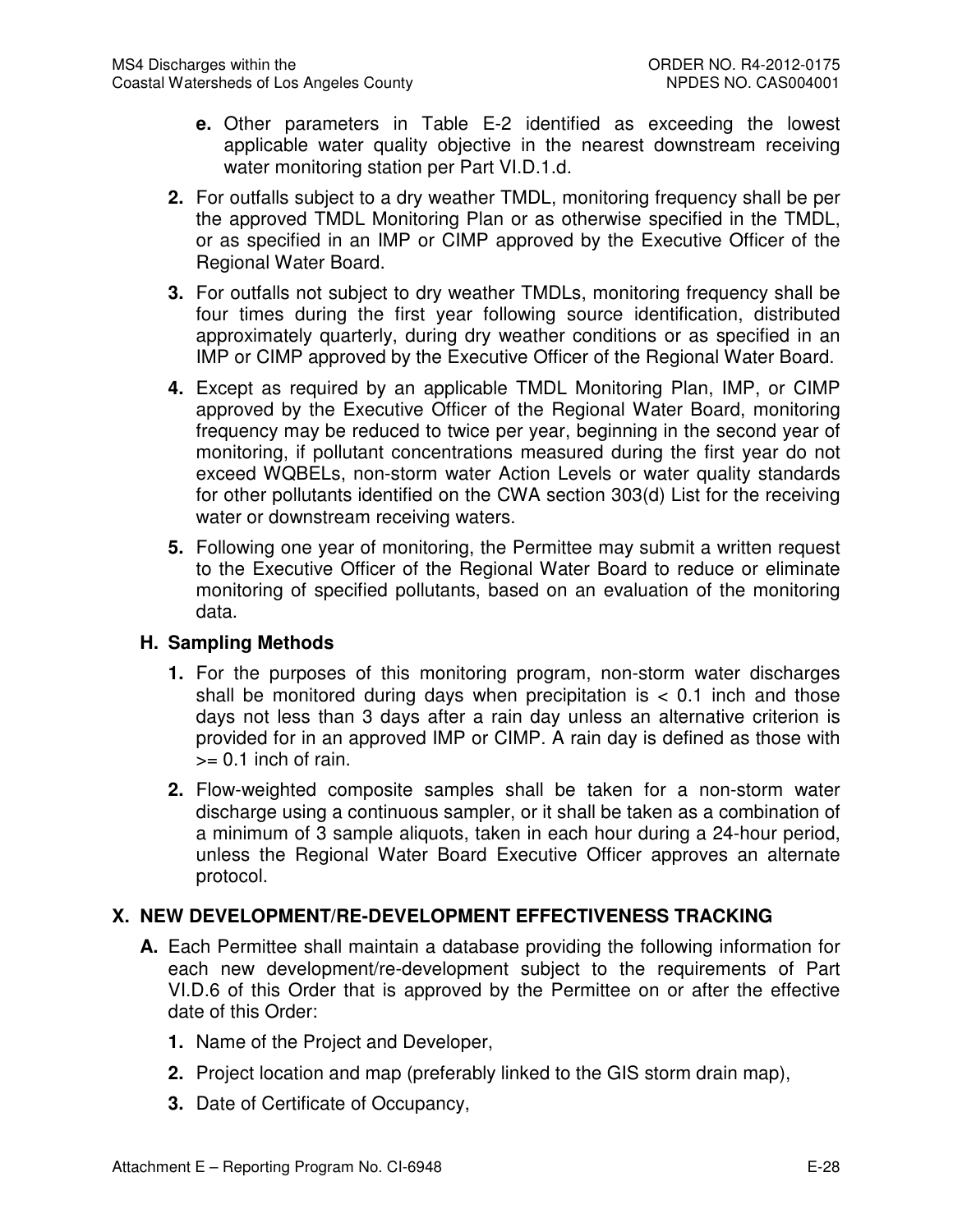- **4.** 85<sup>th</sup> percentile storm event for the project design (inches per 24 hours),
- **5.** 95<sup>th</sup> percentile storm event for projects draining to natural water bodies (inches per 24 hours),
- **6.** Other design criteria required to meet hydromodification requirements for drainages to natural water bodies,
- **7.** Project design storm (inches per 24-hours),
- **8.** Project design storm volume (gallons or MGD),
- **9.** Percent of design storm volume to be retained on site,
- **10.** Design volume for water quality mitigation treatment BMPs, if any.
- **11.** If flow through, water quality treatment BMPs are approved, provide the oneyear, one-hour storm intensity as depicted on the most recently issued isohyetal map published by the Los Angeles County Hydrologist,
- **12.** Percent of design storm volume to be infiltrated at an off-site mitigation or groundwater replenishment project site,
- **13.** Percent of design storm volume to be retained or treated with biofiltration at an off-site retrofit project,
- **14.** Location and maps (preferably linked to the GIS storm drain map required in Part VII.A of this MRP) of off-site mitigation, groundwater replenishment, or retrofit sites,
- **15.** Documentation of issuance of requirements to the developer.

## **XI. REGIONAL STUDIES**

### **A. Southern California Stormwater Monitoring Coalition Watershed Monitoring Program**

- **1.** The Southern California Stormwater Monitoring Coalition (SMC) Regional Watershed Monitoring Program was initiated in 2008. This program is conducted in collaboration with the Southern California Coastal Water Research Project (SCCWRP), State Water Board's Surface Water Ambient Monitoring Program, three Southern California Regional Water Quality Control Boards (Los Angeles, Santa Ana, and San Diego) and several county storm water agencies (Los Angeles, Ventura, Orange, Riverside, San Bernardino and San Diego). SCCWRP acts as the facilitator to organize the program and completes data analysis and report preparation.
- **2.** The SMC monitoring program seeks to coordinate and leverage existing monitoring efforts to produce regional estimates of condition, improve data comparability and quality assurance, and maximize data availability, while conserving monitoring expenditures. The primary goal of this program is to implement an ongoing, large-scale regional monitoring program for southern California's coastal streams and rivers. The monitoring program addresses three main questions: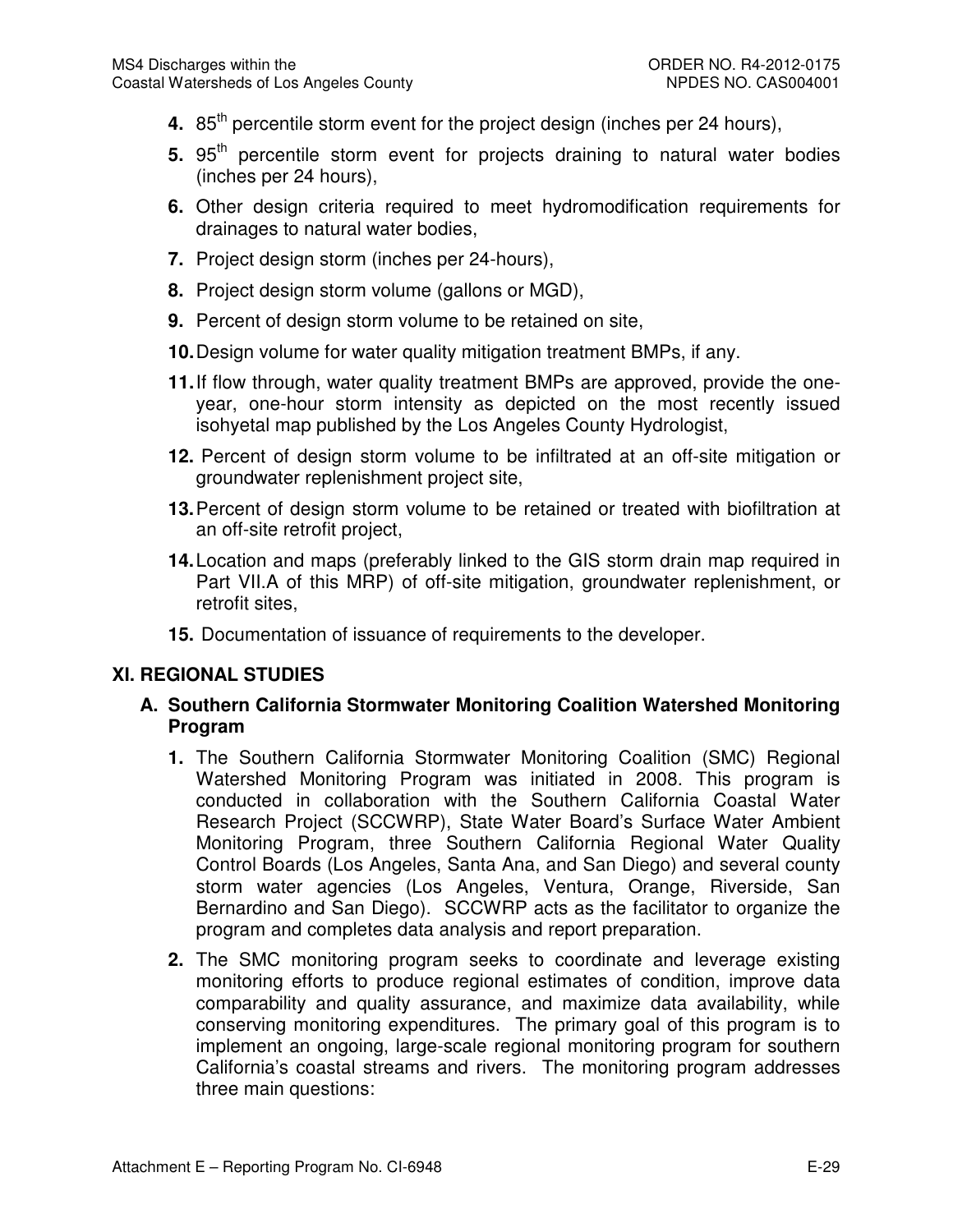- **a.** What is the condition of streams in southern California?
- **b.** What are the stressors that affect stream condition?; and
- **c.** Are conditions getting better or worse?
- **3.** A comprehensive program was designed by the SMC, in which each participating group assesses its local watersheds and then contributes their portion to the overall regional assessment. The program utilizes the following indicators: benthic macroinvertebrate community bioassessment, benthic algal community bioassessment (soft algae and diatoms), riparian wetland evaluation (using California Rapid Assessment Methodology), water chemistry (nutrients and certain pesticides), water toxicity (using Ceriodaphnia), and physical habitat. Sampling occurs in 15 coastal southern California watersheds from Ventura to the US-Mexico border, and sites are sampled randomly across three land use types (open space, urban and agriculture). Six sites are sampled per year per watershed, resulting in monitoring of 90 sites per year and 450 sites overall over a five-year period (reaching the statistically desirable target of 30 data points per watershed).
- **4.** To continue to implement the SMC design, each Permittee shall be responsible for supporting the monitoring described at the sites within the watershed management area(s) that overlap with the Permittee's jurisdictional area. These include six random sites annually in the Santa Monica Bay Watershed Management area and at three random sites annually in the Santa Clara River Watershed (the other three sites are funded by the Ventura County MS4 Permittees). Permittees shall continue to contribute monitoring resources to the San Gabriel River and Los Angeles River Regional Watershed Monitoring Programs (overall, both of these programs fund six sites per year to contribute to the SMC Program).

## **XII. AQUATIC TOXICITY MONITORING METHODS**

- **A.** Aquatic Toxicity Monitoring as required in Parts VI (Receiving Water Monitoring), VIII (Storm Water Outfall Based Monitoring), and IX (Non-storm Water Outfall Based Monitoring) of this MRP, shall be conducted according to the procedures described in this Part. When the State Water Board's Policy for Toxicity Assessment and Control is fully approved and in effect, the Regional Water Board Executive Officer may direct the Permittee(s) to replace current toxicity program elements with standardized procedures in the policy.
- **B.** The Permittee(s) shall collect and analyze samples taken from receiving water monitoring locations to evaluate the extent and causes of toxicity in receiving waters.
- **C.** Toxicity samples may be flow-weighted composite samples, or grab samples, for wet and dry event sampling.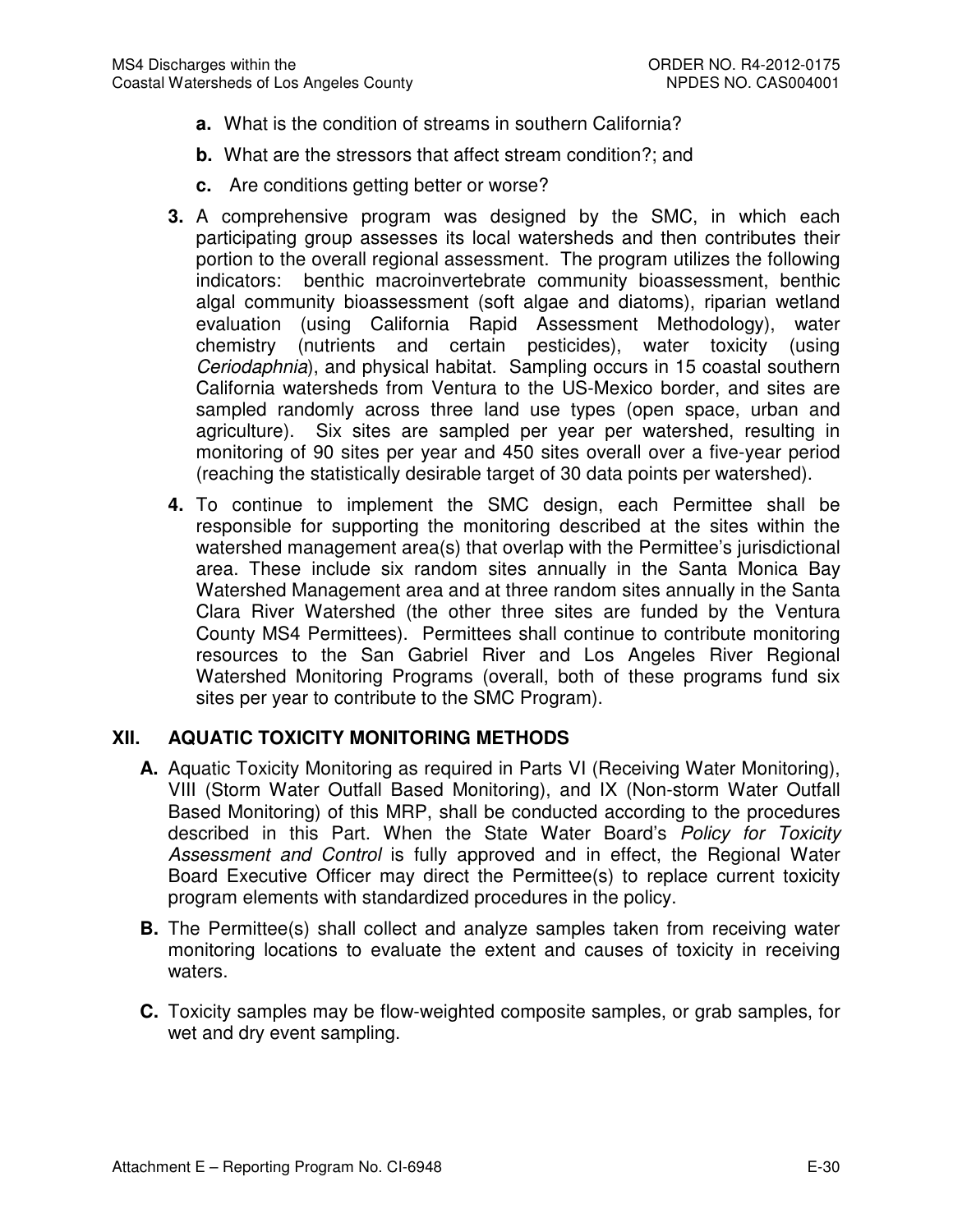- **D.** The total sample volume shall be determined both by the specific toxicity test method used and the additional volume necessary for TIE studies. Sufficient sample volume shall be collected to perform both the required toxicity tests and TIE studies.
- **E.** Holding Times. All toxicity tests shall be conducted as soon as possible following sample collection. The 36-hour sample holding time for test initiation shall be targeted. However, no more than 72 hours shall elapse before the conclusion of sample collection and test initiation.
- **F.** Definition of Chronic Toxicity. Chronic toxicity measures a sublethal effect (e.g., reduced growth, reproduction) to experimental test organisms exposed to an effluent or receiving waters compared to that of the control organisms.

### **G. Chronic Toxicity Monitoring Programs.**

**1.** Freshwater Test Species and Methods.

If samples are collected in receiving waters with salinity  $\lt 1$  ppt, or from outfalls discharging to receiving waters with salinity <1 ppt, then the Permittee(s) shall conduct the following critical life stage chronic toxicity tests on undiluted samples in accordance with species and short-term test methods in Short-term Methods for Estimating the Chronic Toxicity of Effluents and Receiving Waters to Freshwater Organisms (EPA/821/R-02/013, 2002; Table IA, 40 CFR Part 136). In no case shall the following test species be substituted with another organism unless written authorization from the Regional Water Board Executive Officer is received.

- **i.** A static renewal toxicity test with the fathead minnow, Pimephales promelas (Larval Survival and Growth Test Method 1000.0<sup>4</sup>).
- **ii.** A static renewal toxicity test with the daphnid, Ceriodaphnia dubia (Survival and Reproduction Test Method 1002.0<sup>5</sup>).
- **iii.** A static renewal toxicity test with the green alga, Selenastrum capricornutum (also named Raphidocelis subcapitata) (Growth Test Method 1003.0).
- **2.** Marine and Estuarine Test Species and Methods.

If samples are collected in receiving waters with salinity  $\geq 1$  ppt, or from outfalls discharging to receiving waters with salinity  $>1$  ppt, then the Permittee(s) shall conduct the following critical life stage chronic toxicity tests on undiluted samples in accordance with species and short-term test methods in Short-term Methods for Estimating the Chronic Toxicity of Effluents and Receiving Waters to West Coast Marine and Estuarine Organisms (EPA/600/R-95/136, 1995). Artificial sea salts shall be used to increase sample salinity. In no case shall the following test species be substituted with

 $\overline{a}$ 4 Daily observations for mortality make it possible to calculate acute toxicity for desired exposure periods (e.g., a 7 day acute endpoint).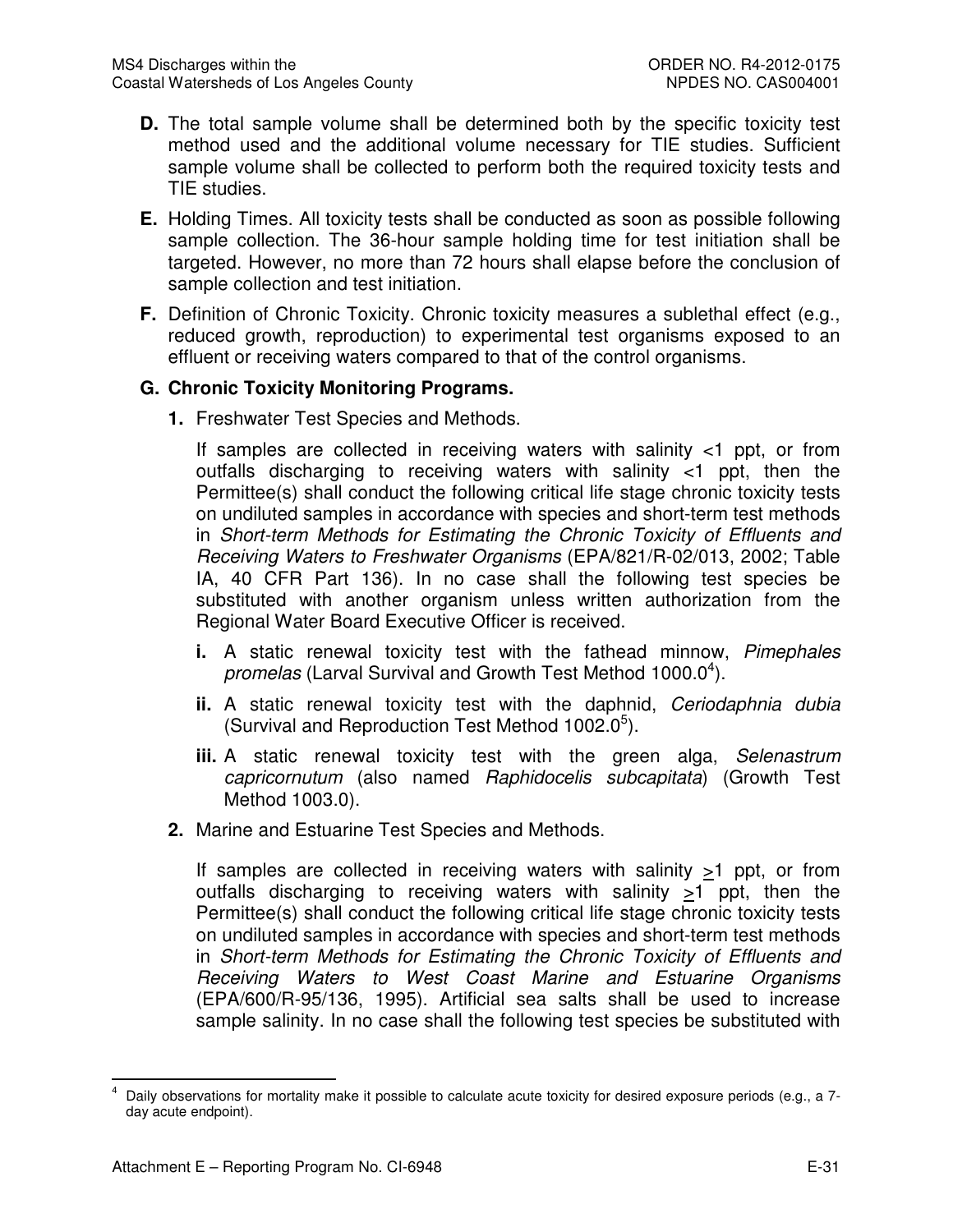another organism unless written authorization from the Regional Water Board Executive Officer is received.

- **a.** A static renewal toxicity test with the topsmelt, Atherinops affinis (Larval Survival and Growth Test Method 1006.01 $5$ );
- **b.** A static non-renewal toxicity test with the purple sea urchin, Strongylocentrotus purpuratus (Fertilization Test Method 1008.0); and
- **c.** A static non-renewal toxicity test with the giant kelp, Macrocystis pyrifera (Germination and Growth Test Method 1009.0).
- **3.** Test Species Sensitivity Screening.

To determine the most sensitive test species, the Permittee(s) shall conduct two wet weather and two dry weather toxicity tests with a vertebrate, an invertebrate, and a plant. After this screening period, subsequent monitoring shall be conducted using the most sensitive test species. Alternatively, if a sensitive test species has already been determined, or if there is prior knowledge of potential toxicant(s) and a test species is sensitive to such toxicant(s), then monitoring shall be conducted using only that test species. Sensitive test species determinations shall also consider the most sensitive test species used for proximal receiving water monitoring. After the screening period, subsequent monitoring shall be conducted using the most sensitive test species. Rescreening shall occur in the fourth year of the permit term.

- **4.** Chronic toxicity test biological endpoint data shall be analyzed using the Test of Significant Toxicity t-test approach specified in National Pollutant Discharge Elimination System Test of Significant Toxicity Implementation Document (U.S. Environmental Protection Agency, Office of Wastewater Management, Washington, D.C. EPA 833-R-10-003, 2010). For this monitoring program, the critical chronic instream waste concentration (IWC) is set at 100% receiving water for receiving water samples and 100% effluent for wet- and dry-weather outfall samples. A 100% receiving water/outfall effluent sample and a control shall be tested.
- **H.** Quality Assurance.
	- **1.** If the receiving water or outfall effluent test does not meet all test acceptability criteria (TAC) specified in the test methods manuals (Short-term Methods for Estimating the Chronic Toxicity of Effluents and Receiving Waters to Freshwater Organisms (EPA/821/R-02/013, 2002) and Short-term Methods for Estimating the Chronic Toxicity of Effluents and Receiving Waters to West Coast Marine and Estuarine Organisms (EPA/600/R-95/136, 1995)), then the Permittee(s) must re-sample and re-test at the earliest time possible.
	- **2.** Control water, including brine controls, shall be laboratory water prepared and used as specified in the test methods manuals.
	- **3.** If organisms are not cultured in-house, then concurrent testing with a reference toxicant shall be conducted. If organisms are cultured in-house, then monthly reference toxicant testing is sufficient. Reference toxicant tests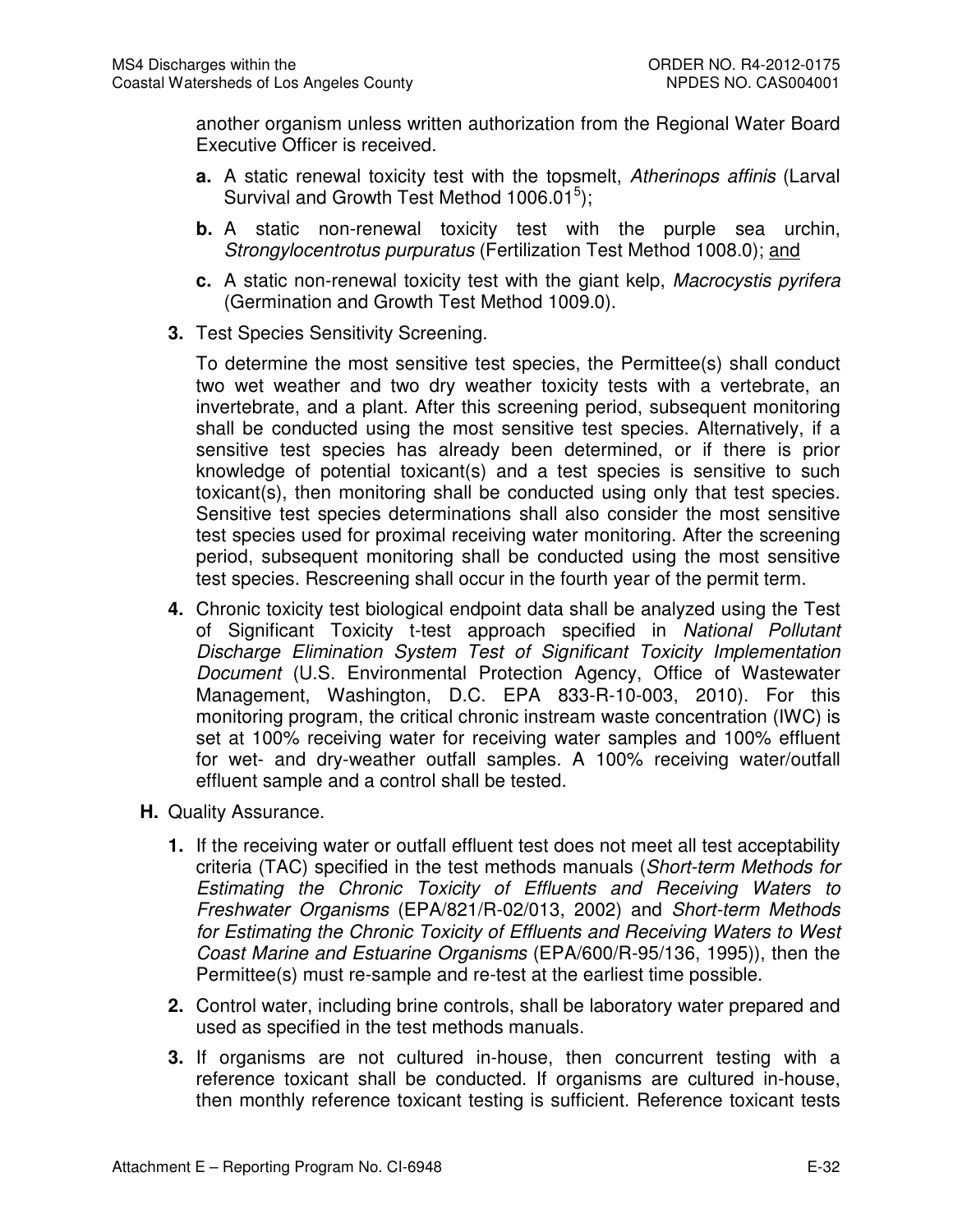and effluent toxicity tests shall be conducted using the same test conditions (e.g., same test duration, etc.).

- **I.** Toxicity Identification Evaluation (TIE).
	- **1.** A toxicity test sample is immediately subject to TIE procedures to identify the toxic chemical(s), if either the survival or sublethal endpoint demonstrates a Percent Effect value equal to or greater than 50% at the IWC. Percent Effect is defined as the effect value—denoted as the difference between the mean control response and the mean IWC response, divided by the mean control response—multiplied by 100.
	- **2.** A TIE shall be performed to identify the causes of toxicity using the same species and test method and, as guidance, U.S. EPA manuals: Toxicity Identification Evaluation: Characterization of Chronically Toxic Effluents, Phase I (EPA/600/6-91/005F, 1992); Methods for Aquatic Toxicity Identification Evaluations, Phase II Toxicity Identification Procedures for Samples Exhibiting Acute and Chronic Toxicity (EPA/600/R-92/080, 1993); Methods for Aquatic Toxicity Identification Evaluations, Phase III Toxicity Confirmation Procedures for Samples Exhibiting Acute and Chronic Toxicity (EPA/600/R-92/081, 1993); and Marine Toxicity Identification Evaluation (TIE): Phase I Guidance Document (EPA/600/R-96-054, 1996).
	- **3.** The TIE should be conducted on the test species demonstrating the most sensitive toxicity response at a sampling station. A TIE may be conducted on a different test species demonstrating a toxicity response with the caveat that once the toxicant(s) are identified, the most sensitive test species triggering the TIE shall be further tested to verify that the toxicant has been identified and addressed.
	- **4.** A TIE Prioritization Metric (see Appendix 5 in SMC Model Monitoring Program) may be utilized to rank sites for TIEs.
- **J.** Toxicity Reduction Evaluation (TRE).
	- **1.** When a toxicant or class of toxicants is identified through a TIE conducted at a receiving water monitoring station, Permittees shall analyze for the toxicant(s) during the next scheduled sampling event in the discharge from the outfall(s) upstream of the receiving water location.
	- **2.** If the toxicant is present in the discharge from the outfall at levels above the applicable receiving water limitation, a TRE shall be performed for that toxicant.
	- **3.** The TRE shall include all reasonable steps to identify the source(s) of toxicity and discuss appropriate BMPs to eliminate the causes of toxicity. No later than 30 days after the source of toxicity and appropriate BMPs are identified, the Permittee(s) shall submit a TRE Corrective Action Plan to the Regional Water Board Executive Officer for approval. At minimum, the plan shall include a discussion of the following:
		- **a.** The potential sources of pollutant(s) causing toxicity.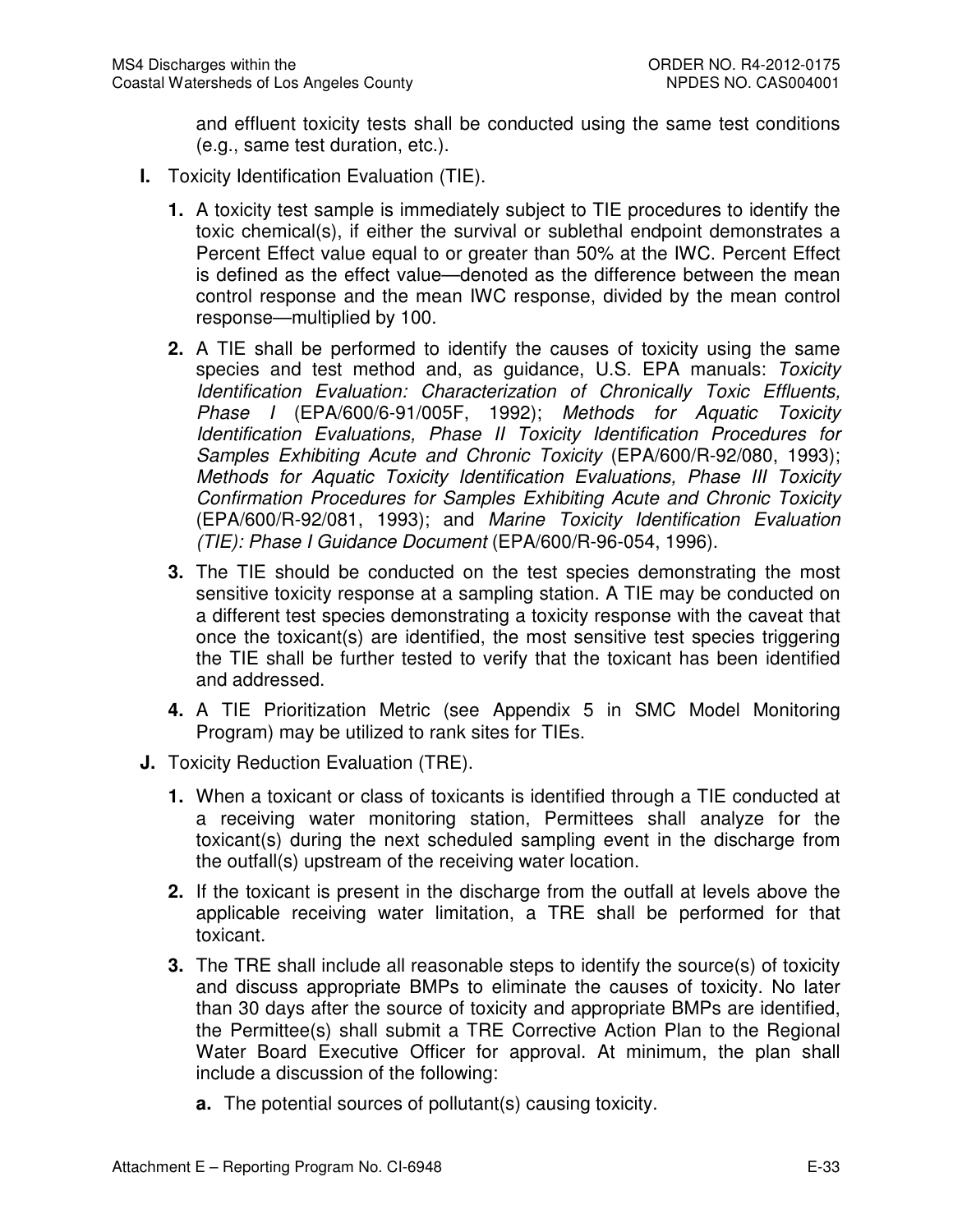- **b.** A list of municipalities and agencies that may have jurisdiction over sources of pollutant(s) causing toxicity.
- **c.** Recommended BMPs to reduce the pollutant(s) causing toxicity.
- **d.** Proposed post-construction control measures to reduce the pollutant(s) causing toxicity.
- **e.** Follow-up monitoring to demonstrate that the toxicants have been reduced or eliminated.
- **4.** The TRE process shall be coordinated with TMDL development and implementation (i.e., if a TMDL for 4,4'-DDD is being implemented when a TRE for 4,4'-DDD is required, then efforts shall be coordinated to avoid overlap).

### **K. Chronic Toxicity Reporting**

- **1.** Aquatic toxicity monitoring results submitted to the Regional Water Board shall be consistent with the requirements identified in Part XIV.L and M and Part XVIII.A.5 and A.7 of the MRP.
- **2.** The Annual Report in Part XVIII of the MRP shall include:
	- **a.** A full laboratory report for each chronic toxicity test prepared according to the appropriate test methods manual chapter on Report Preparation, including:
		- **i.** The chronic toxicity test results for the t-test, reported as "Pass" or "Fail", and the "Percent Effect".
		- **ii.** The dates of sample collection and initiation of each toxicity test.
		- **iii.** Test species with biological endpoint values for each concentration tested.
		- **iv.** Reference toxicant test results.
		- **v.** Water quality measurements for each toxicity test (e.g., pH, dissolved oxygen, temperature, conductivity, hardness, salinity, chlorine, ammonia).
		- **vi.** TRE/TIE testing results.
		- **vii.** A printout of CETIS (Comprehensive Environmental Toxicity Information System) program results.
	- **b.** All results for receiving water or outfall effluent parameters monitored concurrently with the toxicity test.
	- **c.** TIEs (Phases I, II, and III) that have been completed or are being conducted, by monitoring station.
	- **d.** The development, implementation, and results for each TRE Corrective Action Plan, beginning the year following the identification of each pollutant or pollutant class causing chronic toxicity.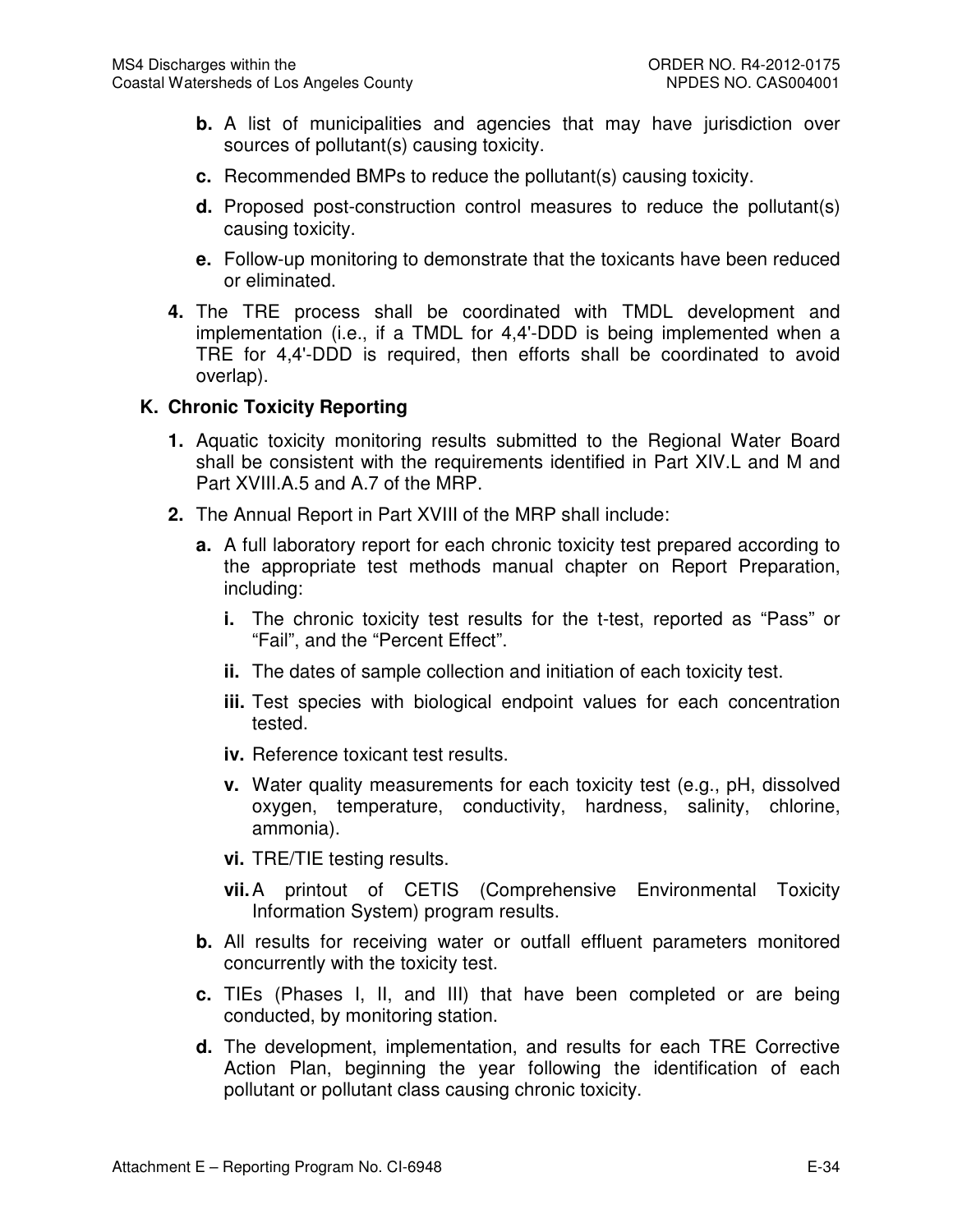## **XIII. SPECIAL STUDIES**

**A.** Each Permittee shall be responsible for conducting special studies required in an effective TMDL or an approved TMDL Monitoring Plan applicable to a watershed that transects its political boundary.

## **XIV. STANDARD MONITORING AND REPORTING PROVISIONS**

- **A.** All monitoring and reporting activities shall meet the following requirements.
	- **1.** Monitoring and Records [40 CFR section 122.41(j)(1)]
		- **a.** Samples and measurements taken for the purpose of monitoring shall be representative of the monitored activity.
		- **b.** Monitoring and Records [40 CFR section 122.41(j)(2)] [California Water Code § 13383(a)]
			- **i.** Permittees shall retain records of all monitoring information, including all calibration and maintenance records and all original strip chart recordings for continuous monitoring instrumentation, copies of all reports required by this Order, and records of all data used to complete the Report of Waste Discharge (ROWD) and application for this Order, for a period of at least three (3) years from the date of the sample, measurement, report, or application. This period may be extended by request of the Regional Water Board Executive Officer or USEPA at any time.
		- **c.** Monitoring and Records [40 CFR section 122.41(j)(3)]
			- **i.** Records of monitoring information shall include:
				- **1.** The date, time of sampling or measurements, exact place, weather conditions, and rain fall amount.
				- **2.** The individual(s) who performed the sampling or measurements.
				- **3.** The date(s) analyses were performed.
				- **4.** The individual(s) who performed the analyses.
				- **5.** The analytical techniques or methods used.
				- **6.** The results of such analyses.
				- **7.** The data sheets showing toxicity test results.
		- **d.** Monitoring and Records [40 CFR section 122.41(j)(4)]. All monitoring, sampling, sample preservation, and analyses must be conducted according to test procedures approved under 40 CFR Part 136 for the analysis of pollutants, unless another test procedure is required under 40 CFR subchapter N or O or is otherwise specified in this Order for such pollutants. If a particular Minimum Level (ML) is not attainable in accordance with procedures set forth in 40 CFR Part 136, the lowest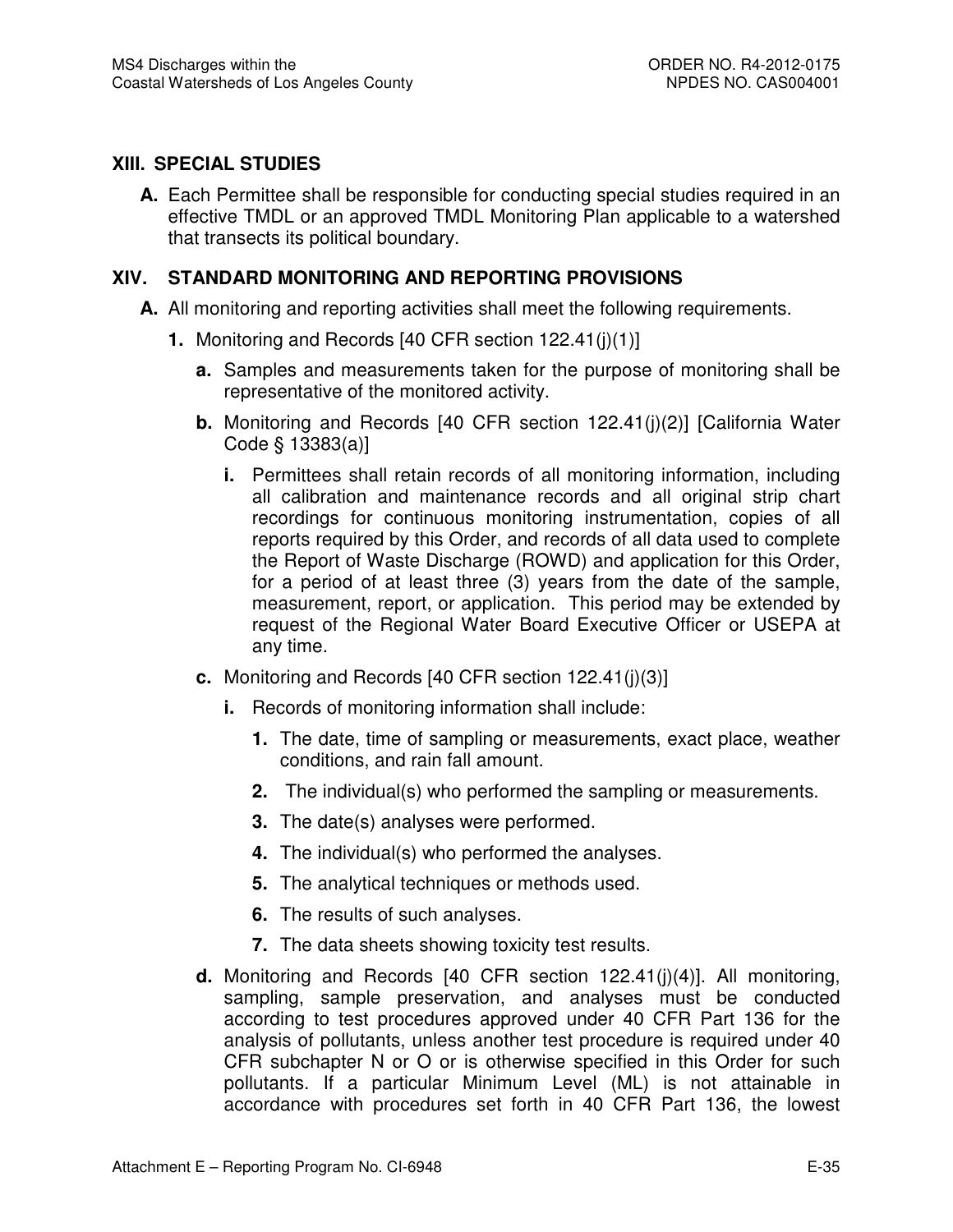quantifiable concentration of the lowest calibration standard analyzed by a specific analytical procedure may be used instead.

- **e.** Monitoring and Records [40 CFR section 122.41(j)(5)]. The CWA provides that any person who falsifies, tampers with, or knowingly renders inaccurate any monitoring device or method required to be maintained under this Order shall, upon conviction, be punished by a fine of not more than \$10,000, or by imprisonment for not more than 2 years, or both. If a conviction of a person is for a violation committed after a first conviction of such person under this paragraph, punishment is a fine of not more than \$20,000 per day of violation, or by imprisonment of not more than four years, or both.
- **B.** All chemical, bacteriological, and toxicity analyses shall be conducted at a laboratory:
	- **1.** Certified for such analyses by an appropriate governmental regulatory agency.
	- **2.** Participated in "Intercalibration Studies" for storm water pollutant analysis conducted by the  $SMC<sup>5</sup>$
	- **3.** Which performs laboratory analyses consistent with the storm water monitoring guidelines as specified in, the Stormwater Monitoring Coalition Laboratory Guidance Document, 2nd Edition R. Gossettt and K. Schiff (2007), and its revisions.
- **C.** For priority toxic pollutants that are identified in the CTR (40 CFR §131.38), the MLs published in Appendix 4 of the Policy for Implementation of Toxics Standards for Inland Surface Waters, Enclosed Bays and Estuaries of California (SIP) shall be used for all analyses, unless otherwise specified.
- **D.** The Monitoring Report shall specify the analytical method used, the Method Detection Level (MDL) and the ML for each pollutant. For the purpose of reporting compliance with numerical limitations, performance goals, and receiving water limitations, analytical data shall be reported with one of the following methods, as appropriate:
	- **1.** An actual numerical value for sample results greater than or equal to the ML.
	- **2.** "Not-detected (ND)" for sample results less than the laboratory's MDL with the MDL indicated for the analytical method used.
	- **3.** "Detected, but Not Quantified (DNQ)" if results are greater than or equal to the laboratory's MDL but less than the ML. The estimated chemical concentration of the sample shall also be reported. This is the concentration that results from the confirmed detection of the substance by the analytical method below the ML value.

 $\frac{1}{5}$  The 'Intercalibration Studies' are conducted periodically by the SMC to establish a consensus based approach for achieving minimal levels of comparability among different testing laboratories for storm water samples to minimize analytical procedure bias. Stormwater Monitoring Coalition Laboratory Document, Technical Report 420 (2004) and subsequent revisions and augmentations.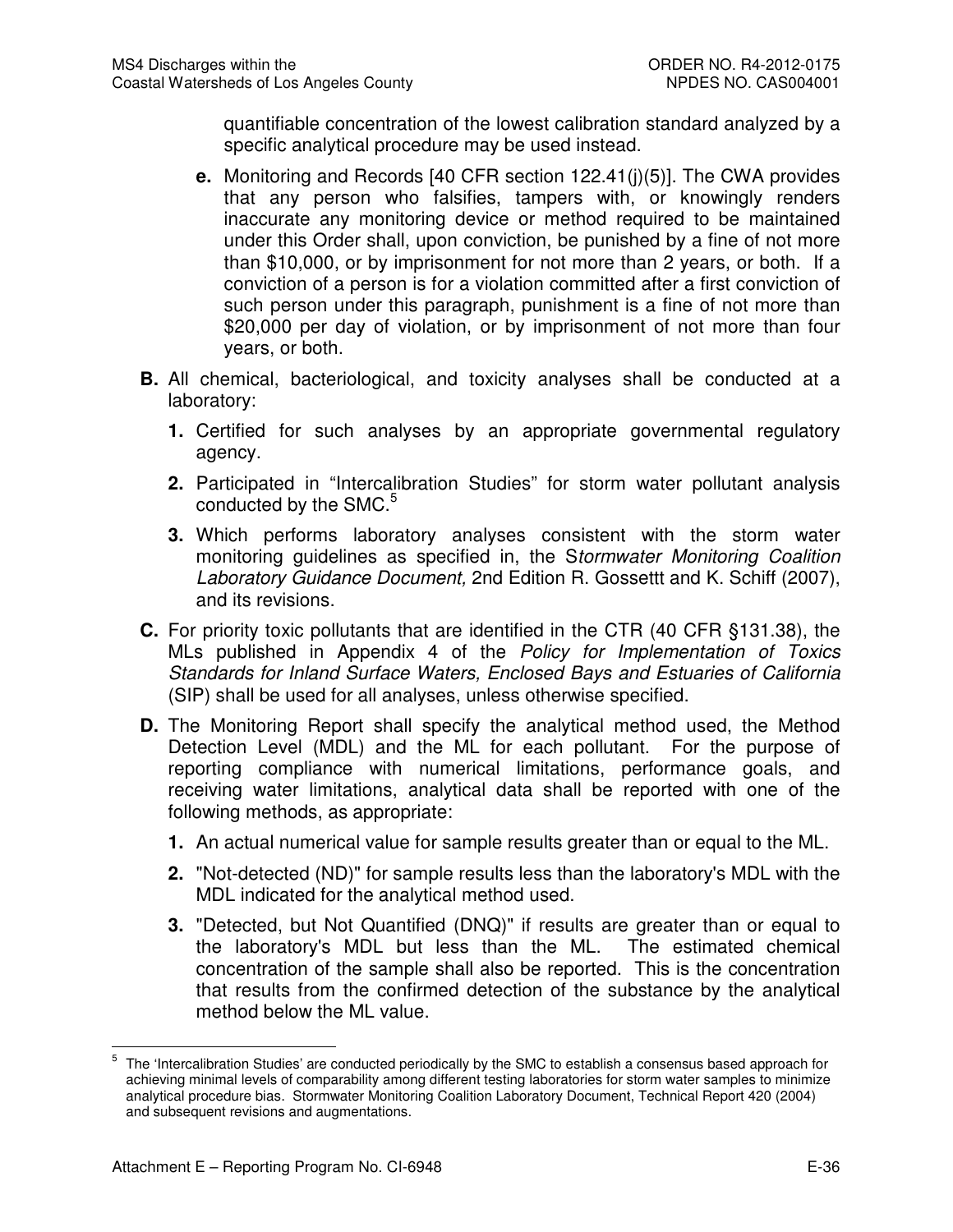**E.** For priority toxic pollutants, if the Permittee can demonstrate that a particular ML is not attainable, in accordance with procedures set forth in 40 CFR Part 136, the lowest quantifiable concentration of the lowest calibration standard analyzed by a specific analytical procedure (assuming that all the method specified sample weights, volumes, and processing steps have been followed) may be used instead of the ML listed in Appendix 4 of the SIP. The Permittee must submit documentation from the laboratory to the Regional Water Board Executive Officer for approval prior to raising the ML for any constituent.

## **F. Monitoring Reports [40 CFR § 122.41(I)(4)(ii)].**

**1.** If a Permittee monitors any pollutant more frequently than required by this Order using test procedures approved under 40 CFR Part 136, or another method specified in this Order, the results of such monitoring shall be included in the calculation and reporting of the data submitted in the Annual Monitoring Reports.

## **G. Monitoring Reports [40 CFR § 122.41(I)(4)(iii)]**

- **1.** Calculations for all limitations, which require averaging of measurements, shall utilize an arithmetic mean unless otherwise specified in this Order.
- **H.** If no flow occurred during the reporting period, then the Monitoring Report shall so state.
- **I.** The Regional Water Board or its Executive Officer, consistent with 40 CFR section 122.41, may approve changes to the Monitoring and Reporting Program, after providing the opportunity for public comment, either:
	- **1.** By request of a Permittee or by an interested person after submittal of the Monitoring Report. Such request shall be in writing and filed not later than 60 days after the Monitoring Report submittal date, or
	- **2.** As deemed necessary by the Regional Water Board Executive Officer, following notice to the Permittees.
- **J.** Permittees must provide a copy of the Standard Operation Procedures (SOPs) for the Monitoring and Reporting Program No. CI 6948 to the Regional Water Board upon request. The SOP will consist of five elements: Title page, Table of Contents, Procedures, Quality Assurance/ Quality Control (QA/ QC), and References. Briefly describe the purpose of the work or process, including any regulatory information or standards that are appropriate to the SOP process, and the scope to indicate what is covered. Denote what sequential procedures should be followed, divided into significant sections; e.g., possible interferences, equipment needed, equipment/instrument maintenance and calibration, personnel qualifications, and safety considerations. Describe QA/ QC activities, and list any cited or significant references.
- **K.** When monitoring cannot be performed to comply with the requirements of this Order due to circumstances beyond a Permittee's control, then within two working days, the following shall be submitted to the Regional Water Board Executive Officer: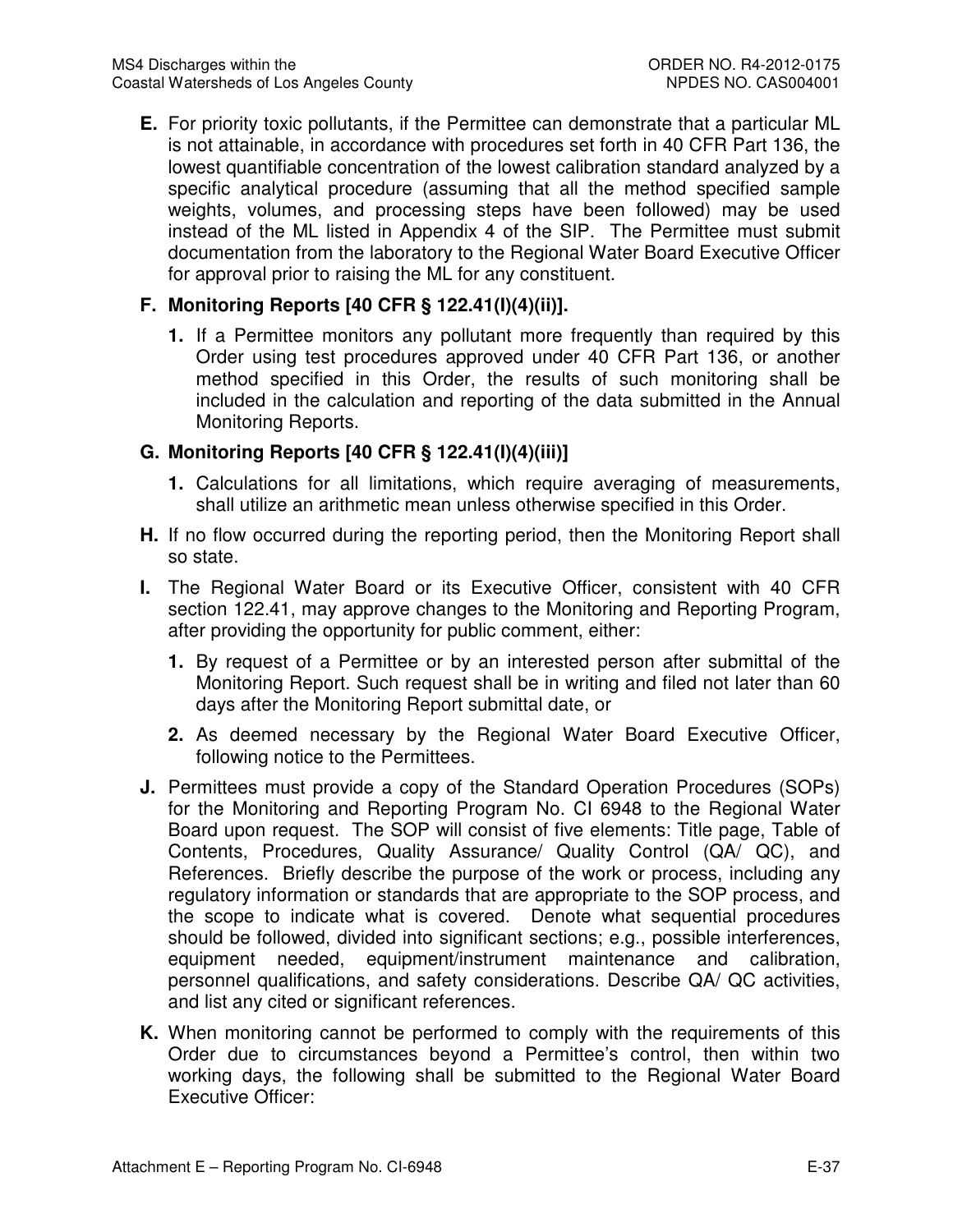- **1.** Statement of situation.
- **2.** Explanation of circumstance(s) with documentation.
- **3.** Statement of corrective action for the future.
- **L.** Results of monitoring from each receiving water or outfall based monitoring station conducted in accordance with the Standard Operating Procedure submitted under Standard Provision 14 of this MRP shall be sent electronically to the Regional Water Board's Storm Water site at MS4stormwaterRB4@waterboards.ca.gov, semi-annually, highlighting exceedances of applicable WQBELs, receiving water limitations, action levels, or aquatic toxicity thresholds for all test results, with corresponding sampling dates per receiving water monitoring station. The sample data transmitted shall be in the most recent update of the Southern California Municipal Storm Water Monitoring Coalition's (SMC) Standardized Data Transfer Formats (SDTFs).

### **XV. ANNUAL REPORT SUBMITTAL TIMELINES**

**A.** Each Permittee or group of Permittees shall submit by December 15<sup>th</sup> of each year beginning in 2013, an Annual Report to the Regional Water Board Executive Officer in the form of three compact disks (CD) (or equivalent electronic format).

## **XVI. ANNUAL REPORTING REQUIREMENT OBJECTIVES**

- **A.** The annual reporting process is intended to meet the following objectives.
	- **1.** Present summary information that allows the Regional Water Board to assess:
		- **a.** Each Permittee's participation in one or more Watershed Management Programs.
		- **b.** The impact of each Permittee(s) storm water and non-storm water discharges on the receiving water.
		- **c.** Each Permittee's compliance with receiving water limitations, numeric water quality-based effluent limitations, and non-storm water action levels.
		- **d.** The effectiveness of each Permittee(s) control measures in reducing discharges of pollutants from the MS4 to receiving waters.
		- **e.** Whether the quality of MS4 discharges and the health of receiving waters is improving, staying the same, or declining as a result watershed management program efforts, and/or TMDL implementation measures, or other Minimum Control Measures.
		- **f.** Whether changes in water quality can be attributed to pollutant controls imposed on new development, re-development, or retrofit projects.
	- **2.** Present detailed data and information in an accessible format to allow the Regional Water Board to verify conclusions presented in a Permittee's summary information.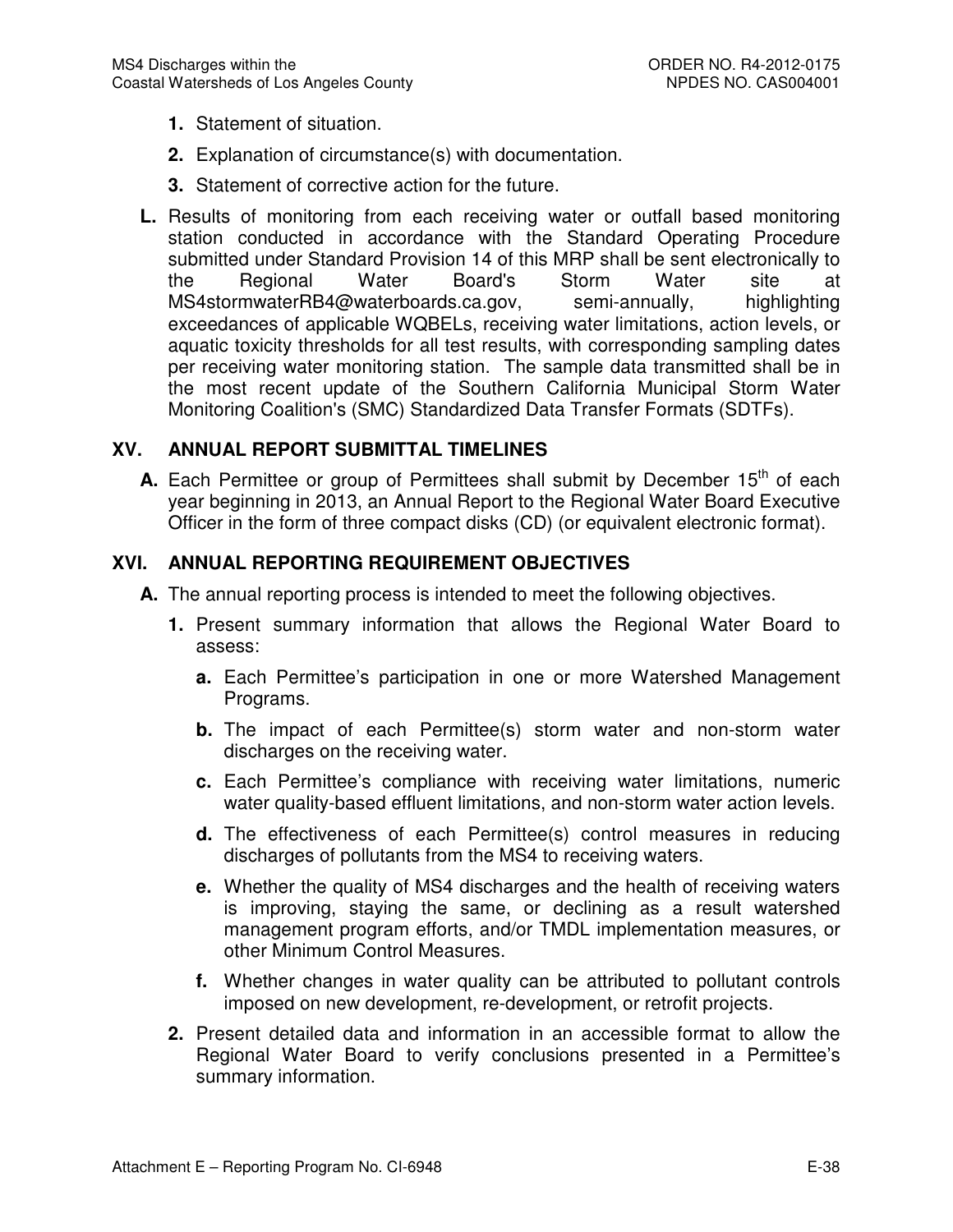- **3.** Provide the Permittee(s) a forum to discuss the effectiveness of its past and ongoing control measure efforts and to convey its plans for future control measures.
- **4.** Present data and conclusions in a transparent manner so as to allow review and understanding by the general public.
- **5.** Focus each Permittee's reporting efforts on watershed condition, water quality assessment, and an evaluation of the effectiveness of control measures.

### **XVII. WATERSHED SUMMARY INFORMATION, ORGANIZATION AND CONTENT**

- **B.** Each Permittee shall include the information requested in A.1 through A.3 below in its odd year Annual Report (e.g., Year 1, 3, 5). The requested information shall be provided for each watershed within the Permittee's jurisdiction. Alternatively, Permittees participating in a Watershed Management Program may provide the requested information through the development and submission of a Watershed Management Program plan and any updates thereto.
	- **1. Watershed Management Area.** Where a Permittee has individually or collaboratively developed a Watershed Management Program Plan (WMPP) as described in Part VI.C of this Order, reference to the Watershed Management Program plan and any revisions thereto may suffice for baseline information regarding the Watershed Management Area.
		- **a.** The following information shall be included for each Watershed Management Area within the Permittee(s) jurisdiction, where not included in a WMPP:
			- **i.** A description of effective TMDLs, applicable WQBELs and receiving water limitations, and implementation and reporting requirements, and compliance dates
			- **ii.** CWA section 303(d) listings of impaired waters not addressed by TMDLs
			- **iii.** Results of regional bioassessment monitoring
			- **iv.** A description of known hydromodifications to receiving waters and a description, including locations, of natural drainage systems
			- **v.** Description of groundwater recharge areas including number and acres
			- **vi.** Maps and/or aerial photographs identifying the location of ESAs, ASBS, natural drainage systems, and groundwater recharge areas
	- **2. Subwatershed (HUC-12) Description.** The following information shall be included for each Subwatershed (HUC-12) within the Permittee(s) jurisdiction. Where a Permittee has individually or collaboratively developed a WMPP as described in Part VI.C of this Order, reference to the WMPP and any revisions thereto may suffice for baseline information regarding the subwatershed (HUC-12) descriptions, where the required information is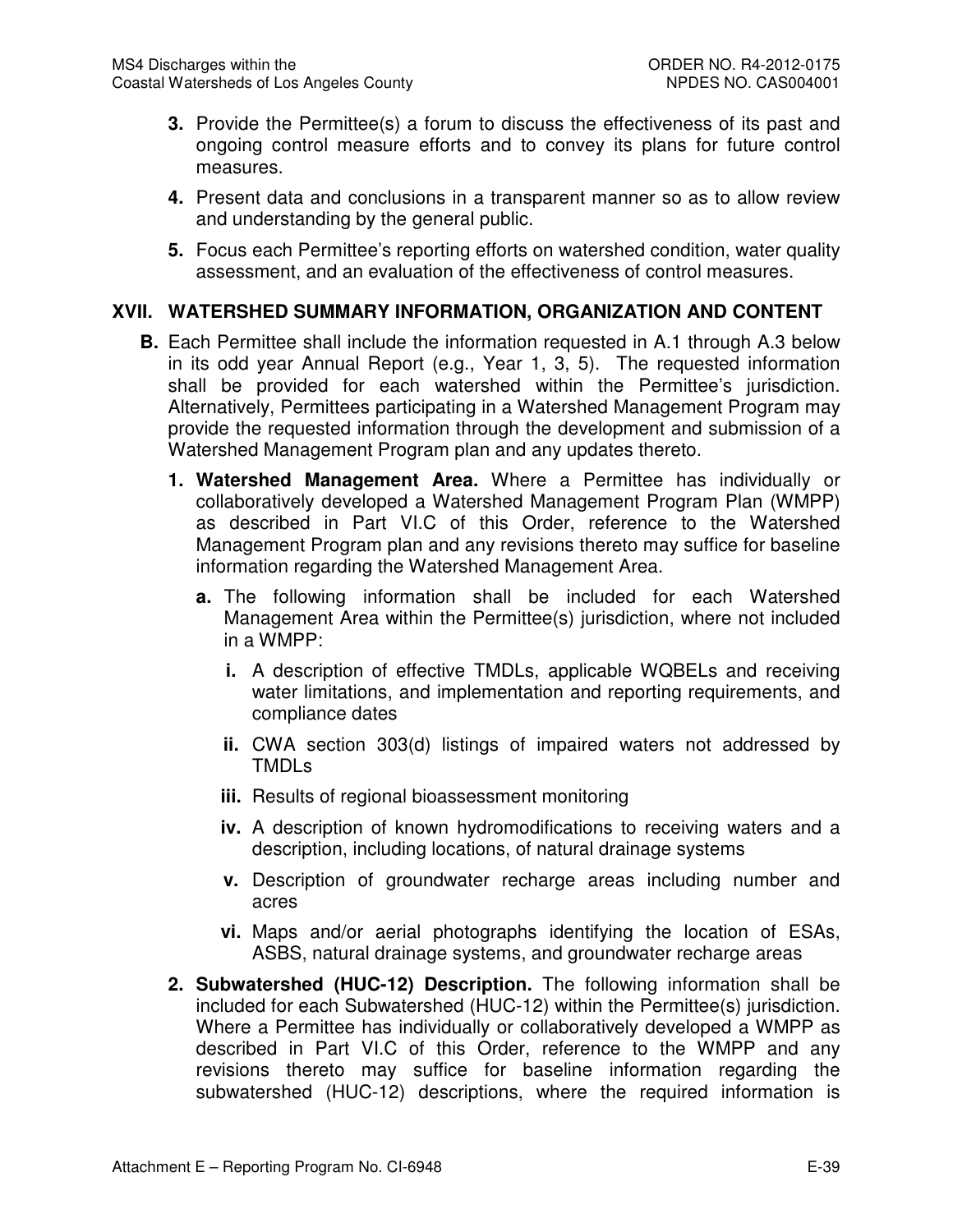already included in the WMPP. The summary information describing the subwatershed shall include the following information:

- **a.** Description including HUC-12 number, name and a list of all tributaries named in the Basin Plan
- **b.** Land Use map of the HUC-12 subwatershed
- **c.** 85<sup>th</sup> percentile, 24-hour rainfall isohyetal map for the subwatershed
- **d.** One-year, one-hour storm intensity isohyetal map for the subwatershed
- **e.** MS4 map for the subwatershed, including major MS4 outfalls and all lowflow diversions
- **3. Description of the Permittee(s) Drainage Area within the Subwatershed.**  Where a Permittee has individually or collaboratively developed a WMPP as described in Part VI.C of this Order, reference to the WMPP and any revisions thereto may suffice for baseline information regarding the Permittee's Drainage Area within the subwatershed (HUC-12), where the required information is already included in the Watershed Management Program. The following information shall be included for each jurisdiction within the Subwatershed (HUC-12):
	- **a.** A subwatershed map depicting the Permittee(s) jurisdictional area and the MS4, including major outfalls (with identification numbers), and low flow diversions (with identifying names or numbers) located, within the Permittee's jurisdiction.
	- **b.** Provide the estimated baseline percent of effective impervious area (EIA) within the Permittee(s) jurisdictional area as existed at the time that this Order became effective.

## **XVIII. ANNUAL ASSESSMENT AND REPORTING**

**A.** Each Permittee or group of Watershed Permittees shall include the information requested in A.1 through A.7 below in its Annual Report. The requested information shall be provided for each watershed within the Permittee's jurisdiction. Each Permittee shall format its Annual Report to align with the reporting requirements identified in Parts A.1 through A.7 below.

Annual Reports submitted on behalf of a group of Watershed Permittees shall clearly identify all data collected and strategies, control measures, and assessments implemented by each Permittee within its jurisdiction as well as those implemented by multiple Permittees on a watershed scale.

- **1. Storm Water Control Measures.** Each Permittee shall make all reasonable efforts to determine, compile, analyze, and summarize the following information.
	- **a.** Estimated cumulative change in percent EIA since the effective date of this Order and, if possible, the estimated change in the storm water runoff volume during the 85<sup>th</sup> percentile storm event.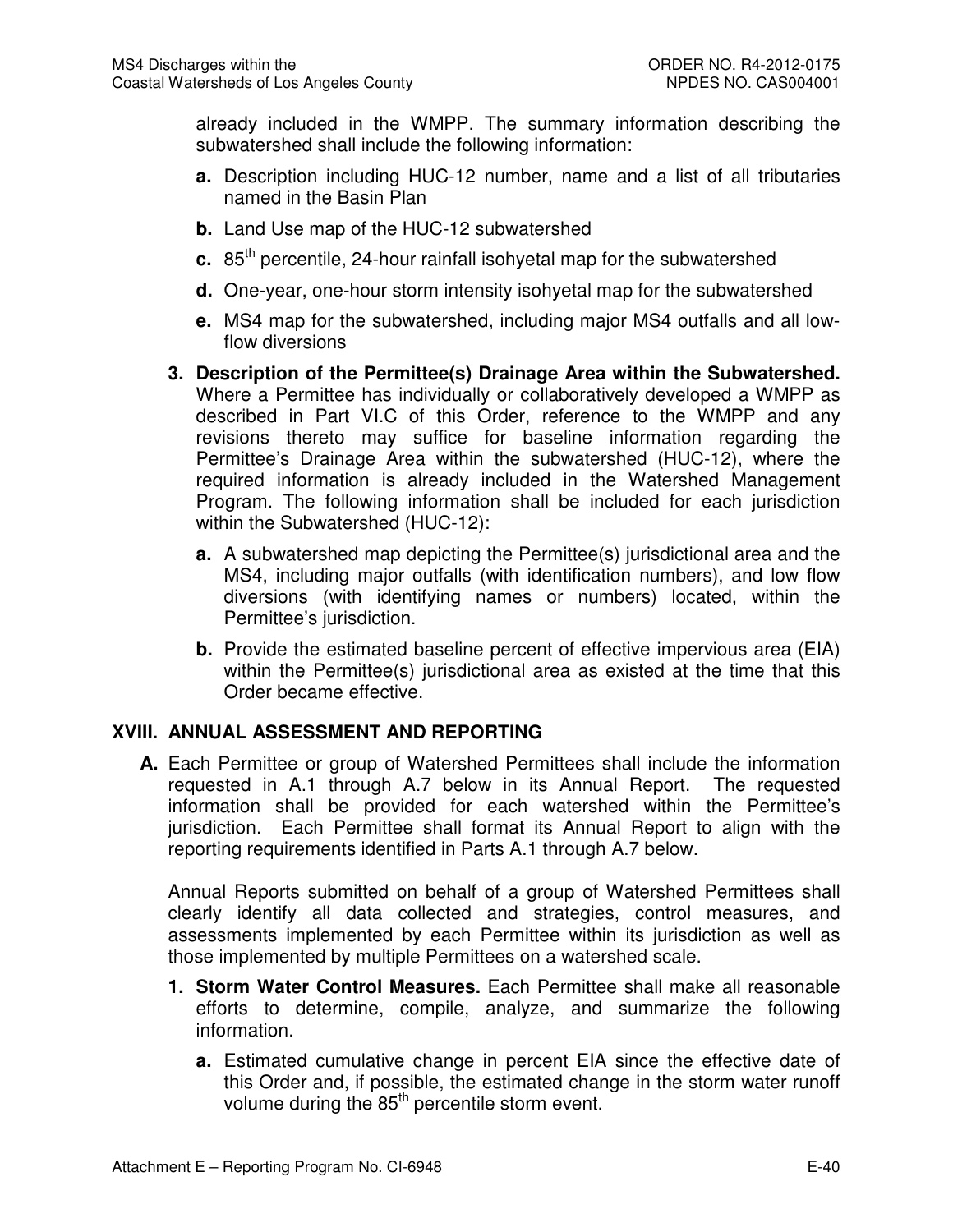- **b.** Summary of New Development/Re-development Projects constructed within the Permittee(s) jurisdictional area during the reporting year.
- **c.** Summary of Retrofit Projects that reduced or disconnected impervious area from the MS4 during the reporting year.
- **d.** Summary of other projects designed to intercept storm water runoff prior to discharge to the MS4 during the reporting year.
- **e.** For the projects summarized above in 1.b through 1.d, estimate the total runoff volume retained on site by the implemented projects.
- **f.** Summary of actions taken in compliance with TMDL implementation plans or approved Watershed Management Programs to implement TMDL provisions in Part VI.E and Attachments L-R of this Order.
- **g.** Summary of riparian buffer/wetland restoration projects completed during the reporting year. For riparian buffers include width, length and vegetation type; for wetland include acres restored, enhanced or created.
- **h.** Summary of other Minimum Control Measures implemented during the reporting year, as the Permittee deems relevant.
- **i.** Status of all multi-year efforts that were not completed in the current year and will therefore continue into the subsequent year(s). Additionally, if any of the requested information cannot be obtained, the Permittee shall provide a discussion of the factor(s) limiting its acquisition and steps that will be taken to improve future data collection efforts.

## **2. Effectiveness Assessment of Storm Water Control Measures**

- **a.** Rainfall summary for the reporting year. Summarize the number of storm events, highest volume event (inches/24 hours), highest number of consecutive days with measureable rainfall, total rainfall during the reporting year compared to average annual rainfall for the subwatershed. Precipitation data may be obtained from Los Angeles County Department of Public Works rain gauge stations available at http://www.ladpw.org/wrd/precip/.
- **b.** Provide a summary table describing rainfall during storm water outfall and wet-weather receiving water monitoring events. The summary description shall include the date, time that the storm commenced and the storm duration in hours, the highest 15-minute recorded storm intensity (converted to inches/hour), the total storm volume (inches), and the time between the storm event sampled and the end of the previous storm event.
- **c.** Where control measures were designed to reduce impervious cover or storm water peak flow and flow duration, provide hydrographs or flow data of pre- and post-control activity for the  $85<sup>th</sup>$  percentile, 24-hour rain event, if available.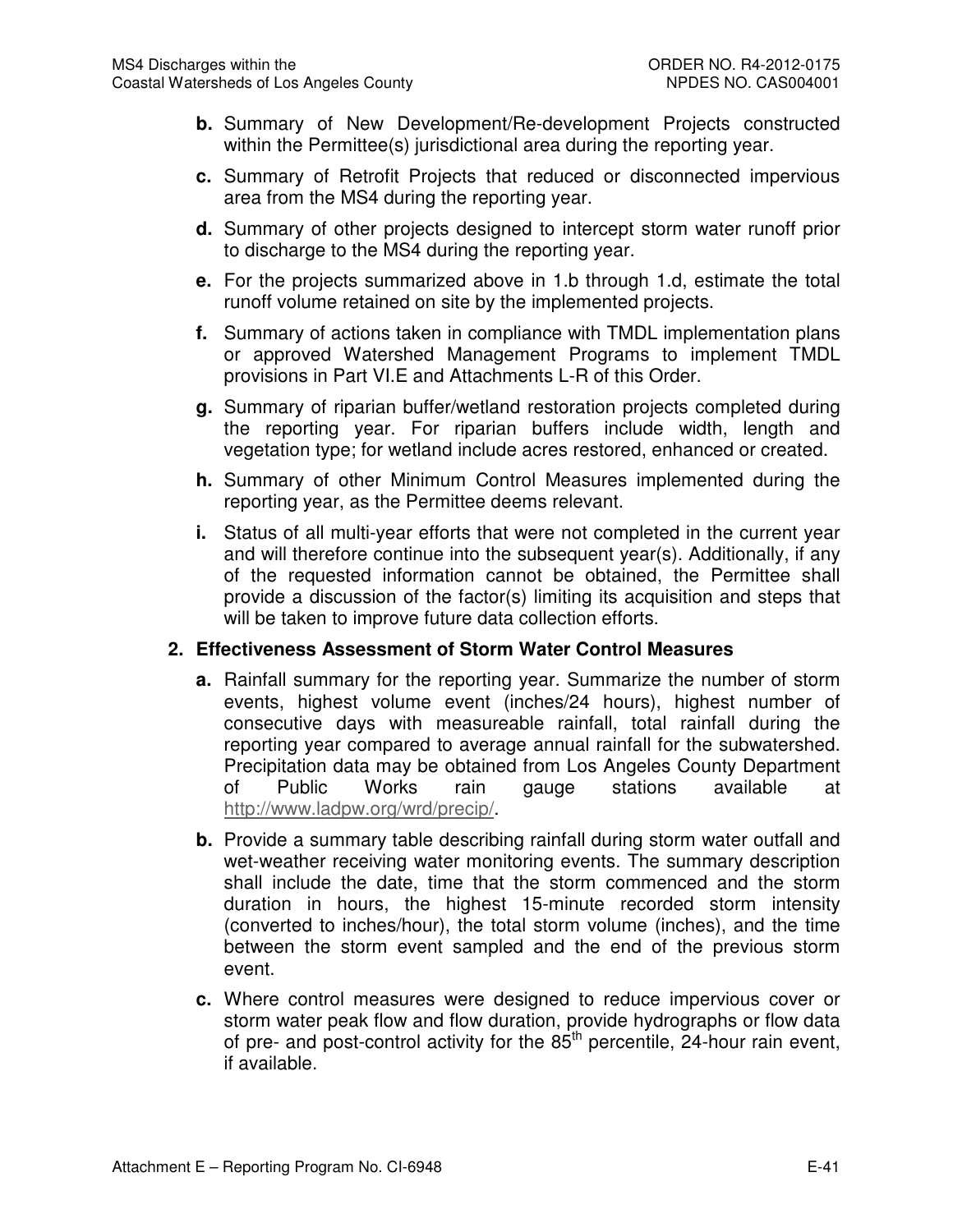- **d.** For natural drainage systems, develop a reference watershed flow duration curve and compare it to a flow duration curve for the subwatershed under current conditions.
- **e.** Provide an assessment as to whether the quality of storm water discharges as measured at designed outfalls is improving, staying the same or declining. The Permittee may compare water quality data from the reporting year to previous years with similar rainfall patterns, conduct trends analysis, or use other means to develop and support its conclusions (e.g., use of non-storm water action levels or municipal action levels as provided in Attachment G of this Order).
- **f.** Provide an assessment as to whether wet-weather receiving water quality within the jurisdiction of the Permittee is improving, staying the same or declining, when normalized for variations in rainfall patterns. The Permittee may compare water quality data from the reporting year to previous years with similar rainfall patterns, conduct trends analysis, draw from regional bioassessment studies, or use other means to develop and support its conclusions.
- **g.** Status of all multi-year efforts, including TMDL implementation, that were not completed in the current year and will continue into the subsequent year(s). Additionally, if any of the requested information cannot be obtained, the Permittee shall provide a discussion of the factor(s) limiting its acquisition and steps that will be taken to improve future data collection efforts.

### **3. Non-Storm Water Control Measures**

- **a.** Estimate the number of major outfalls within the Permittee's jurisdiction in the subwatershed.
- **b.** Provide the number of outfalls that were screened for significant nonstorm water discharges during the reporting year.
- **c.** Provide the cumulative number of outfalls that have been screened for significant non-storm water discharges since the date this Order was adopted through the reporting year.
- **d.** Provide the number of outfalls with confirmed significant non-storm water discharge.
- **e.** Provide the number of outfalls where significant non-storm water discharge was attributed to other NPDES permitted discharges; other authorized non-storm water discharges; or conditionally exempt discharges pursuant to Part III.A of this Order.
- **f.** Provide the number of outfalls where significant non-storm water discharges were abated as a result of the Permittee's actions.
- **g.** Provide the number of outfalls where non-storm water discharges was monitored.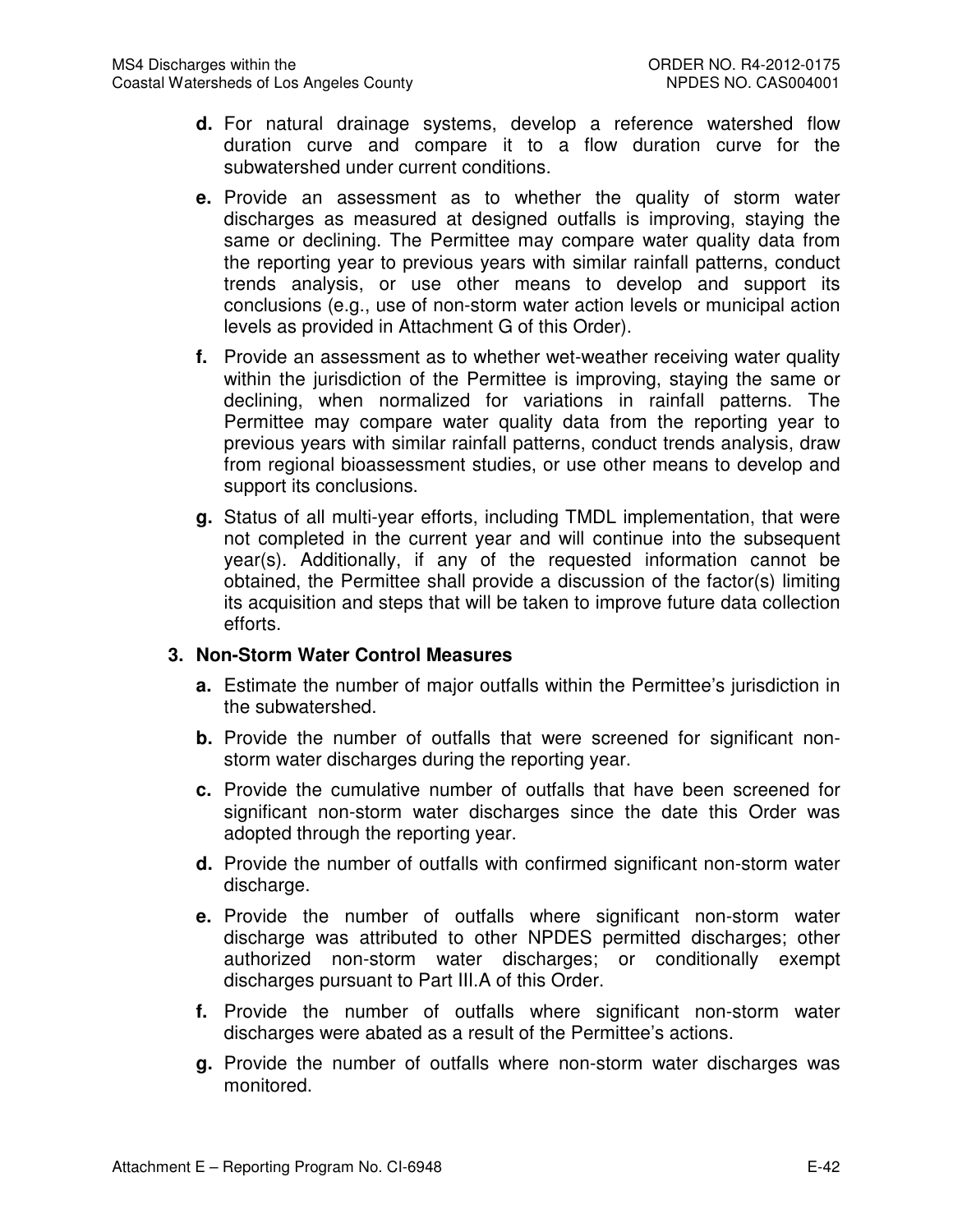**h.** Provide the status of all multi-year efforts, including TMDL implementation, that were not completed in the current year and will continue into the subsequent year(s). Additionally, if any of the requested information cannot be obtained, the Permittee shall provide a discussion of the factor(s) limiting its acquisition and steps that will be taken to improve future data collection efforts.

### **4. Effectiveness Assessment of Non-Storm Water Control Measures**

- **a.** Provide an assessment as to whether receiving water quality within the jurisdiction of the Permittee is impaired, improving, staying the same or declining during dry-weather conditions. Each Permittee may compare water quality data from the reporting year to previous years with similar dry-weather flows, conduct trends analysis, draw from regional bioassessment studies, or use other means to develop and support its conclusions.
- **b.** Provide an assessment of the effectiveness of the Permittee(s) control measures in effectively prohibiting non-storm water discharges through the MS4 to the receiving water.
- **c.** Provide the status of all multi-year efforts that were not completed in the current year and will continue into the subsequent year(s).

### **5. Integrated Monitoring Compliance Report**

- **a.** Provide an Integrated Monitoring Report that summarizes all identified exceedances of (1) outfall-based storm water monitoring data, (2) wet weather receiving water monitoring data, (3) dry weather receiving water data, and (4) non-storm water outfall monitoring data against all applicable receiving water limitations, water quality-based effluent limitations, nonstorm water action levels, and aquatic toxicity thresholds as defined in Sections XII.F and G of this MRP. All sample results that exceeded one or more applicable thresholds shall be readily identified.
- **b.** If aquatic toxicity was confirmed and a TIE was conducted, identify the toxic chemicals as determined by the TIE. Include all relevant data to allow the Regional Water Board to review the adequacy and findings of the TIE. This shall include, but not be limited to, the sample(s) date, sample(s) start and end time, sample type(s) (flow-weighted composite, grab, or field measurement), sample location(s) as depicted on the map, the parameters, the analytical results, and the applicable limitation.
- **c.** Provide a description of efforts that were taken to mitigate and/or eliminate all non-storm water discharges that exceeded one or more applicable water quality based effluent limitations, non-storm water action levels, or caused or contributed to Aquatic Toxicity.
- **d.** Provide a description of efforts that were taken to address storm water discharges that exceeded one or more applicable water quality based effluent limitations, or caused or contributed to Aquatic Toxicity.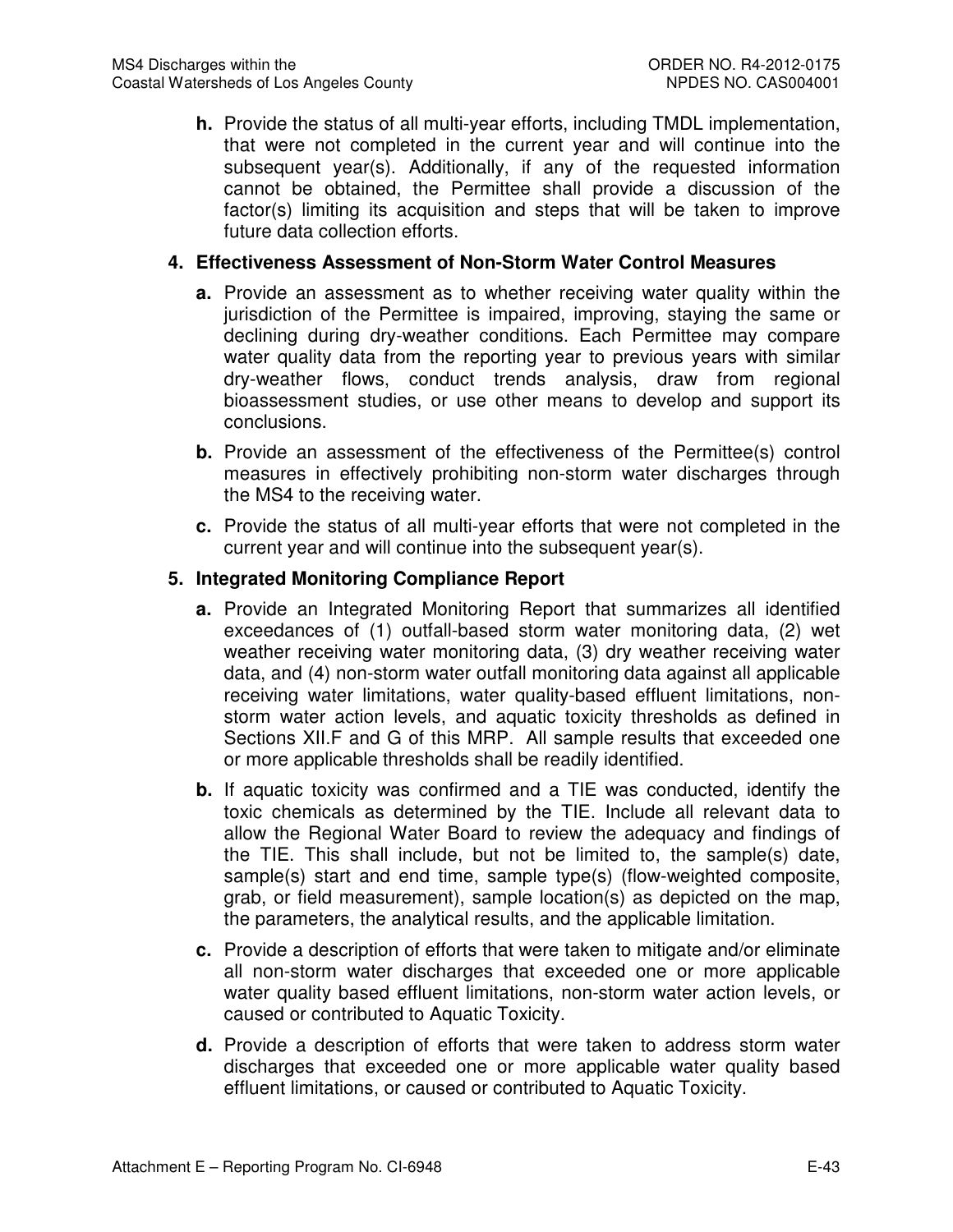**e.** Where Receiving Water Limitations were exceeded, provide a description of efforts that were taken to determine whether discharges from the MS4 caused or contributed to the exceedances and all efforts that were taken to control the discharge of pollutants from the MS4 to those receiving waters in response to the exceedances.

#### **6. Adaptive Management Strategies**

- **a.** Identify the most effective control measures and describe why the measures were effective and how other control measures will be optimized based on past experiences.
- **b.** Identify the least effective control measures and describe why the measures were deemed ineffective and how the control measures will be modified or terminated.
- **c.** Identify significant changes to control measures during the prior year and the rationale for the changes.
- **d.** Describe all significant changes to control measures anticipated to be made in the next year and the rationale for the changes. Those changes requiring approval of the Regional Water Board or its Executive Officer shall be clearly identified at the beginning of the Annual Report.
- **e.** Include a detailed description of control measures to be applied to New Development or Re-development projects disturbing more than 50 acres.
- **f.** Provide the status of all multi-year efforts that were not completed in the current year and will continue into the subsequent year(s).

#### **7. Supporting Data and Information**

- **a.** All monitoring data and associated meta data used to prepare the Annual Report shall be summarized in an Excel spreadsheet and sorted by watershed, subwatershed and monitoring station/outfall identifier linked to the subwatershed map. The data summary must include the date, sample type (flow-weighted composite, grab, field measurement), sample start and stop times, parameter, analytical method, value, and units. The date field must be linked to a database summarizing the weather data for the sampling date including 24-hour rainfall, rainfall intensity, and days since the previous rain event.
- **b.** Optional. The Permittee may at its option, provide an additional detailed summary table describing control measures that are not otherwise described in the reporting requirements.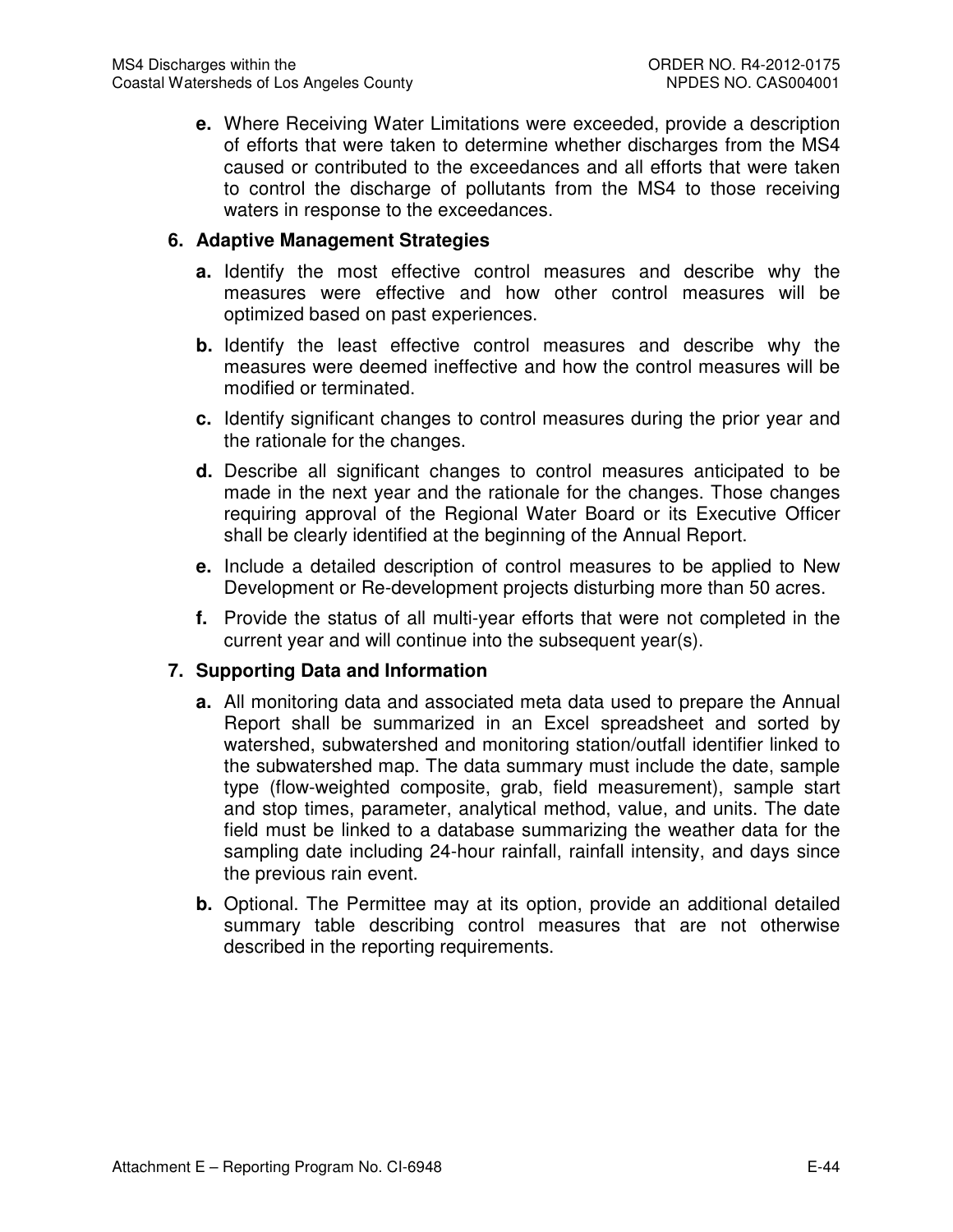## **XIX. TMDL REPORTING**

 Permittees shall report on the progress of TMDL implementation per the schedules identified below in Sections A – G.

## **A. Reporting Requirements for Santa Clara River WMA TMDLs**

| Deliverable                               | Description                                                                  | Due $Date(s)$                                    |  |  |  |
|-------------------------------------------|------------------------------------------------------------------------------|--------------------------------------------------|--|--|--|
| Santa Clara River Nitrogen Compounds TMDL |                                                                              |                                                  |  |  |  |
| <b>Progress Reports</b>                   | Annual progress reports on the Implementation Plan must be submitted to      | December 15, 2013, and annually thereafter       |  |  |  |
|                                           | the Regional Water Board.                                                    |                                                  |  |  |  |
|                                           | <b>Upper Santa Clara River Chloride TMDL</b>                                 |                                                  |  |  |  |
| <b>Monitoring Results</b>                 | Permittees shall conduct chloride, TDS, and sulfate monitoring to ensure     | December 15, 2013, and annually thereafter       |  |  |  |
|                                           | that water quality objectives are being met.                                 |                                                  |  |  |  |
|                                           | Lake Elizabeth, Munz Lake, and Lake Hughes Trash                             |                                                  |  |  |  |
| Progress Reports                          | Report compliance with the installation of full capture systems.             | December 15, 2013, and annually thereafter       |  |  |  |
|                                           | Santa Clara River Estuary and Reaches 3, 5, 6, and 7 Indicator Bacteria TMDL |                                                  |  |  |  |
| Receiving Water                           | Permittees must submit a comprehensive in-stream bacteria water quality      | March 21, 2013, or                               |  |  |  |
| Monitoring Plan and                       | monitoring plan for the Santa Clara River Watershed. The monitoring plan     |                                                  |  |  |  |
| <b>Outfall Monitoring Plan</b>            | should include all applicable bacteria water quality objectives and the      | Submit an IMP or CIMP plan concurrently with the |  |  |  |
|                                           | sampling frequency must be adequate to assess compliance with the            | Permittee's draft WMP.                           |  |  |  |
|                                           | geometric mean objectives. At a minimum, at least one sampling station       |                                                  |  |  |  |
|                                           | shall be located in each impaired reach. The outfall monitoring plan shall   |                                                  |  |  |  |
|                                           | propose an adequate number of representative outfalls to be sampled, a       |                                                  |  |  |  |
|                                           | sampling frequency, and protocol for enhanced outfall monitoring as a        |                                                  |  |  |  |
|                                           | result of an in-stream exceedance. The Monitoring Plans must be approved     |                                                  |  |  |  |
|                                           | by the Regional Water Board Executive Officer before the monitoring data     |                                                  |  |  |  |
|                                           | can be considered during the implementation of the TMDL. Once the            |                                                  |  |  |  |
|                                           | monitoring plan is approved by the Executive Officer, monitoring shall       |                                                  |  |  |  |
|                                           | commence within 30 days.                                                     |                                                  |  |  |  |
| <b>Draft Implementation Plan</b>          | Permittees must submit a draft Implementation Plan outlining how each        | March 21, 2015                                   |  |  |  |
|                                           | intends to cooperatively or individually achieve compliance with the water   |                                                  |  |  |  |
|                                           | quality-based effluent limitations and the receiving water limitations. The  |                                                  |  |  |  |
|                                           | Implementation Plan shall include implementation methods, an                 |                                                  |  |  |  |
|                                           | implementation schedule and proposed milestones.                             |                                                  |  |  |  |
| Final Implementation Plan                 | Permittees must submit a final Implementation Plan.                          | Six months after receipt of Regional Water Board |  |  |  |
|                                           |                                                                              | comments on the draft Implementation Plan.       |  |  |  |
| <b>Board Briefing</b>                     | Permittees shall provide a verbal update to the Regional Water Board on the  | March 21, 2017                                   |  |  |  |
|                                           | progress of TMDL implementation.                                             |                                                  |  |  |  |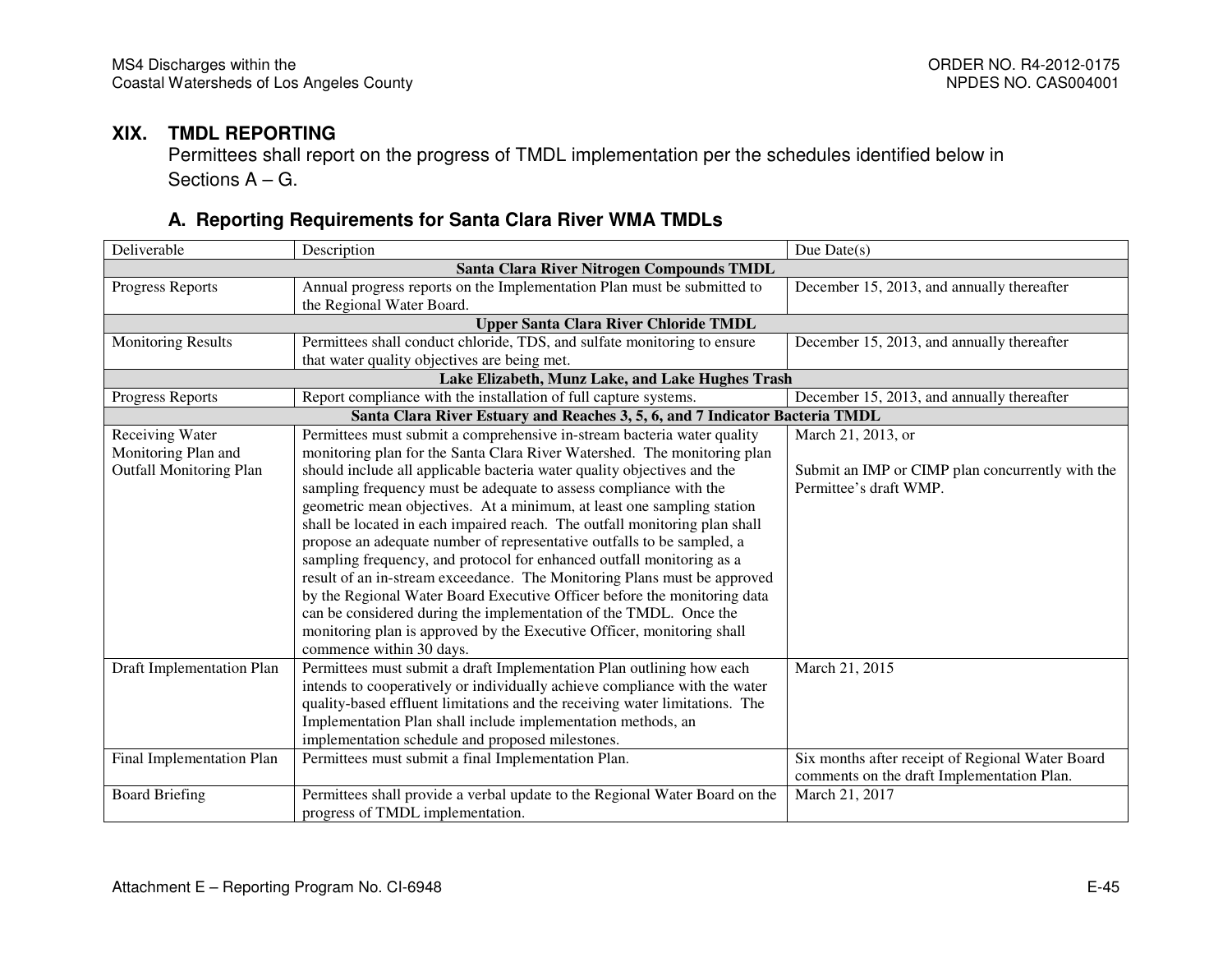## **B. Reporting Requirements for Santa Monica Bay WMA TMDLs**

| Deliverable                    | Description                                                                                                                                             | Due Date $(s)$                                                               |  |  |  |
|--------------------------------|---------------------------------------------------------------------------------------------------------------------------------------------------------|------------------------------------------------------------------------------|--|--|--|
|                                | Santa Monica Bay Beaches Bacteria TMDL                                                                                                                  |                                                                              |  |  |  |
| <b>Monitoring Results</b>      | Monthly data summary reports shall be submitted to the Regional Water                                                                                   | Monthly on the last day of the month.                                        |  |  |  |
|                                | Board by the last day of each month for data collected during the previous                                                                              |                                                                              |  |  |  |
|                                | month. Two agencies will submit the monthly reports on behalf of all                                                                                    |                                                                              |  |  |  |
|                                | Permittees: City of Los Angeles, Department of Public Works, Bureau of                                                                                  |                                                                              |  |  |  |
|                                | Sanitation, Environmental Monitoring Division (on behalf of                                                                                             |                                                                              |  |  |  |
|                                | Jurisdictional Groups 1 through 6, 8, and 9); and Los Angeles County                                                                                    |                                                                              |  |  |  |
|                                | Sanitation Districts (on behalf of Jurisdictional Group 7).                                                                                             |                                                                              |  |  |  |
|                                | <b>Santa Monica Bay Nearshore and Offshore Debris TMDL</b>                                                                                              |                                                                              |  |  |  |
| Trash Monitoring and           | Permittees shall develop a Trash Monitoring and Reporting Plan (TMRP)                                                                                   | Submit an IMP or CIMP plan concurrently with                                 |  |  |  |
| Reporting Plan (TMRP)          | for Regional Water Board Executive Officer approval that describes the                                                                                  | the Permittee's draft WMP, or                                                |  |  |  |
|                                | methodologies that will be used to assess and monitor trash in their                                                                                    |                                                                              |  |  |  |
|                                | responsible areas within the Santa Monica Bay WMA or along Santa                                                                                        | If a WMP or IMP or CIMP will not be developed                                |  |  |  |
|                                | Monica Bay. The TMRP shall include a plan to establish a site specific                                                                                  | then submitted the TMRP 12 months after the<br>effective date of this Order. |  |  |  |
|                                | trash baseline water quality-based effluent limitation if Permittees elect to<br>not use the default baseline effluent limitation. Requirements for the |                                                                              |  |  |  |
|                                | TMRP shall include, but are not limited to, assessment and quantification                                                                               |                                                                              |  |  |  |
|                                | of trash collected from source areas in the Santa Monica Bay WMA, and                                                                                   |                                                                              |  |  |  |
|                                | shoreline of the Santa Monica Bay. The monitoring plan shall provide                                                                                    |                                                                              |  |  |  |
|                                | details on the frequency, location, and reporting format. Permittees shall                                                                              |                                                                              |  |  |  |
|                                | propose a metric (e.g., weight, volume, pieces of trash) to measure the                                                                                 |                                                                              |  |  |  |
|                                | amount of trash discharged from their jurisdictional areas.                                                                                             |                                                                              |  |  |  |
| <b>Implement TMRP</b>          | <b>Implement TMRP</b>                                                                                                                                   | If TMRP is submitted by September 20, 2012,                                  |  |  |  |
|                                |                                                                                                                                                         | then implement the TMRP 6 months from receipt                                |  |  |  |
|                                |                                                                                                                                                         | of letter of approval from Regional Water Board                              |  |  |  |
|                                |                                                                                                                                                         | Executive Officer, or the date a plan is established                         |  |  |  |
|                                |                                                                                                                                                         | by the Executive Officer; or                                                 |  |  |  |
|                                |                                                                                                                                                         |                                                                              |  |  |  |
|                                |                                                                                                                                                         | If an IMP or CIMP is submitted, then monitoring                              |  |  |  |
|                                |                                                                                                                                                         | shall commence within 30 days after approval of                              |  |  |  |
|                                |                                                                                                                                                         | the IMP or CIMP plan by the Executive Officer.                               |  |  |  |
| Plastic Pellets Monitoring and | Permittees identified as responsible jurisdictions and agencies for point                                                                               | September 20, 2013, or                                                       |  |  |  |
| Reporting Plan                 | sources of trash in the Santa Monica Bay Debris TMDL and in the                                                                                         |                                                                              |  |  |  |
|                                | existing Malibu Creek and Ballona Creek Trash TMDLs, including the                                                                                      | Submit an IMP or CIMP plan concurrently with                                 |  |  |  |
|                                | Los Angeles County Flood Control District, shall either prepare a Plastic                                                                               | the Permittee's draft WMP.                                                   |  |  |  |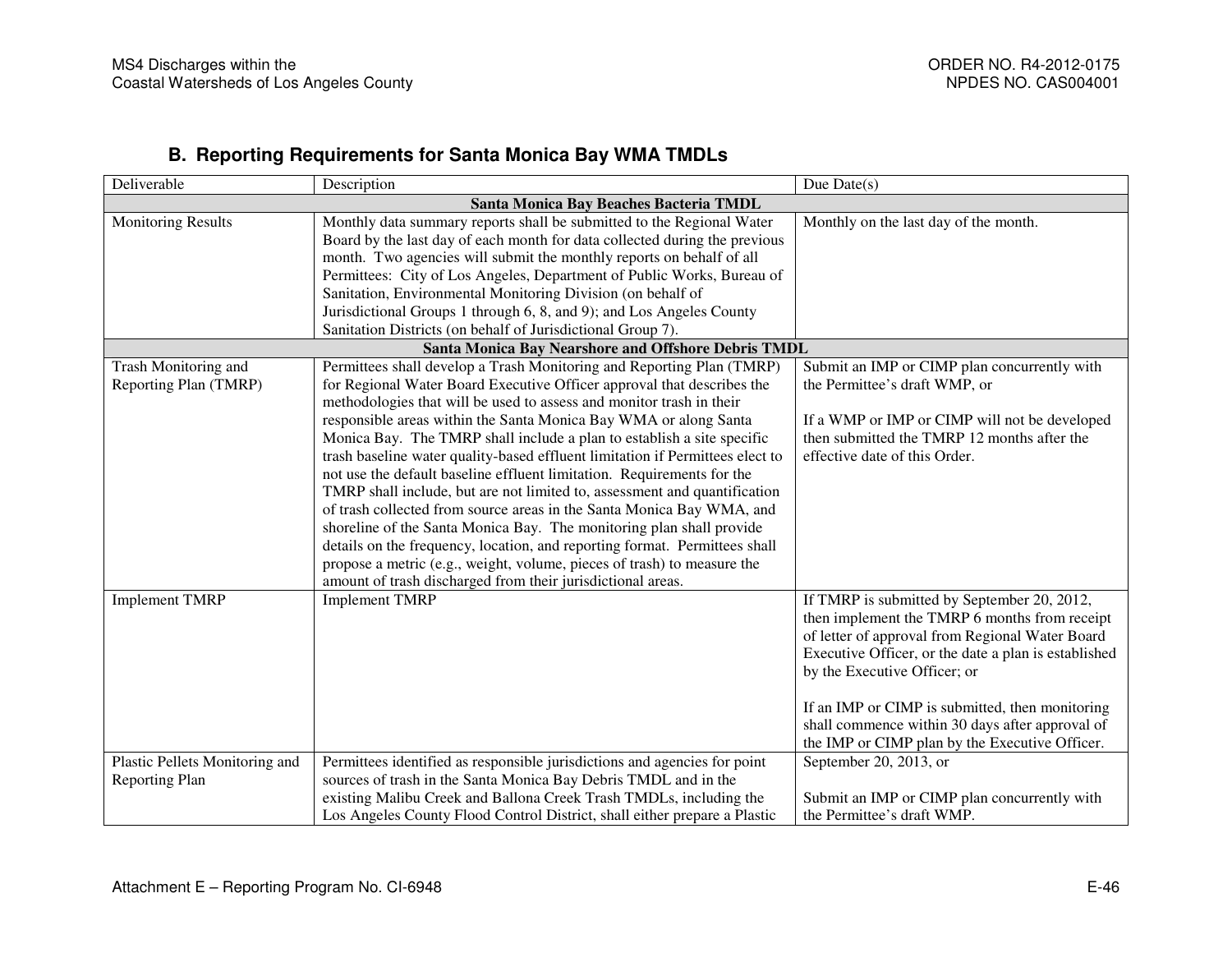|                                                           | Pellet Monitoring and Reporting Plan (PMRP) or demonstrate that a                                                     |                                                   |  |
|-----------------------------------------------------------|-----------------------------------------------------------------------------------------------------------------------|---------------------------------------------------|--|
|                                                           | PMRP is not required.                                                                                                 |                                                   |  |
|                                                           | The PMRP shall include protocols for a timely and appropriate response                                                |                                                   |  |
|                                                           | to possible plastic pellets spills within a Permittees' jurisdictional area,                                          |                                                   |  |
|                                                           | and a comprehensive plan to ensure that plastic pellets are contained.                                                |                                                   |  |
| <b>Implement PMRP</b>                                     | <b>Implement PMRP</b>                                                                                                 | March 20, 2016                                    |  |
|                                                           |                                                                                                                       |                                                   |  |
| Submit results of                                         | Submit results of implementing TMRP and PMRP, recommend trash                                                         | December 15, 2013, and annually thereafter        |  |
| implementing TMRP and                                     | baseline water quality-based effluent limitations, and propose                                                        |                                                   |  |
| <b>PMRP</b>                                               | prioritization of Full Capture System installation or implementation of                                               |                                                   |  |
|                                                           | other measures to attain the required trash and plastic pellet reduction.                                             |                                                   |  |
|                                                           | Santa Monica Bay TMDL for DDTs and PCBs (USEPA established)                                                           |                                                   |  |
| Monitoring and Reporting                                  | Permittees shall develop a Monitoring and Reporting Plan for Regional                                                 | Submit an IMP or CIMP plan concurrently with      |  |
| Plan                                                      | Water Board Executive Officer approval that describes the methodologies                                               | the Permittee's draft WMP, or                     |  |
|                                                           | that will be used to monitor and assess sediment for DDT and PCBs. The                                                |                                                   |  |
|                                                           | monitoring design and assessment framework should be designed to                                                      | If a WMP or IMP or CIMP will not be developed     |  |
|                                                           | provide credible estimates of the total mass loadings to the Santa Monica                                             | then submitted the Monitoring and Reporting Plan  |  |
|                                                           | Bay. Monitoring should be conducted on a coordinated watershed-wide                                                   | 12 months after the effective date of this Order. |  |
|                                                           | basis using sufficiently sensitive analytical methods for DDT and PCBs.                                               |                                                   |  |
|                                                           | Monitoring sediments in catch basins designed for pollutant prevention                                                |                                                   |  |
|                                                           | may be a way for Permittees to quantify load reductions to the Santa                                                  |                                                   |  |
|                                                           | Monica Bay.                                                                                                           |                                                   |  |
|                                                           | <b>Malibu Creek and Lagoon Bacteria TMDL</b><br>Monthly data summary reports shall be submitted to the Regional Water |                                                   |  |
| <b>Monitoring Results</b>                                 | Board by the last day of each month for data collected during the previous                                            | Monthly on the last day of the month.             |  |
|                                                           | month.                                                                                                                |                                                   |  |
|                                                           | <b>Malibu Creek Watershed Trash TMDL</b>                                                                              |                                                   |  |
| Submit results of TMRP                                    | Submit results of Trash Monitoring and Reporting Plan (TMRP),                                                         | December 15, 2013, and annually thereafter        |  |
|                                                           | recommend trash baseline water quality-based effluent limitations, and                                                |                                                   |  |
|                                                           | propose prioritization of Full Capture System installation or                                                         |                                                   |  |
|                                                           | implementation of other measures to attain the required trash.                                                        |                                                   |  |
| Malibu Creek Watershed Nutrients TMDL (USEPA established) |                                                                                                                       |                                                   |  |
| Monitoring and Reporting                                  | Permittees shall develop a Monitoring and Reporting Plan for Regional                                                 | Submit an IMP or CIMP plan concurrently with      |  |
| Plan                                                      | Water Board Executive Officer approval that demonstrates compliance                                                   | the Permittee's draft WMP, or                     |  |
|                                                           | with the water quality-based effluent limitations for total nitrogen and                                              |                                                   |  |
|                                                           | total phosphorus.                                                                                                     | If a WMP or IMP or CIMP will not be developed     |  |
|                                                           |                                                                                                                       | then submitted the Monitoring and Reporting Plan  |  |
|                                                           |                                                                                                                       | 12 months after the effective date of this Order. |  |
|                                                           |                                                                                                                       |                                                   |  |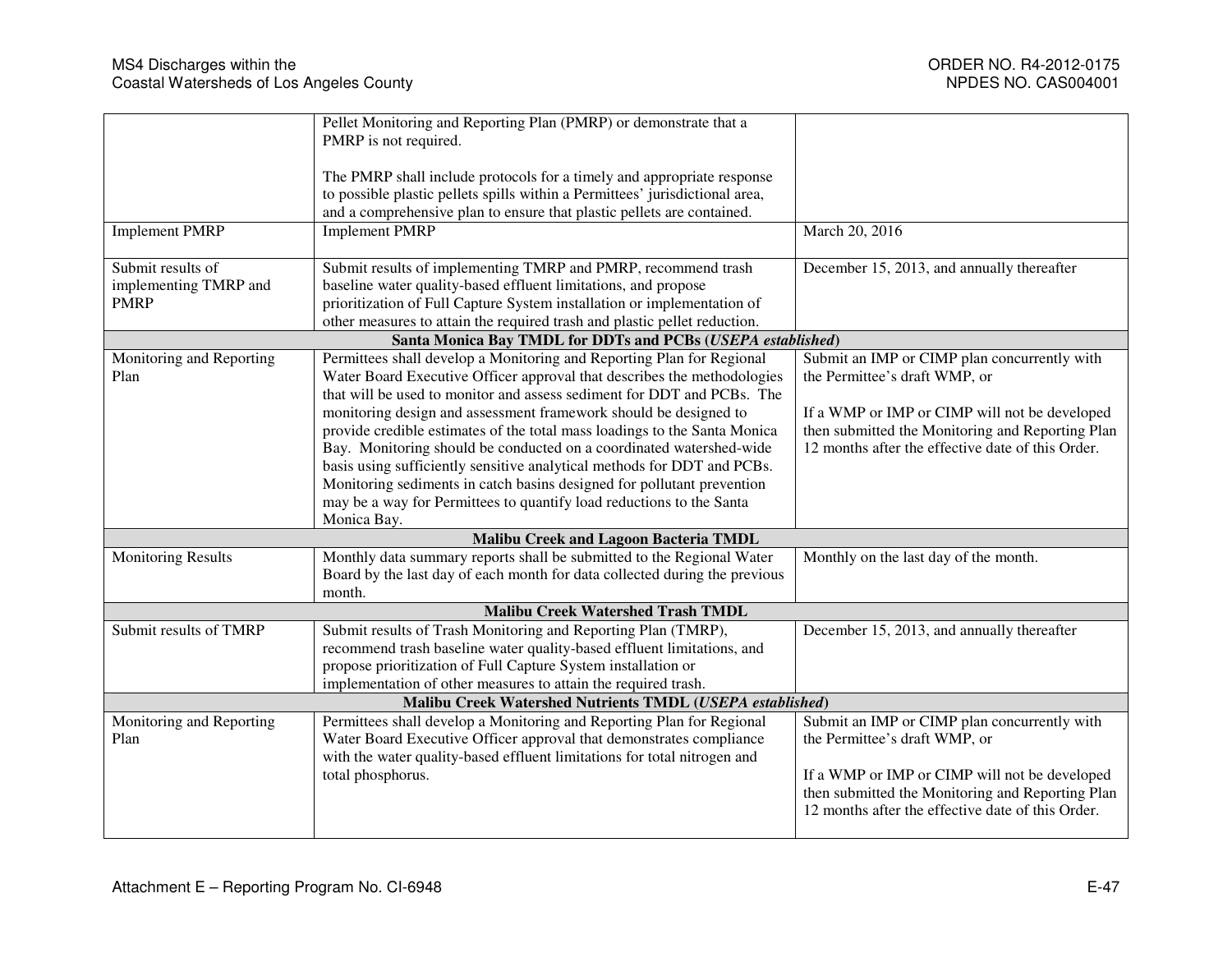| <b>Ballona Creek Trash TMDL</b>                                    |                                                                                             |                                                   |  |
|--------------------------------------------------------------------|---------------------------------------------------------------------------------------------|---------------------------------------------------|--|
| <b>Annual Progress Reports</b>                                     | Report compliance with the required percent reduction of trash discharged                   | December 15, 2013, and annually thereafter.       |  |
|                                                                    | to Ballona Creek.                                                                           |                                                   |  |
|                                                                    | <b>Ballona Creek Estuary Toxic Pollutants TMDL</b>                                          |                                                   |  |
| <b>Annual Monitoring Report</b>                                    | Permittees shall submit annual monitoring reports, which include                            | December 15, 2013, and annually thereafter.       |  |
|                                                                    | compliance summary tables, to the Regional Water Board.                                     |                                                   |  |
|                                                                    | Ballona Creek, Ballona Estuary and Sepulveda Channel Bacteria TMDL                          |                                                   |  |
| <b>Monitoring Results</b>                                          | Monthly data summary reports shall be submitted to the Regional Water                       | Monthly on the last day of the month.             |  |
|                                                                    | Board by the last day of each month for data collected during the previous                  |                                                   |  |
|                                                                    | month.                                                                                      |                                                   |  |
| <b>Ballona Creek Metals TMDL</b>                                   |                                                                                             |                                                   |  |
| <b>Annual Monitoring Report</b>                                    | Permittees shall submit annual monitoring reports, which include                            | December 15, 2013, and annually thereafter.       |  |
|                                                                    | compliance summary tables, to the Regional Water Board.                                     |                                                   |  |
|                                                                    | Ballona Creek Wetlands TMDL for Sediment and Invasive Exotic Vegetation (USEPA established) |                                                   |  |
| Monitoring and Reporting                                           | Permittees shall develop a Sediment Monitoring and Reporting Plan for                       | Submit an IMP or CIMP plan concurrently with      |  |
| Plan                                                               | Regional Water Board Executive Officer approval to quantify the annual                      | the Permittee's draft WMP, or                     |  |
|                                                                    | loading of sediment from the Ballona Creek Watershed and the impact of                      |                                                   |  |
|                                                                    | the sediment loading into the Ballona Creek Wetlands.                                       | If a WMP or IMP or CIMP will not be developed     |  |
|                                                                    |                                                                                             | then submitted the Monitoring and Reporting Plan  |  |
|                                                                    |                                                                                             | 12 months after the effective date of this Order. |  |
|                                                                    |                                                                                             |                                                   |  |
| Marina del Rey Harbor Mothers' Beach and Back Basins Bacteria TMDL |                                                                                             |                                                   |  |
| <b>Monitoring Results</b>                                          | Monthly data summary reports shall be submitted to the Regional Water                       | Monthly on the last day of the month.             |  |
|                                                                    | Board by the last day of each month for data collected during the previous                  |                                                   |  |
|                                                                    | month.                                                                                      |                                                   |  |
| Marina del Rey Harbor Toxic Pollutants TMDL                        |                                                                                             |                                                   |  |
| <b>Annual Monitoring Report</b>                                    | Permittees shall submit annual monitoring reports, which include                            | December 15, 2013, and annually thereafter.       |  |
|                                                                    | compliance summary tables, to the Regional Water Board.                                     |                                                   |  |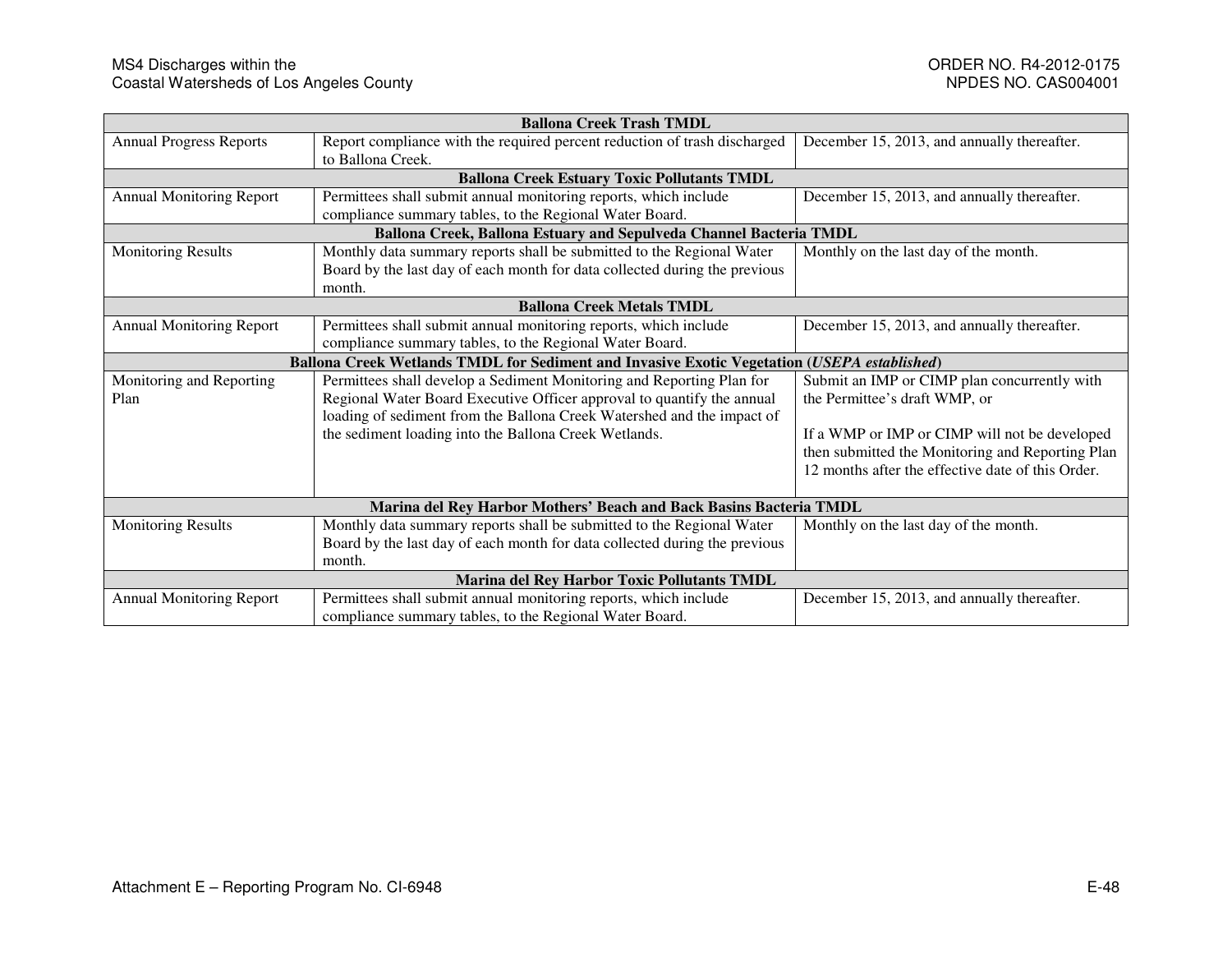## **C. Reporting Requirements for Dominguez Channel and Greater Harbors Waters WMA TMDLs**

| Deliverable                                  | Description                                                                 | Due $Date(s)$                                    |  |
|----------------------------------------------|-----------------------------------------------------------------------------|--------------------------------------------------|--|
| Los Angeles Harbor Bacteria TMDL             |                                                                             |                                                  |  |
| <b>Monitoring Results</b>                    | Monthly data summary reports shall be submitted to the Regional Water       | Monthly on the last day of the month.            |  |
|                                              | Board by the last day of each month for data collected during the previous  |                                                  |  |
|                                              | month.                                                                      |                                                  |  |
|                                              | <b>Machado Lake Trash TMDL</b>                                              |                                                  |  |
| Progress Reports                             | Report compliance with the required percent reduction of trash discharged   | December 15, 2013, and annually thereafter.      |  |
|                                              | to Machado Lake.                                                            |                                                  |  |
|                                              | <b>Machado Lake Nutrient TMDL</b>                                           |                                                  |  |
| <b>Annual Monitoring Report</b>              | The Cities of Palos Verdes Estates, Ranch Palos Verdes, Rolling Hills and   | December 15, 2013, and annually thereafter.      |  |
|                                              | Rolling Hills Estates shall submit annual monitoring reports that           |                                                  |  |
|                                              | demonstrate compliance with the concentration-based water quality-based     |                                                  |  |
|                                              | effluent limitations.                                                       |                                                  |  |
| <b>Annual Monitoring Report</b>              | The City of Los Angeles shall submit annual monitoring reports that         | December 15, 2013, and annually thereafter.      |  |
|                                              | demonstrate compliance with the Lake Water Quality Management Plan          |                                                  |  |
|                                              | and reduces the external nutrient loading to attain the receiving water     |                                                  |  |
|                                              | limitations for Machado Lake.                                               |                                                  |  |
| <b>Annual Monitoring Report</b>              | The City of Carson shall submit annual monitoring reports that demonstrate  | December 15, 2013, and annually thereafter.      |  |
|                                              | compliance with the concentration-based water quality-based effluent        |                                                  |  |
|                                              | limitations.                                                                |                                                  |  |
| <b>Annual Monitoring Report</b>              | The County of Los Angeles shall submit annual monitoring reports that       | December 15, 2013, and annually thereafter.      |  |
|                                              | demonstrate compliance with the mass-based water quality-based effluent     |                                                  |  |
|                                              | limitations.                                                                |                                                  |  |
| <b>Annual Monitoring Report</b>              | The City of Torrance shall submit annual monitoring reports that            | December 15, 2013, and annually thereafter.      |  |
|                                              | demonstrate compliance with the mass-based water quality-based effluent     |                                                  |  |
|                                              | limitations.                                                                |                                                  |  |
| <b>Annual Monitoring Report</b>              | The Cities of Lomita and Redondo Beach shall submit annual monitoring       | December 15, 2013, and annually thereafter.      |  |
|                                              | reports that demonstrate compliance with the concentration-based water      |                                                  |  |
|                                              | quality-based effluent limitations.                                         |                                                  |  |
| <b>Machado Lake Pesticides and PCBs TMDL</b> |                                                                             |                                                  |  |
| Monitoring and Reporting                     | Permittees shall develop a Monitoring and Reporting Plan (MRP) and          | The deadline for Permittees assigned both WLAs   |  |
| Plan and Quality Assurance                   | Quality Assurance Project Plan (QAPP) for Regional Water Board              | and LAs to submit one document to address both   |  |
| Project Plan                                 | Executive Officer approval. The MRP shall demonstrate compliance and        | the WLA and LA monitoring requirements and       |  |
|                                              | non-compliance with the water quality-based effluent limitations as part of | implementation activities shall be September 20, |  |
|                                              | reports submitted to the Regional Water Board. The QAPP shall include       | 2013.                                            |  |
|                                              | protocols for sample collection, standard analytical procedures, and        |                                                  |  |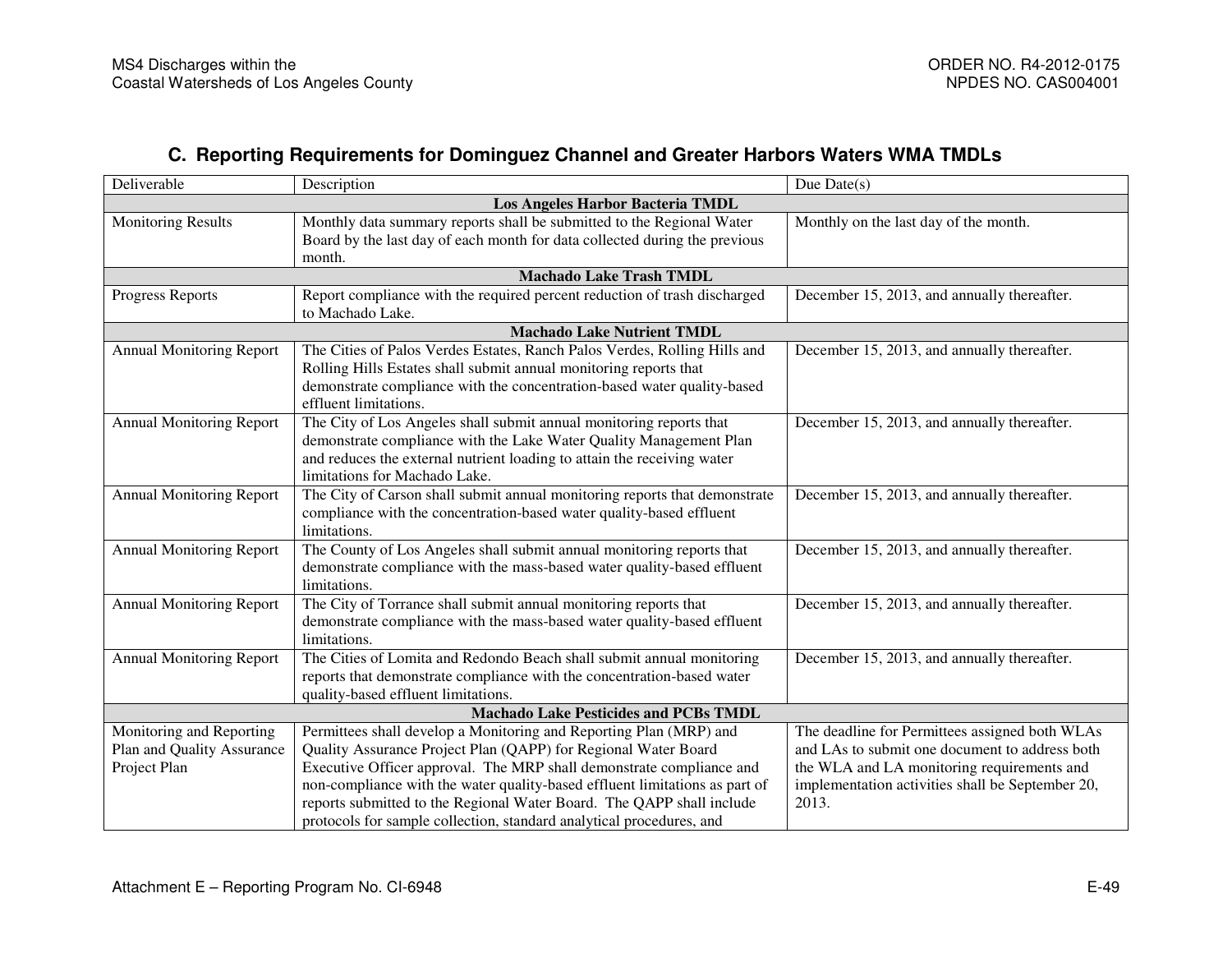|                                  | laboratory certification. All samples shall be collected in accordance with<br>applicable SWAMP protocols.        | Submit an IMP or CIMP plan concurrently with the<br>Permittee's draft WMP, or                                                      |
|----------------------------------|-------------------------------------------------------------------------------------------------------------------|------------------------------------------------------------------------------------------------------------------------------------|
|                                  |                                                                                                                   | If a WMP or IMP or CIMP will not be developed<br>then submitted the work plan 12 months after the<br>effective date of this Order. |
| Begin Phase 1 Monitoring         | Begin Phase 1 Monitoring as outlined in the approved MRP and QAPP.                                                | 30 days from date of Executive Officer approval of<br>MRP and QAPP                                                                 |
| Phase 1 Monitoring               | Conduct Phase 1 Monitoring for 2 years.                                                                           | 2 year monitoring period                                                                                                           |
| Draft Implementation Plan        | Based on the results of Phase 1 Monitoring, Permittees shall submit an                                            | 6 months from completion of Phase 1 Monitoring                                                                                     |
|                                  | Implementation Plan to attain water quality-based effluent limitations or                                         |                                                                                                                                    |
|                                  | document that water quality-based effluent limitations are attained.                                              |                                                                                                                                    |
| Final Implementation Plan        | Permittees shall submit Final Implementation Plan.                                                                | 1 year from completion of Phase 1 Monitoring                                                                                       |
| Implementation                   | Permittees shall begin implementation actions to attain water quality-based<br>effluent limitation, as necessary. | 30 days from date of Implementation Plan approval                                                                                  |
|                                  | Dominguez Channel and Greater Los Angeles and Long Beach Harbor Waters Toxic Pollutants TMDL                      |                                                                                                                                    |
| Monitoring and Reporting         | Permittees shall develop Monitoring and Reporting Plans (MRPs) and                                                | November 23, 2013, or                                                                                                              |
| Plan and Quality Assurance       | Quality Assurance Project Plans (QAPPs) for Regional Water Board                                                  |                                                                                                                                    |
| Project Plan                     | Executive Officer approval in accordance with the TMDL. The MRPs shall                                            | Submit an IMP or CIMP plan concurrently with the                                                                                   |
|                                  | include a requirement that the responsible parties report compliance and                                          | Permittee's draft WMP.                                                                                                             |
|                                  | non-compliance with water quality-based effluent limitations as part of                                           |                                                                                                                                    |
|                                  | annual reports submitted to the Regional Water Board. The QAPPs shall                                             |                                                                                                                                    |
|                                  | include protocols for sample collection, standard analytical procedures, and                                      |                                                                                                                                    |
|                                  | laboratory certification. All samples shall be collected in accordance with                                       |                                                                                                                                    |
|                                  | applicable SWAMP protocols.                                                                                       |                                                                                                                                    |
| Monitoring Plan                  | Permittees shall implement monitoring as outlined in the approved MRP                                             | 30 days after MRP and QAPP is approved by                                                                                          |
|                                  | and QAPP.                                                                                                         | Regional Water Board Executive Officer.                                                                                            |
| <b>Annual Monitoring Reports</b> | Permittees shall submit annual monitoring reports to the Regional Water                                           | December 15, 2013, and annually thereafter.                                                                                        |
|                                  | Board.                                                                                                            |                                                                                                                                    |
| Implementation Plan and          | Permittees in the Dominguez Channel and Greater Harbors Waters                                                    | Submit an IMP or CIMP plan concurrently with the                                                                                   |
| <b>Contaminated Sediment</b>     | Watershed Management Area shall develop and submit an Implementation                                              | Permittee's draft WMP, or                                                                                                          |
| Management Plan (CSMP)           | Plan and Contaminated Sediment Management Plan (CSMP). The CSMP                                                   |                                                                                                                                    |
|                                  | shall include concrete milestones with numeric estimates of load reductions                                       | If a WMP or IMP or CIMP will not be developed                                                                                      |
|                                  | or removal, including milestones for remediating hot spots, including but                                         | then submitted the Implementation Plan and CSMP                                                                                    |
|                                  | not limited to Dominguez Channel Estuary, Consolidated Slip and Fish                                              | 12 months after the effective date of this Order.                                                                                  |
|                                  | Harbor, for Regional Water Board Executive Officer approval.                                                      |                                                                                                                                    |
| Report of Implementation         | Permittees in the Los Angeles River and San Gabriel River Watersheds                                              | December 15, 2013, and annually thereafter                                                                                         |
|                                  | shall submit a Report of Implementation to the Regional Water Board.                                              |                                                                                                                                    |
| <b>Implementation Reports</b>    | Permittees shall submit annual implementation reports to the Regional                                             | December 15, 2014, and annually thereafter                                                                                         |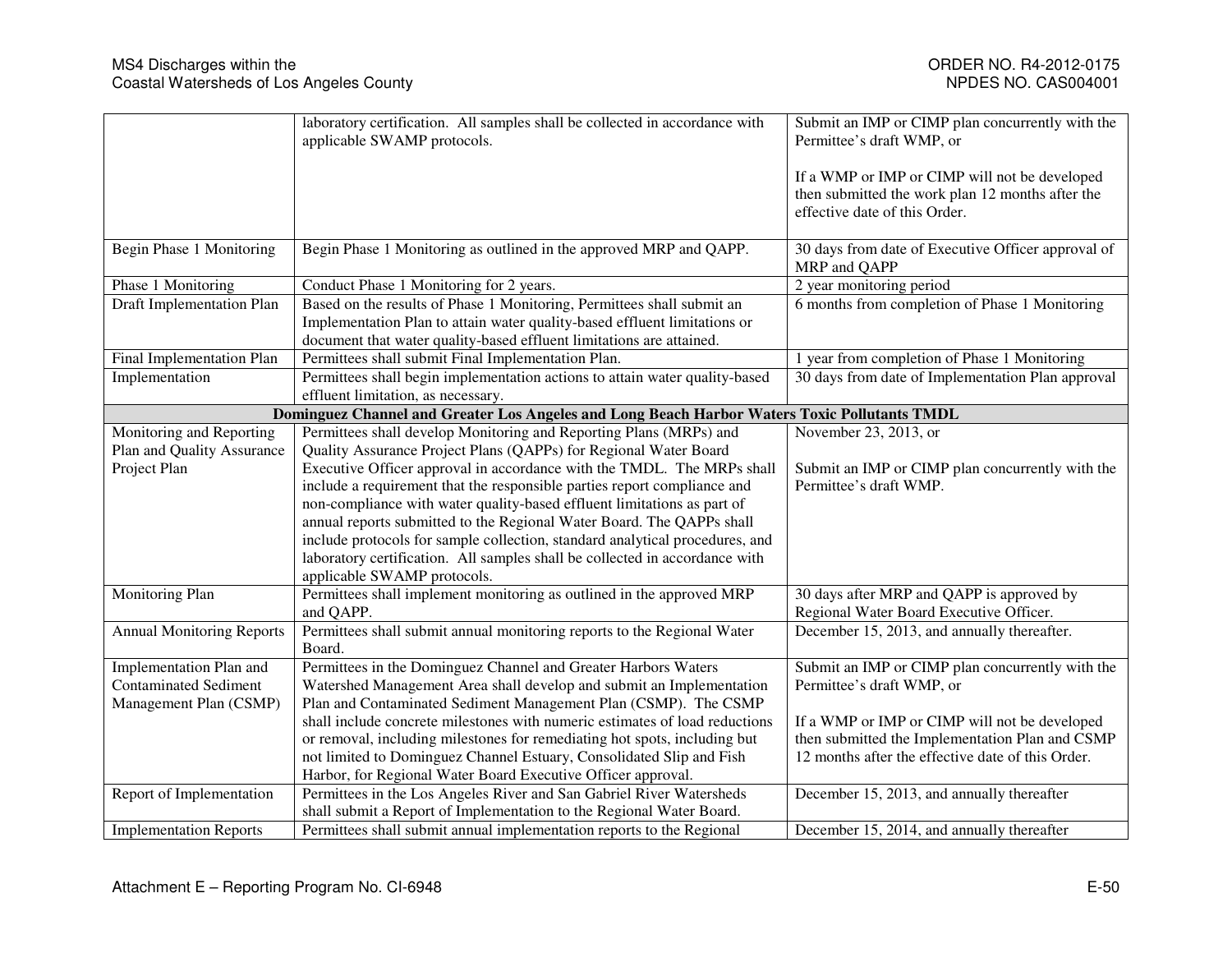|                        | Water Board. Report on implementation progress and demonstrate progress |                |
|------------------------|-------------------------------------------------------------------------|----------------|
|                        | toward meeting the water quality-based effluent limitations.            |                |
| Updated Implementation | Permittees in the Dominguez Channel and Greater Harbors Waters          | March 23, 2017 |
| Plan and CSMP          | Watershed Management Area shall submit an updated Implementation Plan   |                |
|                        | and Contaminated Sediment Management Plan (CSMP).                       |                |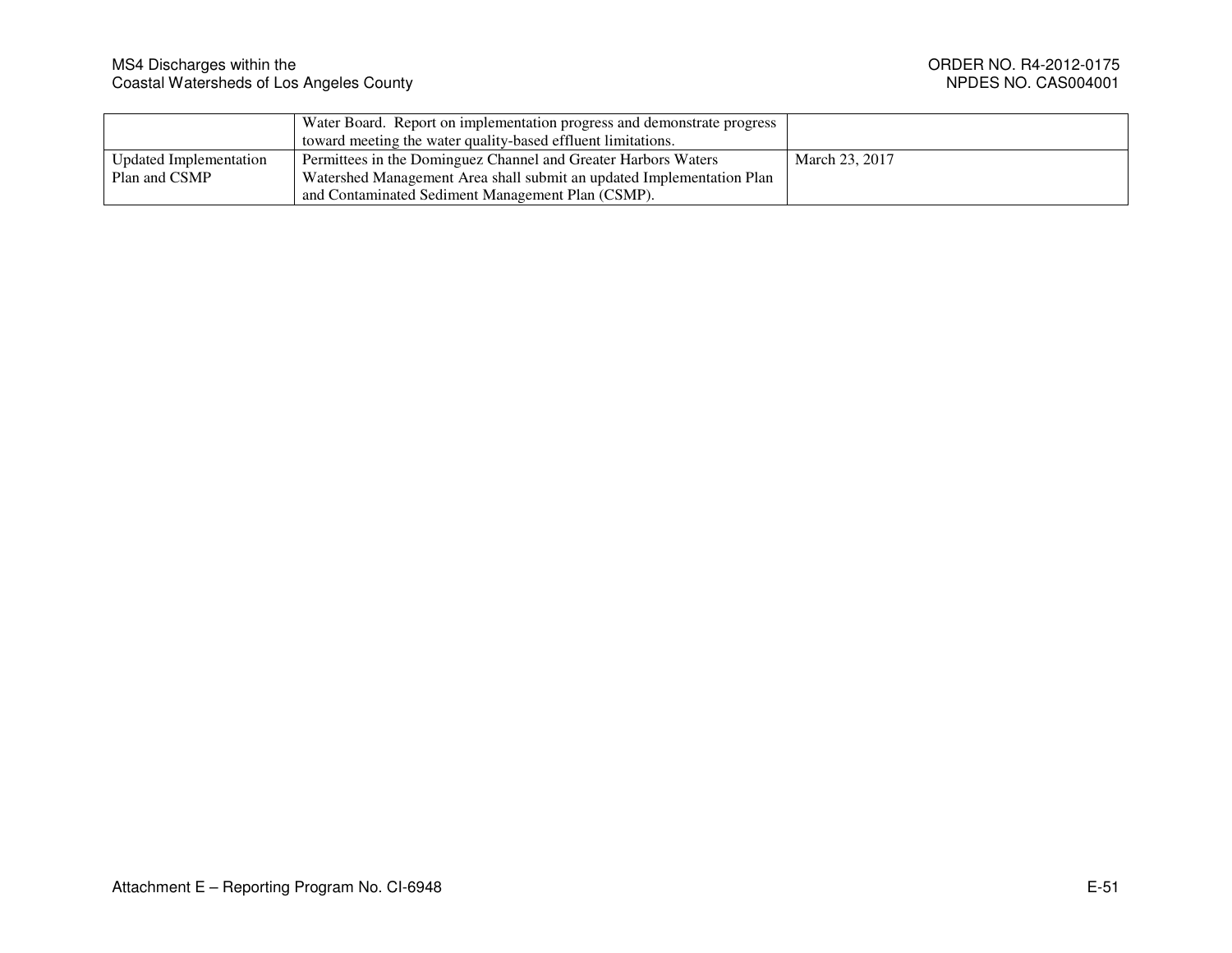## **D. Reporting Requirements for the Los Angeles River WMA TMDLs**

| Deliverable                                   | Description                                                                                | Due Date $(s)$                                 |  |
|-----------------------------------------------|--------------------------------------------------------------------------------------------|------------------------------------------------|--|
| <b>Los Angeles River Watershed Trash TMDL</b> |                                                                                            |                                                |  |
| Reporting                                     | Report compliance with the installation of full capture systems.                           | December 15, 2013, and annually<br>thereafter. |  |
|                                               | Los Angeles River Nitrogen Compounds and Related Effects TMDL                              |                                                |  |
| Reporting                                     | Annual reporting of monitoring results to the Regional Water Board.                        | December 15, 2013, and annually<br>thereafter. |  |
|                                               | Los Angeles River and Tributaries Metals TMDL                                              |                                                |  |
| <b>Annual Monitoring Report</b>               | Permittees shall submit annual monitoring reports as detailed in the approved              | December 15, 2013, and annually                |  |
|                                               | coordinated monitoring plan to the Regional Water Board.                                   | thereafter.                                    |  |
|                                               | Los Angeles River Watershed Bacteria TMDL                                                  |                                                |  |
| <b>Bacteria Coordinated</b>                   | Permittees shall submit a Bacteria Coordinated Monitoring Plan (CMP), which shall          | March 23, 2013, or                             |  |
| Monitoring Plan                               | be submitted for Regional Water Board Executive Officer approval. The CMP shall            |                                                |  |
|                                               | detail: the number and location of sites, including at least one monitoring station per    | Submit an IMP or CIMP plan                     |  |
|                                               | each river segment, reach and tributary addressed under this TMDL; measurements            | concurrently with the Permittee's draft        |  |
|                                               | and sample collection methods; and monitoring frequencies. Permittees may also             | WMP.                                           |  |
|                                               | include in the CMP, for Executive Officer consideration, other meteorological stations     |                                                |  |
|                                               | which may be more representative of the existing hydrology and climate.                    |                                                |  |
|                                               |                                                                                            |                                                |  |
|                                               | Each segment, reach, and tributary addressed under this TMDL shall be monitored at         |                                                |  |
|                                               | least monthly until the subject segment, reach or tributary is at the end of the execution |                                                |  |
|                                               | part of its first implementation phase (i.e. 7 years after beginning the segment or        |                                                |  |
|                                               | tributary-specific phase), to determine compliance with the interim water quality based    |                                                |  |
|                                               | effluent limitations. Each segment, reach and tributary addressed under this TMDL          |                                                |  |
|                                               | shall be monitored at least weekly to determine compliance with the instream targets       |                                                |  |
|                                               | after the first implementation phase.                                                      |                                                |  |
|                                               |                                                                                            |                                                |  |
|                                               | For parties pursuing a Load Reduction Strategy (LRS), intensive outfall monitoring         |                                                |  |
|                                               | will be conducted before and after implementation of the LRS. Pre-LRS monitoring           |                                                |  |
|                                               | will be used to estimate the E. coli loading from MS4 outfalls to the segment or           |                                                |  |
|                                               | tributary, and identify the outfalls and types of implementation actions that are          |                                                |  |
|                                               | expected to be necessary to attain the water quality based limits. Post-LRS                |                                                |  |
|                                               | monitoring will be used to evaluate compliance with the interim water quality based        |                                                |  |
|                                               | limits and to plan for additional implementation actions to meet the final water           |                                                |  |
|                                               | quality based limits, in a second implementation phase, if necessary.                      |                                                |  |
|                                               |                                                                                            |                                                |  |
|                                               |                                                                                            |                                                |  |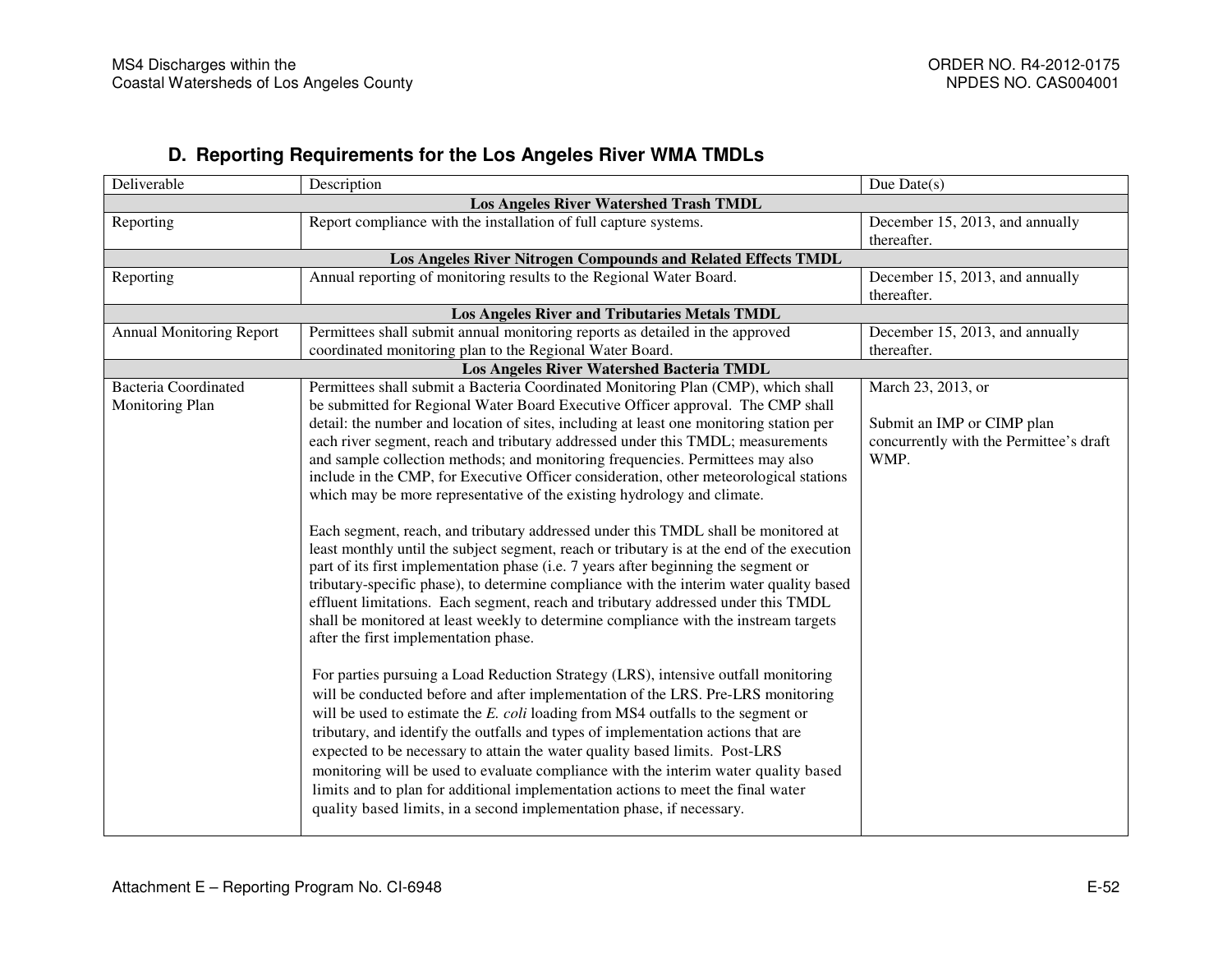|                                 | When applicable, outfall monitoring shall including E. coli by USEPA- approved           |                                         |
|---------------------------------|------------------------------------------------------------------------------------------|-----------------------------------------|
|                                 | methods and flow rate at all MS4 outfalls ("snapshots") that are discharging to a        |                                         |
|                                 | segment or tributary or across jurisdictional boundaries during a given monitoring       |                                         |
|                                 | event. For each LRS, at least six (6) snapshots shall be conducted for pre-LRS           |                                         |
|                                 | monitoring, and at least three (3) snapshots shall be conducted for post-LRS             |                                         |
|                                 | monitoring. For MS4s that choose to follow a non-LRS implementation approach, but        |                                         |
|                                 | choose to demonstrate compliance with Equivalent Conditions, at least six (6)            |                                         |
|                                 | snapshots shall be conducted.                                                            |                                         |
| <b>Implement CMP</b>            | Permittees shall begin implementation actions to attain water quality-based effluent     | 30 days after approval of the CMP       |
|                                 | limitation, as necessary.                                                                |                                         |
| <b>Annual Monitoring Report</b> | Annual reporting of monitoring results to the Regional Water Board.                      | December 15, 2013, and annually         |
|                                 |                                                                                          | thereafter.                             |
| <b>Implementation Plan</b>      | Permittees shall submit an Implementation Plan for wet weather with interim              | March 23, 2022                          |
|                                 | milestones for approval of the Regional Water Board Executive Officer.                   |                                         |
|                                 | <b>Legg Lake Trash TMDL</b>                                                              |                                         |
| <b>TMRP Reports MFAC</b>        | Report compliance with the approved MFAC program.                                        | December 15, 2013, and annually         |
|                                 |                                                                                          | thereafter                              |
|                                 | Long Beach City Beaches and Los Angeles River Estuary Bacteria TMDL                      |                                         |
| <b>Compliance Monitoring</b>    | To evaluate compliance with numeric targets, monitoring shall take place at existing     | Submit an IMP or CIMP plan              |
|                                 | monitoring sites as well as any new monitoring locations in the ambient water.           | concurrently with the Permittee's draft |
|                                 | For beach monitoring locations, daily or systematic weekly sampling in the wave wash     | WMP, or                                 |
|                                 | at all major drains and creeks, existing monitoring stations at beaches without storm    |                                         |
|                                 | drains, and freshwater outlets is recommended to evaluate compliance. At all beach       | If a WMP or IMP or CIMP will not be     |
|                                 | locations, samples should be taken at ankle depth and on an incoming wave, consistent    | developed then submitted the            |
|                                 | with section 7961(b) of title 17 of the California Code of Regulations. At locations     | Monitoring Plan 12 months after the     |
|                                 | where there is a freshwater outlet, during wet weather, samples should be taken as close | effective date of this Order.           |
|                                 | as possible to the wave wash, and no further away than 10 meters down current of the     |                                         |
|                                 | storm drain or outlet.                                                                   |                                         |
|                                 | A robust monitoring program shall be developed for the LAR Estuary. Available data       |                                         |
|                                 | includes bi-weekly monitoring from May through September of 2009, and 2010.              |                                         |
|                                 |                                                                                          |                                         |
|                                 |                                                                                          |                                         |
|                                 | Monitoring shall be expanded to include year round monitoring requirements, and at       |                                         |
|                                 | least three monitoring locations within the Estuary. We understand that adequate data to |                                         |
|                                 | establish a reference estuary approach is currently not available. If in the future,     |                                         |
|                                 | adequate data from reference estuary studies become available, it may be appropriate to  |                                         |
|                                 | consider a reference estuary approach to evaluate compliance with these TMDLs.           |                                         |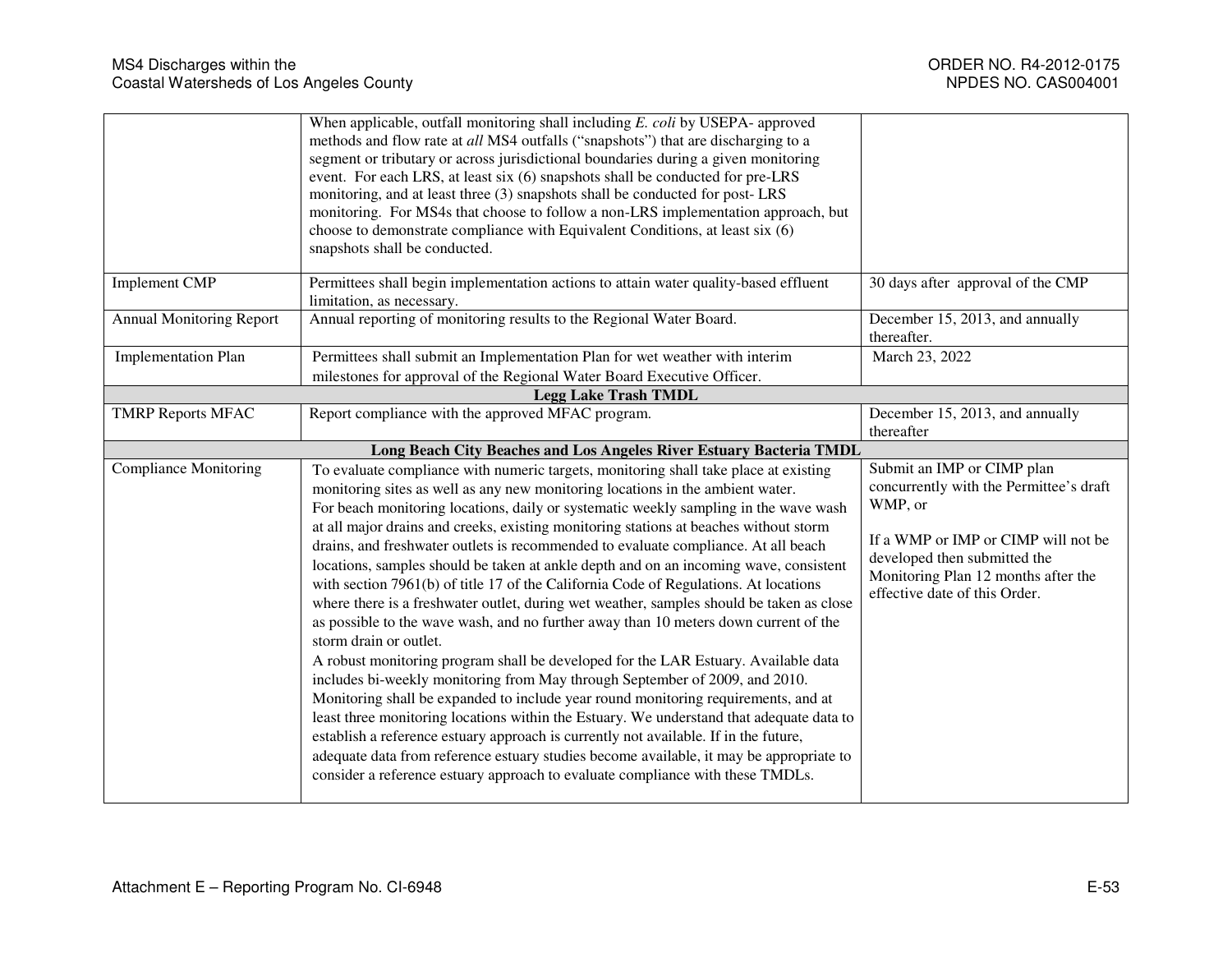| <b>Annual Monitoring Report</b> | Annual reporting of monitoring results to the Regional Water Board.                       | December 15, 2013, and annually      |
|---------------------------------|-------------------------------------------------------------------------------------------|--------------------------------------|
|                                 |                                                                                           | thereafter.                          |
|                                 | <b>Los Angeles Area Lakes TMDLs</b>                                                       |                                      |
|                                 | <b>Lake Calabasas Nutrient TMDL</b>                                                       |                                      |
| <b>Compliance Monitoring</b>    | At a minimum, compliance monitoring should measure the following in-lake water            | At a minimum twice during summer     |
|                                 | quality parameters: ammonia, TKN or organic nitrogen, nitrate plus nitrite,               | months and once during winter.       |
|                                 | orthophosphate, total phosphorus, total suspended solids, total dissolved solids and      |                                      |
|                                 | chlorophyll a. Measurements of the temperature, DO, pH and electrical conductivity        |                                      |
|                                 | should also be taken throughout the water column with a water quality probe along         |                                      |
|                                 | with Secchi depth measurement. All parameters must meet target levels at half the         |                                      |
|                                 | Secchi depth. DO and pH must meet target levels from the surface of the water to 0.3      |                                      |
|                                 | meters above the lake bottom. Additionally, in order to accurately calculate              |                                      |
|                                 | compliance with water quality based limits to the lake expressed in yearly loads,         |                                      |
|                                 | monitoring should include flow estimation or monitoring as well as the water quality      |                                      |
|                                 | concentration measurements.                                                               |                                      |
| Supplemental Water              | At Lake Calabasas, water quality based limits are assigned to supplemental water          | Once a year during the summer months |
| Monitoring                      | additions. This source should be monitoring for at minimum; ammonia, TKN or               | (critical conditions).               |
|                                 | organic nitrogen, nitrate plus nitrite, orthophosphate, total phosphorus, total suspended |                                      |
|                                 | solids and total dissolved solids.                                                        |                                      |
| <b>Stormwater Monitoring</b>    | Stormwater sources should be measured near the point where they enter the lakes for       | Twice a year.                        |
|                                 | at minimum: ammonia, TKN or organic nitrogen, nitrate plus nitrite, orthophosphate,       |                                      |
|                                 | total phosphorus, total suspended solids and total dissolved solids.                      |                                      |
| Reporting                       | Annual reporting of monitoring results to the Regional Water Board.                       | December 15, 2013, and annually      |
|                                 |                                                                                           | thereafter.                          |
|                                 | <b>Echo Park Lake Nutrient TMDL</b>                                                       |                                      |
| <b>Compliance Monitoring</b>    | At a minimum, compliance monitoring should measure the following in-lake water            | At a minimum twice during summer     |
|                                 | quality parameters: ammonia, TKN or organic nitrogen, nitrate plus nitrite,               | months and once during winter.       |
|                                 | orthophosphate, total phosphorus, total suspended solids, total dissolved solids and      |                                      |
|                                 | chlorophyll a. Measurements of the temperature, dissolved oxygen, pH and electrical       |                                      |
|                                 | conductivity should also be taken throughout the water column with a water quality        |                                      |
|                                 | probe along with Secchi depth measurement. All parameters must meet target levels at      |                                      |
|                                 | half the Secchi depth. DO and pH must meet target levels from the surface of the water    |                                      |
|                                 | to 0.3 meters above the lake bottom. Additionally, in order to accurately calculate       |                                      |
|                                 | compliance with water quality based limits to the lake expressed in yearly loads,         |                                      |
|                                 | monitoring should include flow estimation or monitoring as well as the water quality      |                                      |
|                                 | concentration measurements.                                                               |                                      |
| <b>Stormwater Monitoring</b>    | Stormwater sources should be measured near the point where they enter the lakes for       | Twice a year.                        |
|                                 | at minimum: ammonia, TKN or organic nitrogen, nitrate plus nitrite, orthophosphate,       |                                      |
|                                 | total phosphorus, total suspended solids and total dissolved solids.                      |                                      |
| Reporting                       | Annual reporting of monitoring results to the Regional Water Board.                       | December 15, 2013, and annually      |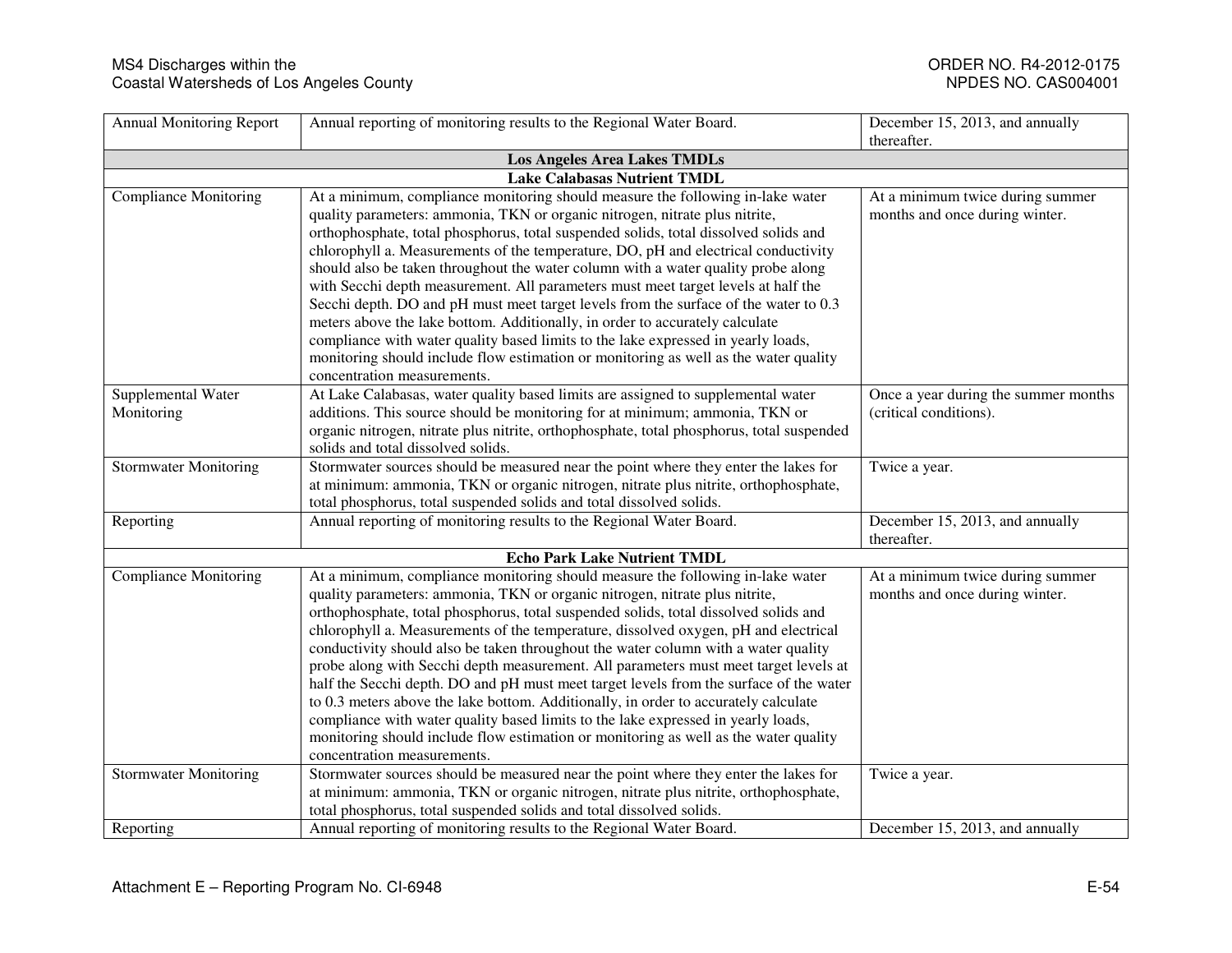|                               |                                                                                                                                                                                                                                                                                                                                                                                                                                                                                                                                                                                                                                                                                                                                                                                                                                                                                                                         | thereafter.                                                        |
|-------------------------------|-------------------------------------------------------------------------------------------------------------------------------------------------------------------------------------------------------------------------------------------------------------------------------------------------------------------------------------------------------------------------------------------------------------------------------------------------------------------------------------------------------------------------------------------------------------------------------------------------------------------------------------------------------------------------------------------------------------------------------------------------------------------------------------------------------------------------------------------------------------------------------------------------------------------------|--------------------------------------------------------------------|
|                               | Echo Park Lake PCBs and Organochlorine Pesticide TMDLs                                                                                                                                                                                                                                                                                                                                                                                                                                                                                                                                                                                                                                                                                                                                                                                                                                                                  |                                                                    |
| <b>Compliance Monitoring</b>  | At a minimum, compliance monitoring should measure the following in-lake water<br>quality parameters: total suspended sediments, total PCBs, total chlordane, and<br>dieldrin; as well as the following in-lake sediment parameters: total organic carbon,<br>total PCBs, total chlordane, and dieldrin. Environmentally relevant detection limits                                                                                                                                                                                                                                                                                                                                                                                                                                                                                                                                                                      | December 15, 2013, and annually<br>thereafter.                     |
|                               | should be used (i.e., detection limits lower than applicable target), if available at a<br>commercial laboratory. Measurements of the temperature, dissolved oxygen, pH and<br>electrical conductivity should also be taken throughout the water column with a water<br>quality probe along with Secchi depth measurement.                                                                                                                                                                                                                                                                                                                                                                                                                                                                                                                                                                                              |                                                                    |
| <b>Fish Tissue Monitoring</b> | Monitoring of fish tissue. For the OC pesticides and PCBs TMDLs, a demonstration<br>that fish tissue targets have been met in any given year must at minimum include a<br>composite sample of skin off fillets from at least five largemouth bass each measuring<br>at least 350mm in length.                                                                                                                                                                                                                                                                                                                                                                                                                                                                                                                                                                                                                           | At least every three years.                                        |
| <b>Stormwater Monitoring</b>  | Stormwater sources should be measured near the point where they enter the lakes.<br>Sampling should be designed to collect sufficient volumes of suspended solids to<br>allow for the analysis of at minimum: total organic carbon, total suspended solids, total<br>PCBs, total chlordane, and dieldrin. Measurements of the temperature, dissolved<br>oxygen, pH and electrical conductivity should also be taken.                                                                                                                                                                                                                                                                                                                                                                                                                                                                                                    | Once a year during a wet weather event.                            |
| Reporting                     | Annual reporting of monitoring results to the Regional Water Board.                                                                                                                                                                                                                                                                                                                                                                                                                                                                                                                                                                                                                                                                                                                                                                                                                                                     | December 15, 2013, and annually<br>thereafter.                     |
|                               | <b>Echo Park Lake Trash TMDL</b>                                                                                                                                                                                                                                                                                                                                                                                                                                                                                                                                                                                                                                                                                                                                                                                                                                                                                        |                                                                    |
| <b>Compliance Monitoring</b>  | Responsible jurisdictions should monitor the trash quantity deposited in the vicinity of<br>Echo Park Lake as well as on the waterbody to comply with the TMDL target and to<br>understand the effectiveness of various implementation efforts. The Rapid Trash<br>Assessment Method is recommended.                                                                                                                                                                                                                                                                                                                                                                                                                                                                                                                                                                                                                    | Quarterly.                                                         |
| Reporting                     | Annual reporting of monitoring results to the Regional Water Board.                                                                                                                                                                                                                                                                                                                                                                                                                                                                                                                                                                                                                                                                                                                                                                                                                                                     | December 15, 2013, and annually<br>thereafter.                     |
|                               | <b>Legg Lake System Nutrient TMDL</b>                                                                                                                                                                                                                                                                                                                                                                                                                                                                                                                                                                                                                                                                                                                                                                                                                                                                                   |                                                                    |
| <b>Compliance Monitoring</b>  | At a minimum, compliance monitoring should measure the following in-lake water<br>quality parameters: ammonia, TKN or organic nitrogen, nitrate plus nitrite,<br>orthophosphate, total phosphorus, total suspended solids, total dissolved solids and<br>chlorophyll a. Measurements of the temperature, dissolved oxygen, pH and electrical<br>conductivity should also be taken throughout the water column with a water quality<br>probe along with Secchi depth measurement. All parameters must meet target levels at<br>half the Secchi depth. DO and pH must meet target levels from the surface of the<br>water to 0.3 meters above the lake bottom. Additionally, in order to accurately<br>calculate compliance with water quality based limits to the lake expressed in yearly<br>loads, monitoring should include flow estimation or monitoring as well as the water<br>quality concentration measurements. | At a minimum twice during summer<br>months and once during winter. |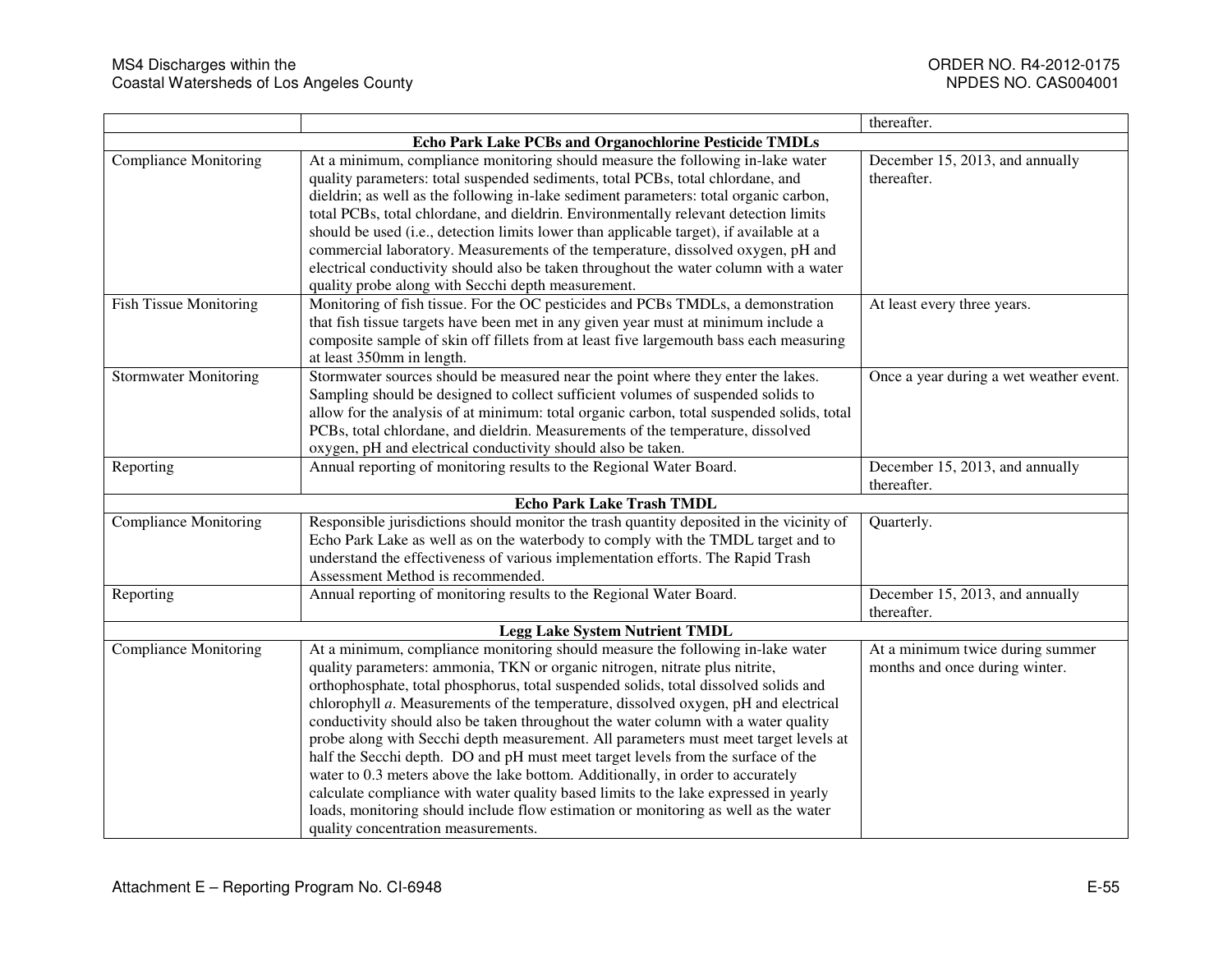| <b>Stormwater Monitoring</b>  | Stormwater sources should be measured near the point where they enter the lakes for                        | Twice a year.                           |
|-------------------------------|------------------------------------------------------------------------------------------------------------|-----------------------------------------|
|                               | at minimum: ammonia, TKN or organic nitrogen, nitrate plus nitrite, orthophosphate,                        |                                         |
|                               | total phosphorus, total suspended solids and total dissolved solids.                                       |                                         |
|                               | Annual reporting of monitoring results to the Regional Water Board.                                        | December 15, 2013, and annually         |
| Reporting                     |                                                                                                            | thereafter.                             |
|                               |                                                                                                            |                                         |
|                               | <b>Peck Road Park Lake Nutrient TMDL</b>                                                                   |                                         |
| <b>Compliance Monitoring</b>  | At a minimum, compliance monitoring should measure the following in-lake water                             | At a minimum twice during summer        |
|                               | quality parameters: ammonia, TKN or organic nitrogen, nitrate plus nitrite,                                | months and once during winter.          |
|                               | orthophosphate, total phosphorus, total suspended solids, total dissolved solids and                       |                                         |
|                               | chlorophyll a. Measurements of the temperature, DO, pH and electrical conductivity                         |                                         |
|                               | should also be taken throughout the water column with a water quality probe along                          |                                         |
|                               | with Secchi depth measurement. All parameters must meet target levels at half the                          |                                         |
|                               | Secchi depth. Deep lakes, such as Peck Road Park Lake, must meet the DO and pH                             |                                         |
|                               | targets in the water column from the surface to 0.3 meters above the bottom of the lake                    |                                         |
|                               | when the lake is not stratified. However, when stratification occurs (i.e., a thermocline                  |                                         |
|                               | is present) then the DO and pH targets must be met in the epilimnion, the portion of                       |                                         |
|                               | the water column above the thermocline. Additionally, in order to accurately calculate                     |                                         |
|                               | compliance with water quality based limits to the lake expressed in yearly loads,                          |                                         |
|                               | monitoring should include flow estimation or monitoring as well as the water quality                       |                                         |
|                               | concentration measurements.                                                                                |                                         |
| <b>Stormwater Monitoring</b>  | Stormwater sources should be measured near the point where they enter the lakes for                        | Twice a year.                           |
|                               | at minimum: ammonia, TKN or organic nitrogen, nitrate plus nitrite, orthophosphate,                        |                                         |
|                               | total phosphorus, total suspended solids and total dissolved solids.                                       |                                         |
| Reporting                     | Annual reporting of monitoring results to the Regional Water Board.                                        | December 15, 2013, and annually         |
|                               |                                                                                                            | thereafter.                             |
|                               | Peck Road Park Lake PCBs and Organochlorine Pesticide TMDLs                                                |                                         |
| <b>Compliance Monitoring</b>  | At a minimum, compliance monitoring should measure the following in-lake water                             | December 15, 2013, and annually         |
|                               | quality parameters: total suspended sediments, total PCBs, total chlordane, total DDTs,                    | thereafter.                             |
|                               | and dieldrin; as well as the following in-lake sediment parameters: total organic                          |                                         |
|                               | carbon, total PCBs, total chlordane, total DDTs, and dieldrin. Environmentally                             |                                         |
|                               | relevant detection limits should be used (i.e., detection limits lower than applicable                     |                                         |
|                               | target), if available at a commercial laboratory. Measurements of the temperature,                         |                                         |
|                               | dissolved oxygen, pH and electrical conductivity should also be taken throughout the                       |                                         |
|                               | water column with a water quality probe along with Secchi depth measurement.                               |                                         |
| <b>Fish Tissue Monitoring</b> | Monitoring of fish tissue. For the OC pesticides and PCBs TMDLs, a demonstration                           | At least every three years.             |
|                               | that fish tissue targets have been met in any given year must at minimum include a                         |                                         |
|                               | composite sample of skin off fillets from at least five common carp each measuring at                      |                                         |
|                               |                                                                                                            |                                         |
|                               |                                                                                                            |                                         |
| <b>Stormwater Monitoring</b>  | least 350mm in length.<br>Stormwater sources should be measured near the point where they enter the lakes. | Once a year during a wet weather event. |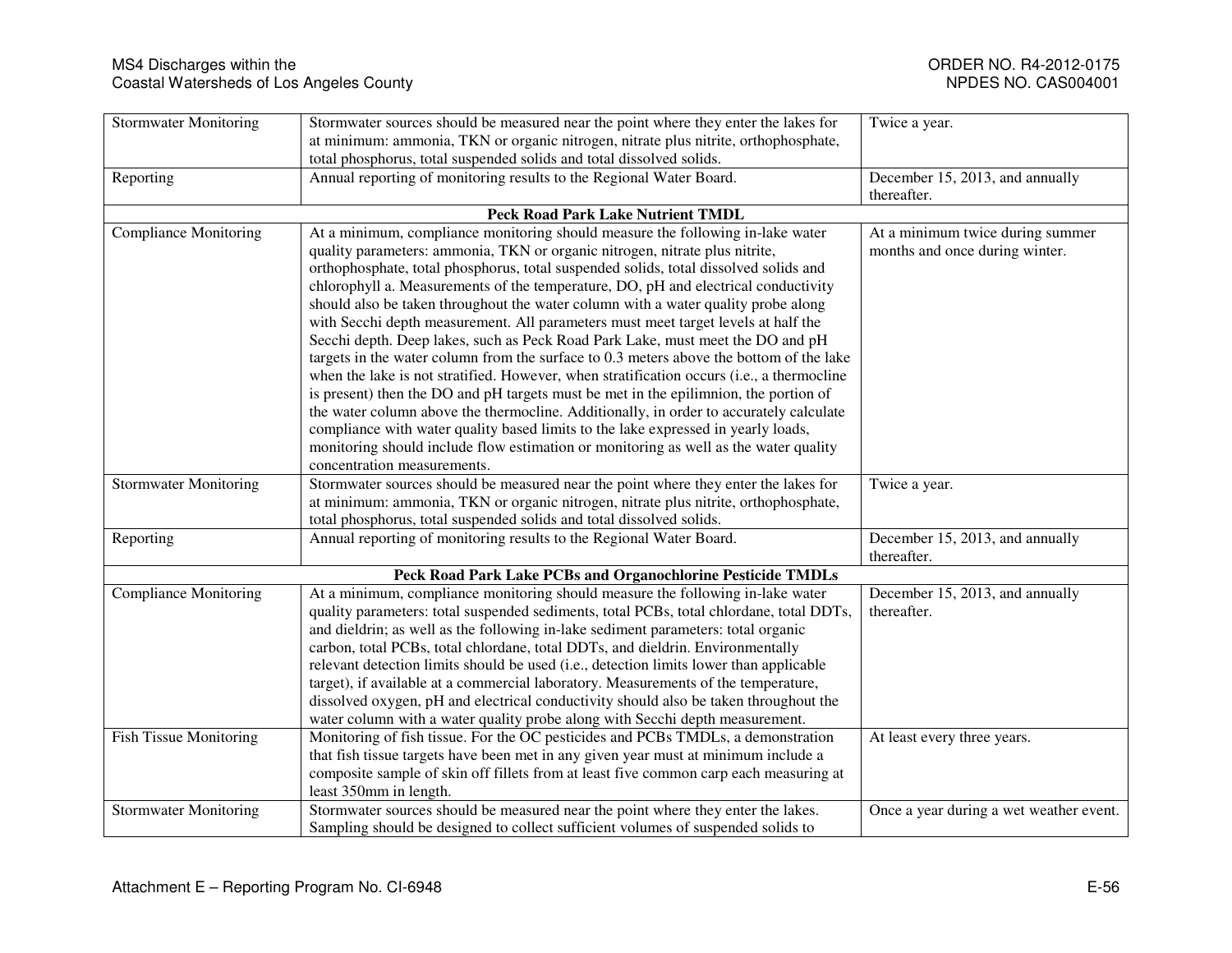|                                | allow for the analysis of at minimum: total organic carbon, total suspended solids, total |                                 |
|--------------------------------|-------------------------------------------------------------------------------------------|---------------------------------|
|                                | PCBs, total chlordane, total DDTs, and dieldrin. Measurements of the temperature,         |                                 |
|                                | dissolved oxygen, pH and electrical conductivity should also be taken.                    |                                 |
| Reporting                      | Annual reporting of monitoring results to the Regional Water Board.                       | December 15, 2013, and annually |
|                                |                                                                                           | thereafter.                     |
| Peck Road Park Lake Trash TMDL |                                                                                           |                                 |
| <b>Compliance Monitoring</b>   | Responsible jurisdictions should monitor the trash quantity deposited in the vicinity of  | Quarterly.                      |
|                                | Peck Road Park Lake as well as in the waterbody to comply with the TMDL target and        |                                 |
|                                | to understand the effectiveness of various implementation efforts. The Rapid Trash        |                                 |
|                                | Assessment Method is recommended.                                                         |                                 |
| Reporting                      | Annual reporting of monitoring results to the Regional Water Board.                       | December 15, 2013, and annually |
|                                |                                                                                           | thereafter.                     |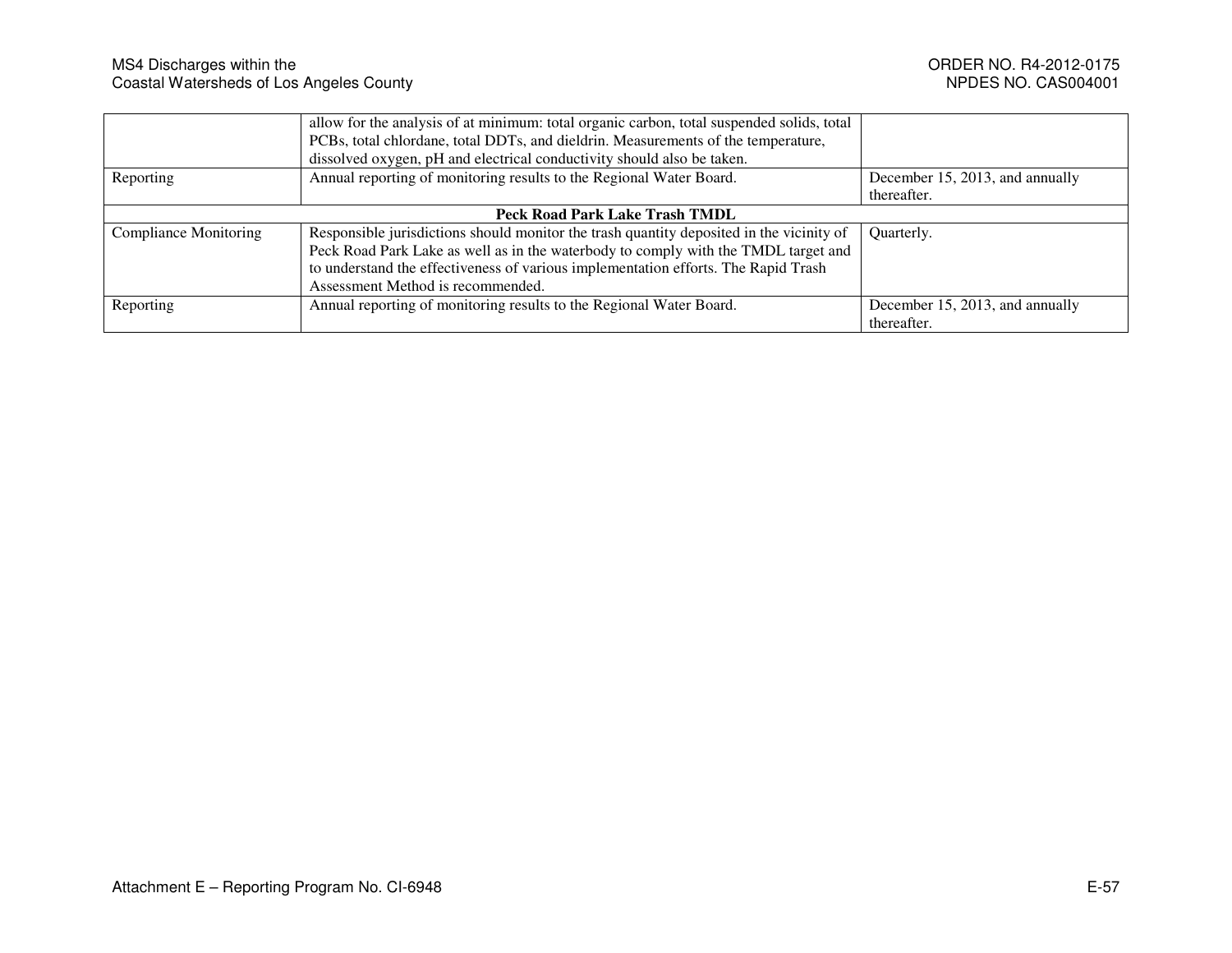## **E. Reporting Requirements for San Gabriel River WMA TMDLs**

| Deliverable                                                         | Description                                                                                                                                                                                                                                                                                                                                                                                                                                                                                                                                                                                                                                                                         | Due $Date(s)$                                                                                                                                              |  |  |
|---------------------------------------------------------------------|-------------------------------------------------------------------------------------------------------------------------------------------------------------------------------------------------------------------------------------------------------------------------------------------------------------------------------------------------------------------------------------------------------------------------------------------------------------------------------------------------------------------------------------------------------------------------------------------------------------------------------------------------------------------------------------|------------------------------------------------------------------------------------------------------------------------------------------------------------|--|--|
| San Gabriel River and Impaired Tributaries Metals and Selenium TMDL |                                                                                                                                                                                                                                                                                                                                                                                                                                                                                                                                                                                                                                                                                     |                                                                                                                                                            |  |  |
| <b>Coordinated Monitoring</b><br>Plan                               | Permittees shall develop a Coordinated Monitoring Plan, to be approved by the Regional Water<br>Board Executive Officer, which includes both TMDL effectiveness monitoring and ambient<br>monitoring. The ambient monitoring program shall contain monitoring in all reaches and major<br>tributaries of the San Gabriel River, including but not limited to additional dry- and wet-                                                                                                                                                                                                                                                                                               | Submit an IMP or CIMP plan<br>concurrently with the Permittee's<br>draft WMP, or                                                                           |  |  |
|                                                                     | weather monitoring in the San Gabriel River Reaches 4 and 5 and Walnut Creek, additional<br>dry-weather monitoring in San Gabriel River Reach 2, and additional wet-weather monitoring<br>in San Jose Creek, San Gabriel River Reaches 1 and 3, and the Estuary. Sediment samples shall<br>be collected semi-annually in the Estuary and analyzed for sediment toxicity resulting from<br>copper, lead, selenium, and zinc.                                                                                                                                                                                                                                                         | If a WMP or IMP or CIMP will not<br>be developed then submitted the<br>Coordinated Monitoring Plan 12<br>months after the effective date of<br>this Order. |  |  |
|                                                                     | The TMDL effectiveness monitoring shall demonstrate the effectiveness of the phased<br>implementation schedule for reducing pollutant loads to achieve the dry- and wet-weather water<br>quality based effluent limitations. Monitoring stations specified for the ambient monitoring<br>program may be used for the TMDL effectiveness monitoring. The final dry-weather<br>monitoring stations shall be located in San Jose Creek Reach 1 and the Estuary. The final wet-<br>weather TMDL effectiveness monitoring stations may be located at the existing Los Angeles<br>County Department of Public Works mass emission sites in San Gabriel River Reach 2 and<br>Coyote Creek. |                                                                                                                                                            |  |  |
|                                                                     | Permittees shall sample once per month, during dry-weather conditions, at each proposed<br>TMDL effectiveness monitoring location. Permittees shall sample at least 4 wet-weather events<br>where flow meets wet-weather conditions (260 cfs in San Gabriel River Reach 2 and 156 cfs in<br>Coyote Creek) in a given storm season (November to March), unless there are fewer than 4 wet-<br>weather events, at each proposed TMDL effectiveness monitoring location. Permittees are<br>encouraged to coordinate with the San Gabriel watershed-wide monitoring program to avoid<br>duplication and leverage resources.                                                             |                                                                                                                                                            |  |  |
| <b>Annual Monitoring</b><br>Report                                  | Annual reporting of monitoring results to the Regional Water Board.                                                                                                                                                                                                                                                                                                                                                                                                                                                                                                                                                                                                                 | December 15, 2013, and annually<br>thereafter.                                                                                                             |  |  |
| <b>Implementation Plan</b>                                          | Permittees shall submit an Implementation Plan outlining how to achieve compliance with the<br>water quality based effluent limitations, for approval of the Regional Water Board Executive<br>Officer. The Plan shall include implementation methods, an implementation schedule, and<br>proposed milestones.                                                                                                                                                                                                                                                                                                                                                                      | 1 year after the effective date of<br>this Order                                                                                                           |  |  |
| <b>Los Angeles Area Lakes TMDLs</b>                                 |                                                                                                                                                                                                                                                                                                                                                                                                                                                                                                                                                                                                                                                                                     |                                                                                                                                                            |  |  |
| <b>Puddingstone Reservoir Nutrient TMDL</b>                         |                                                                                                                                                                                                                                                                                                                                                                                                                                                                                                                                                                                                                                                                                     |                                                                                                                                                            |  |  |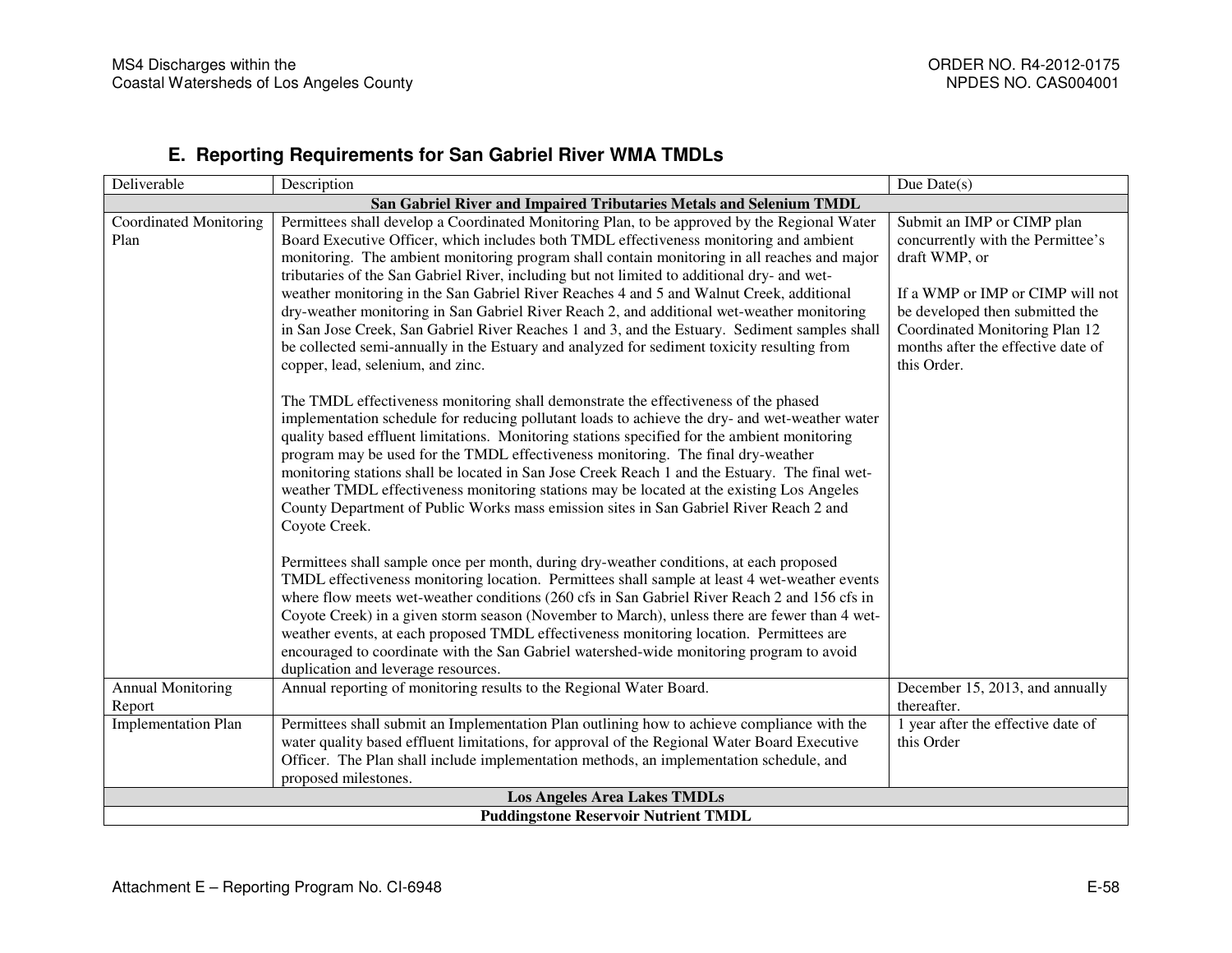| <b>Compliance Monitoring</b>                                          | At a minimum, compliance monitoring should measure the following in-lake water quality<br>parameters: ammonia, TKN or organic nitrogen, nitrate plus nitrite, orthophosphate, total<br>phosphorus, total suspended solids, total dissolved solids and chlorophyll a. Measurements of<br>the temperature, dissolved oxygen, pH and electrical conductivity should also be taken<br>throughout the water column with a water quality probe along with Secchi depth measurement.<br>All parameters must meet target levels at half the Secchi depth. DO and pH must meet target<br>levels from the surface of the water to 0.3 meters above the lake bottom when the lake is not<br>stratified. However, when stratification occurs (i.e., a thermocline is present) then the DO and<br>pH targets must be met in the epilimnion, the portion of the water column above the<br>thermocline. Additionally, in order to accurately calculate compliance with water quality based<br>limits to the lake expressed in yearly loads, monitoring should include flow estimation or<br>monitoring as well as the water quality concentration measurements. | At a minimum twice during<br>summer months and once during<br>winter. |  |
|-----------------------------------------------------------------------|--------------------------------------------------------------------------------------------------------------------------------------------------------------------------------------------------------------------------------------------------------------------------------------------------------------------------------------------------------------------------------------------------------------------------------------------------------------------------------------------------------------------------------------------------------------------------------------------------------------------------------------------------------------------------------------------------------------------------------------------------------------------------------------------------------------------------------------------------------------------------------------------------------------------------------------------------------------------------------------------------------------------------------------------------------------------------------------------------------------------------------------------------|-----------------------------------------------------------------------|--|
| <b>Stormwater Monitoring</b>                                          | Stormwater sources should be measured near the point where they enter the lakes for at<br>minimum: ammonia, TKN or organic nitrogen, nitrate plus nitrite, orthophosphate, total<br>phosphorus, total suspended solids and total dissolved solids.                                                                                                                                                                                                                                                                                                                                                                                                                                                                                                                                                                                                                                                                                                                                                                                                                                                                                               | Twice a year.                                                         |  |
| Reporting                                                             | Annual reporting of monitoring results to the Regional Water Board.                                                                                                                                                                                                                                                                                                                                                                                                                                                                                                                                                                                                                                                                                                                                                                                                                                                                                                                                                                                                                                                                              | December 15, 2013, and annually<br>thereafter.                        |  |
|                                                                       | <b>Puddingstone Reservoir Mercury TMDL</b>                                                                                                                                                                                                                                                                                                                                                                                                                                                                                                                                                                                                                                                                                                                                                                                                                                                                                                                                                                                                                                                                                                       |                                                                       |  |
| <b>Compliance Monitoring</b>                                          | At a minimum, compliance monitoring should measure the following in-lake water quality<br>parameters: total mercury, methylmercury, chloride, sulfate, total organic carbon, alkalinity,<br>total suspended solids, and total dissolved solids; as well as the following in-lake sediment<br>parameters: total mercury, dissolved methylmercury, total organic carbon, total solids and<br>sulfate. Measurements of the temperature, dissolved oxygen, pH and electrical conductivity<br>should also be taken throughout the water column with a water quality probe along with Secchi<br>depth measurement. Additionally, in order to accurately calculate compliance with allocations<br>expressed in yearly loads, monitoring should include flow estimation or monitoring as well as<br>water quality concentration measurements.                                                                                                                                                                                                                                                                                                            | Twice a year.                                                         |  |
| <b>Fish Tissue Monitoring</b>                                         | Monitoring should include monitoring of largemouth bass (325-375mm in length) fish tissue<br>(skin-off fillets) for mercury concentration.                                                                                                                                                                                                                                                                                                                                                                                                                                                                                                                                                                                                                                                                                                                                                                                                                                                                                                                                                                                                       | At least every three years.                                           |  |
| <b>Stormwater Monitoring</b>                                          | Stormwater sources should be measured near the point where they enter the lakes for at<br>minimum: total mercury, methyl mercury, chloride, sulfate, total organic carbon, alkalinity,<br>total suspended solids, and total dissolved solids.                                                                                                                                                                                                                                                                                                                                                                                                                                                                                                                                                                                                                                                                                                                                                                                                                                                                                                    | Twice a year.                                                         |  |
| Reporting                                                             | Annual reporting of monitoring results to the Regional Water Board.                                                                                                                                                                                                                                                                                                                                                                                                                                                                                                                                                                                                                                                                                                                                                                                                                                                                                                                                                                                                                                                                              | December 15, 2013, and annually<br>thereafter.                        |  |
| <b>Puddingstone Reservoir PCBs and Organochlorine Pesticide TMDLs</b> |                                                                                                                                                                                                                                                                                                                                                                                                                                                                                                                                                                                                                                                                                                                                                                                                                                                                                                                                                                                                                                                                                                                                                  |                                                                       |  |
| <b>Compliance Monitoring</b>                                          | At a minimum, compliance monitoring should measure the following in-lake water quality<br>parameters: total suspended sediments, total PCBs, total chlordane, dieldrin, and total DDTs; as<br>well as the following in-lake sediment parameters: total organic carbon, total PCBs, total<br>chlordane, dieldrin, and total DDTs. Environmentally relevant detection limits should be used<br>(i.e., detection limits lower than applicable target), if available at a commercial laboratory.                                                                                                                                                                                                                                                                                                                                                                                                                                                                                                                                                                                                                                                     | Annually.                                                             |  |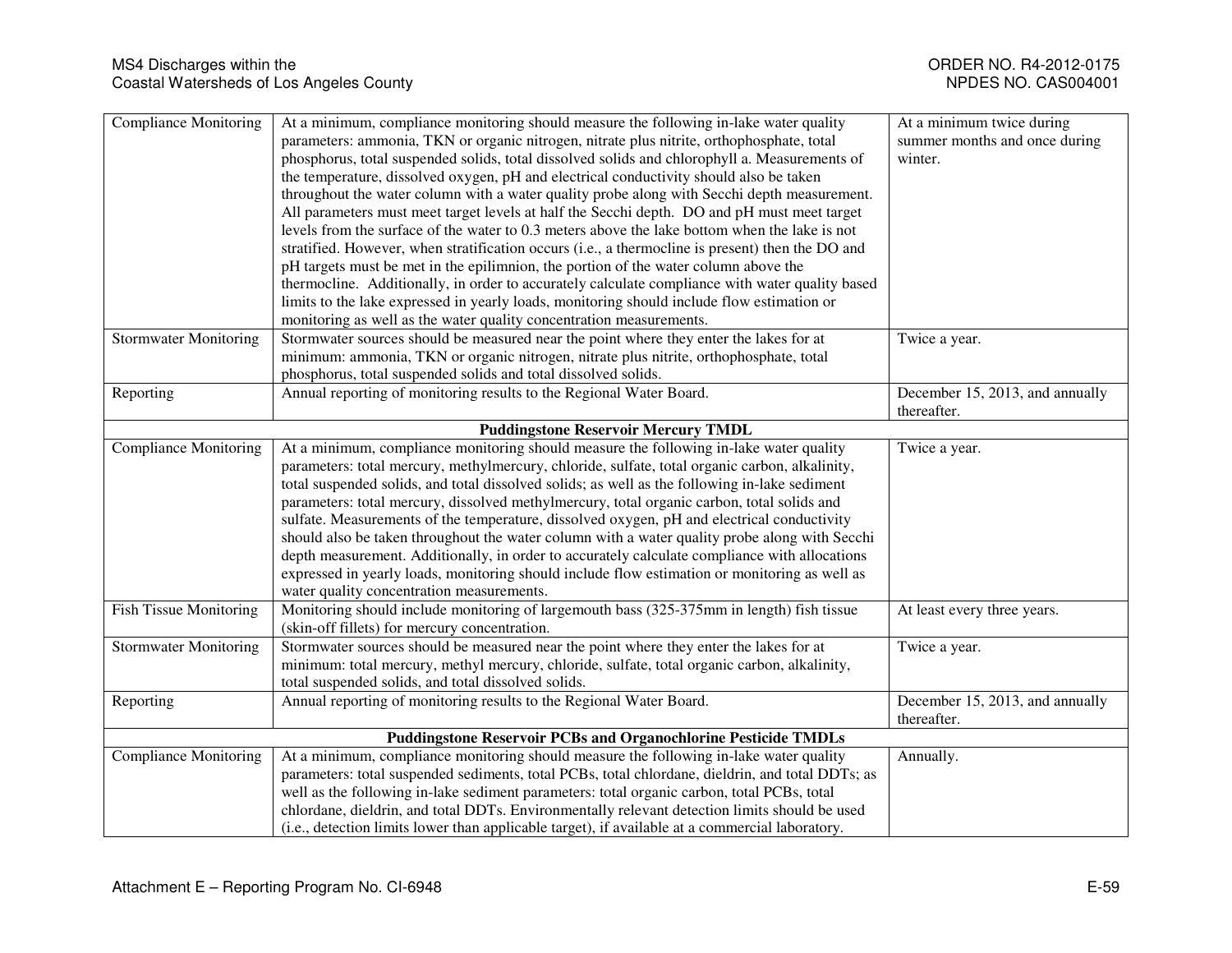|                               | Measurements of the temperature, dissolved oxygen, pH and electrical conductivity should also     |                                  |
|-------------------------------|---------------------------------------------------------------------------------------------------|----------------------------------|
|                               | be taken throughout the water column with a water quality probe along with Secchi depth           |                                  |
|                               | measurement.                                                                                      |                                  |
| <b>Fish Tissue Monitoring</b> | Monitoring of fish tissue. For the OC pesticides and PCBs TMDLs a demonstration that fish         | At least every three years.      |
|                               | tissue targets have been met in any given year must at minimum include a composite sample of      |                                  |
|                               | skin off fillets from at least five common carp each measuring at least 350mm in length.          |                                  |
| <b>Stormwater Monitoring</b>  | Stormwater sources should be measured near the point where they enter the lakes. Sampling         | Once a year during a wet weather |
|                               | should be designed to collect sufficient volumes of suspended solids to allow for the analysis of | event.                           |
|                               | at minimum: total organic carbon, total suspended solids, total PCBs, total chlordane, dieldrin,  |                                  |
|                               | and total DDTs. Measurements of the temperature, dissolved oxygen, pH and electrical              |                                  |
|                               | conductivity should also be taken.                                                                |                                  |
| Reporting                     | Annual reporting of monitoring results to the Regional Water Board.                               | December 15, 2013, and annually  |
|                               |                                                                                                   | thereafter.                      |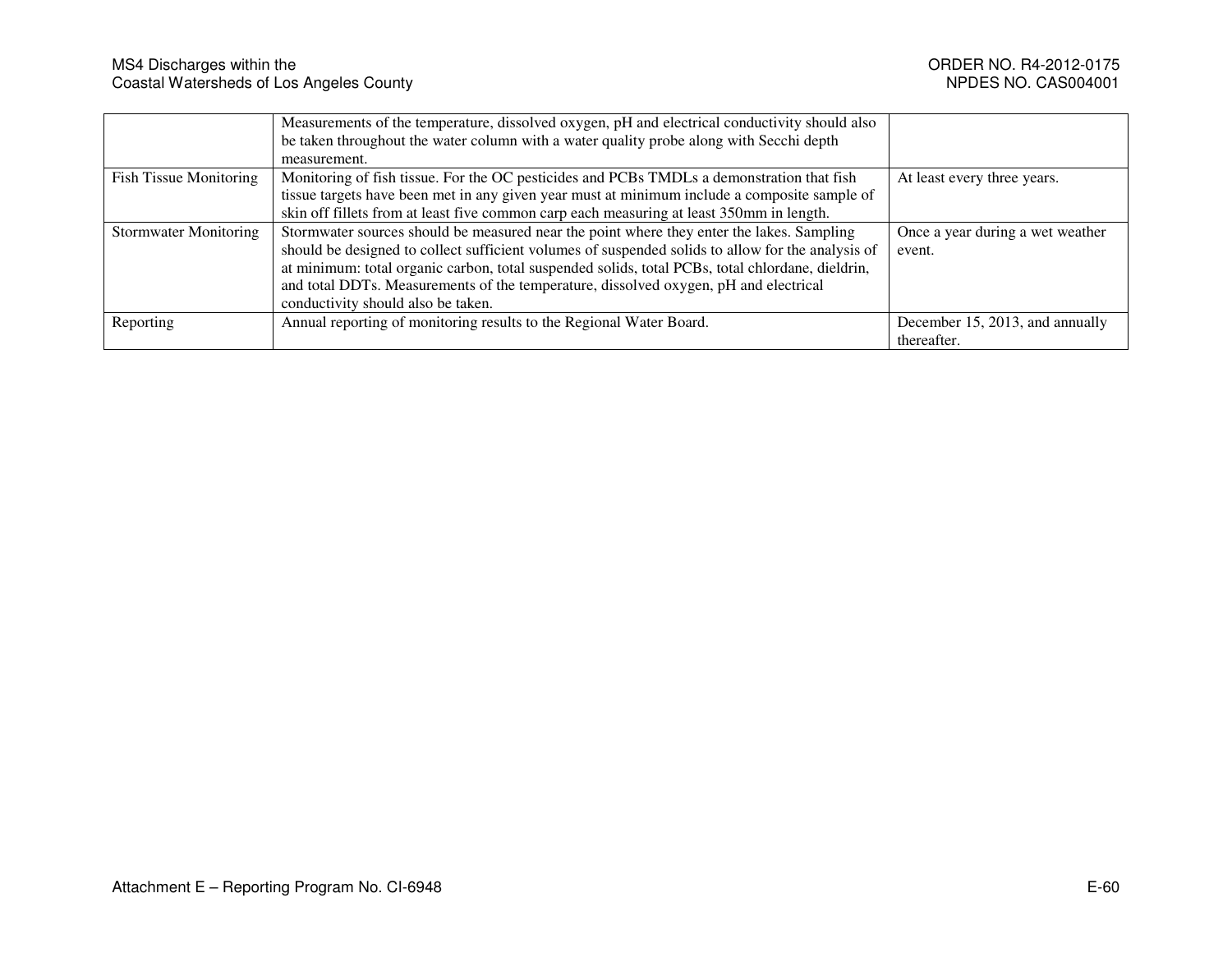## **F. Reporting Requirements for Los Cerritos Channel WMA TMDLs**

| Deliverable                             | Description                                                                              | Due Date $(s)$                     |  |  |  |
|-----------------------------------------|------------------------------------------------------------------------------------------|------------------------------------|--|--|--|
| <b>Los Cerritos Channel Metals TMDL</b> |                                                                                          |                                    |  |  |  |
| Coordinated Monitoring Plan             | Permittees shall develop a Coordinated Monitoring Plan, to be approved by the Regional   | Submit an IMP or CIMP plan         |  |  |  |
|                                         | Water Board Executive Officer, which includes both TMDL effectiveness monitoring and     | concurrently with the Permittee's  |  |  |  |
|                                         | ambient monitoring. The ambient monitoring program shall be developed to track trends    | draft WMP, or                      |  |  |  |
|                                         | in water quality improvements in Los Cerritos Channel; to provide background             |                                    |  |  |  |
|                                         | information on hardness values; and the partitioning of metals between the total         | If a WMP or IMP or CIMP will not   |  |  |  |
|                                         | recoverable and dissolved fraction.                                                      | be developed then submitted the    |  |  |  |
|                                         |                                                                                          | Coordinated Monitoring Plan 12     |  |  |  |
|                                         | TMDL effectiveness monitoring shall demonstrate the effectiveness of the phased          | months after the effective date of |  |  |  |
|                                         | implementation schedule for reducing pollutant loads to achieve the water quality based  | this Order.                        |  |  |  |
|                                         | effluent limitations. Monitoring stations specified for the ambient monitoring program   |                                    |  |  |  |
|                                         | may be used for the TMDL effectiveness monitoring. Permittees shall sample at least 4    |                                    |  |  |  |
|                                         | wet-weather events where flow meets wet-weather conditions (>23 cfs in Los Cerritos      |                                    |  |  |  |
|                                         | Channel above the tidal prism) in a given storm season.                                  |                                    |  |  |  |
| <b>Annual Monitoring Report</b>         | Annual reporting of monitoring results to the Regional Water Board.                      | December 15, 2013, and annually    |  |  |  |
|                                         |                                                                                          | thereafter.                        |  |  |  |
| <b>Implementation Plan</b>              | Permittees shall submit an Implementation Plan outlining how to achieve compliance with  | 1 year after the effective date of |  |  |  |
|                                         | the water quality based effluent limitations, for approval of the Regional Water Board   | this Order                         |  |  |  |
|                                         | Executive Officer. The Plan shall include implementation methods, an implementation      |                                    |  |  |  |
|                                         | schedule, and proposed milestones.                                                       |                                    |  |  |  |
|                                         | Colorado Lagoon OC Pesticides, PCBs, Sediment Toxicity, PAHs, and Metals TMDL            |                                    |  |  |  |
| Monitoring                              | Water column and sediment samples will be collected at the outlet of the storm drains    | February 1, 2013                   |  |  |  |
|                                         | discharging to the lagoon, while water column, sediment, and fish tissue samples will be |                                    |  |  |  |
|                                         | collected in the West Arm, Central Arm, North Arm, at the outlet of the lagoon to Marine |                                    |  |  |  |
|                                         | Stadium during an incoming tide, and at the outfall of Termino Avenue Drain to Marine    |                                    |  |  |  |
|                                         | Stadium as specified in the Colorado Lagoon TMDL Monitoring Plan (CLTMP).                |                                    |  |  |  |
| <b>Annual Monitoring Reports</b>        | Permittees shall submit annual monitoring reports to the Regional Water Board. All       | December 15, 2013, and annually    |  |  |  |
|                                         | compliance monitoring must be conducted in conjunction with a Regional Water Board       | thereafter.                        |  |  |  |
|                                         | approved Quality Assurance Project Plan.                                                 |                                    |  |  |  |
| <b>Implementation Progress</b>          | Permittees shall submit annual progress reports on the status of implementation actions  | December 15, 2013, and annually    |  |  |  |
|                                         | performed under the TMDL. The plan shall contain mechanisms for demonstration            | thereafter.                        |  |  |  |
|                                         | progress toward meeting the water quality based effluent limitations.                    |                                    |  |  |  |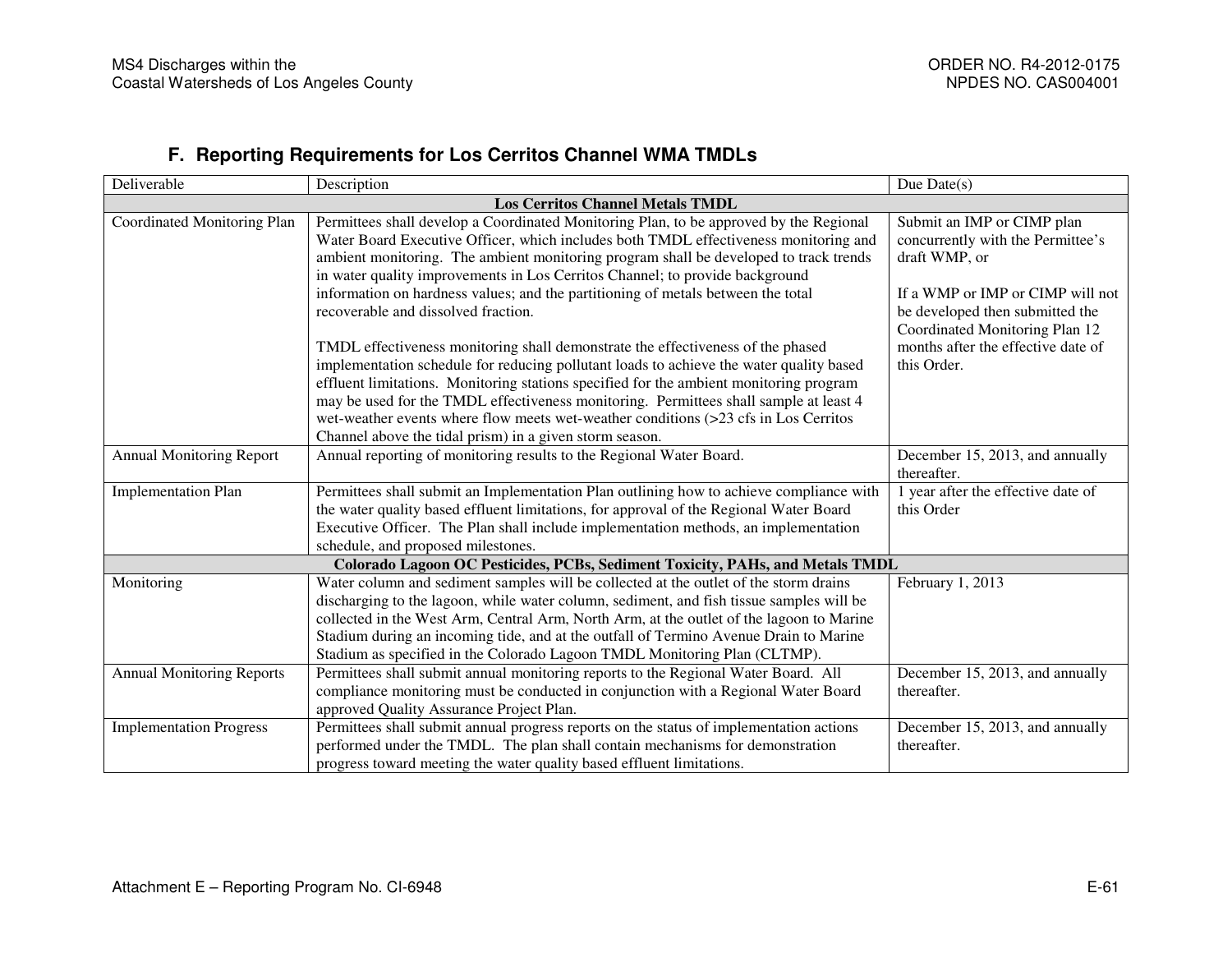## **G. Reporting Requirements for Middle Santa Ana River WMA TMDL**

| Deliverable                                              | Description                                                                     | Due Date $(s)$                                     |  |  |
|----------------------------------------------------------|---------------------------------------------------------------------------------|----------------------------------------------------|--|--|
| Middle Santa Ana River Watershed Bacteria Indicator TMDL |                                                                                 |                                                    |  |  |
| Bacterial Indicator Water                                | Permittees shall develop and submit for approval by the Executive Officer       | Submit an IMP or CIMP plan concurrently with the   |  |  |
| <b>Quality Monitoring Plan</b>                           | of the Regional Water Board a Bacterial Indicator Water Quality                 | Permittee's draft WMP, or                          |  |  |
|                                                          | Monitoring Plan in accordance with the TMDL.                                    |                                                    |  |  |
|                                                          |                                                                                 | If a WMP or IMP or CIMP will not be developed      |  |  |
|                                                          |                                                                                 | then submitted the Monitoring Plan 12 months after |  |  |
|                                                          |                                                                                 | the effective date of this Order.                  |  |  |
|                                                          |                                                                                 |                                                    |  |  |
| Bacterial Indicator Urban                                | Permittees shall develop and submit for approval by the Regional Water          | 1 year after the effective date of this Order      |  |  |
| Source Evaluation Plan                                   | Board a Bacterial Indicator Urban Source Evaluation Plan. This plan shall       |                                                    |  |  |
|                                                          | include steps needed to identify specific activities, operations, and processes |                                                    |  |  |
|                                                          | in urban areas that contribute bacterial indicators to San Antonio Channel.     |                                                    |  |  |
|                                                          | The plan shall also include a proposed schedule for completion of each of       |                                                    |  |  |
|                                                          | the steps identified.                                                           |                                                    |  |  |
| Progress Reports                                         | Annual progress reports on implementation shall be submitted to the             | December 15, 2013, and annually thereafter.        |  |  |
|                                                          | Regional Water Board.                                                           |                                                    |  |  |